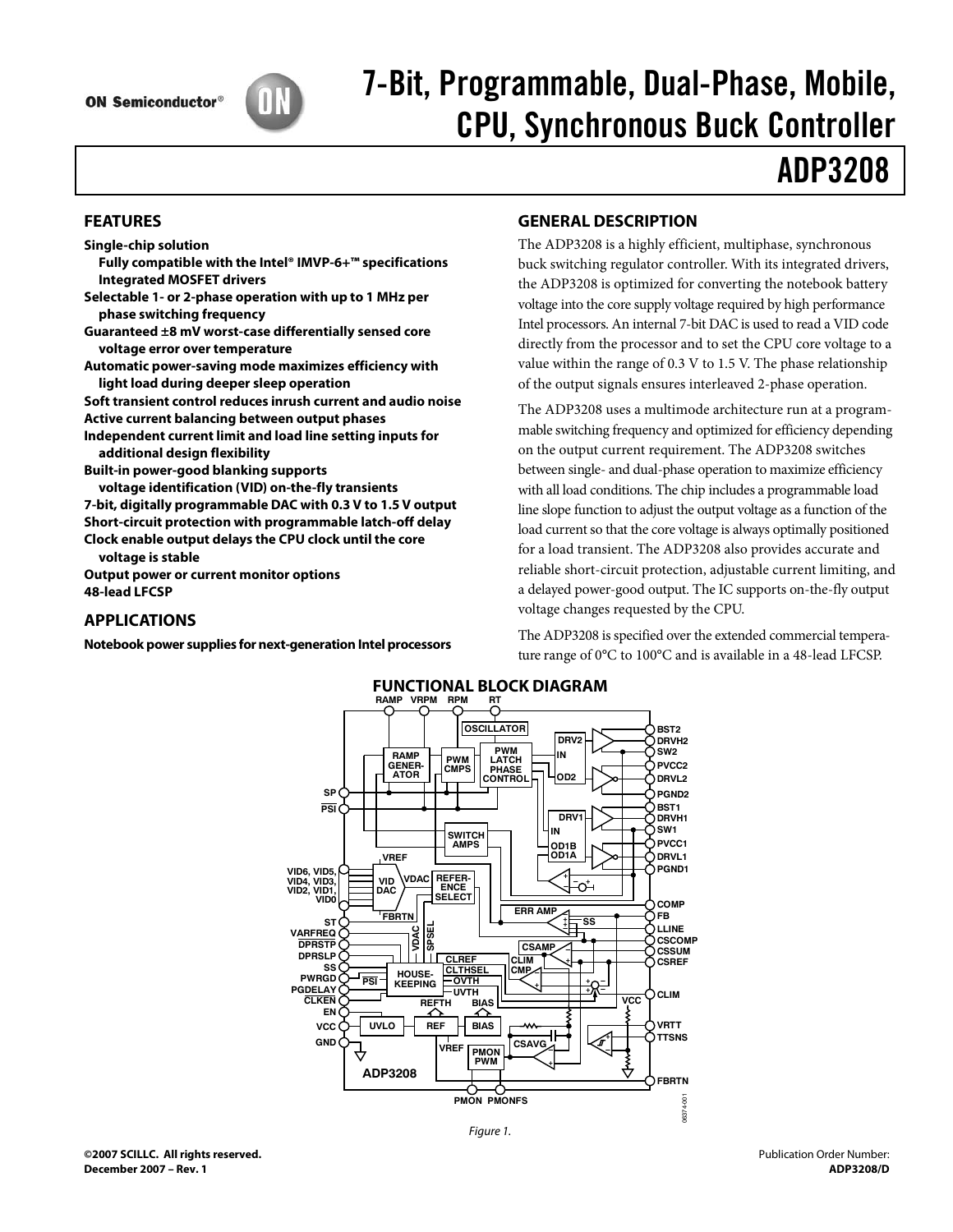## TABLE OF CONTENTS

| Current Control Mode and Thermal Balance 19              |  |
|----------------------------------------------------------|--|
|                                                          |  |
|                                                          |  |
|                                                          |  |
|                                                          |  |
| Current Limit, Short-Circuit, and Latch-Off Protection21 |  |
|                                                          |  |
|                                                          |  |

| Setting the Switching Frequency for                   |  |
|-------------------------------------------------------|--|
| Soft Start and Current Limit Latch-Off Delay Times 27 |  |
|                                                       |  |
|                                                       |  |
|                                                       |  |
|                                                       |  |
|                                                       |  |
|                                                       |  |
|                                                       |  |
|                                                       |  |
|                                                       |  |
| CIN Selection and Input Current di/dt Reduction 34    |  |
|                                                       |  |
| Selecting Thermal Monitor Components34                |  |
|                                                       |  |
|                                                       |  |
|                                                       |  |
|                                                       |  |

## **REVISION HISTORY**

## **12/07- Rev 1: Conversion to ON Semiconductor**

### **9/07—Rev. Sp0 to Rev. SpA**

**10/06—Revision Sp0: Initial Version**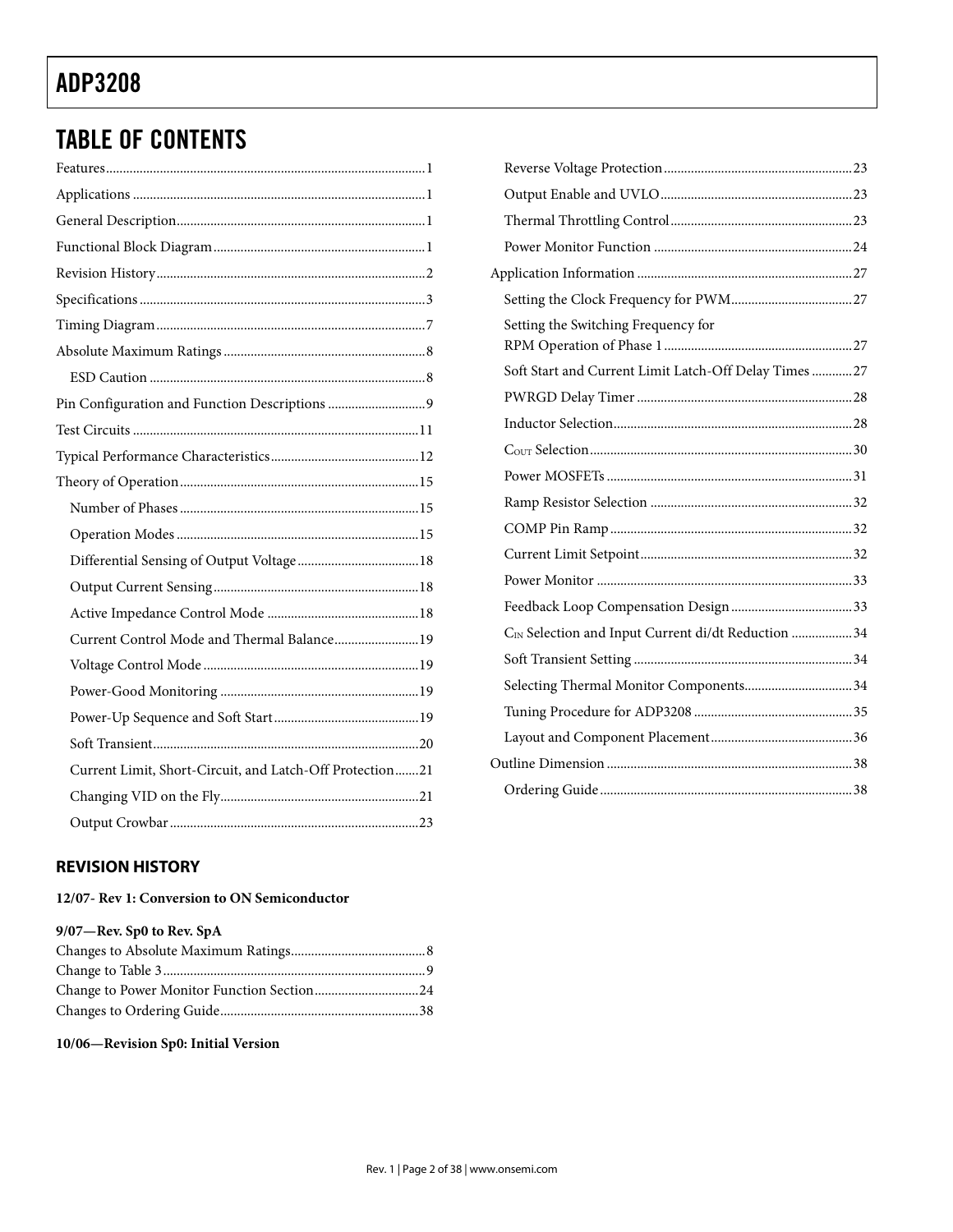VCC = PVCC1 = PVCC2 = BST1 = BST2 = high = 5 V, FBRTN = GND = SW1 = SW2 = PGND1 = PGND2 = low = 0 V, EN = VARFREQ = high,  $DPRSLP = 0$  V,  $PSI = 1.05$  V,  $DPRSTP = 0$  V,  $V_{VD} = 1.2000$  V,  $T_A = 0^{\circ}C$  to  $100^{\circ}C$ , unless otherwise noted.<sup>1</sup> Current entering a pin (sunk by the device) has a positive sign.

| <b>VOLTAGE ERROR AMPLIFIER</b><br>$\mathsf{V}$<br>0.8<br>Output Voltage Range<br><b>V</b> COMP<br>3.6<br>DC Accuracy<br><b>VFB</b><br>Relative to nominal V <sub>VID</sub> ,<br>$LLINE = CSREF$<br>$-8$<br>$V_{VID} = 0.5000 V$ to 1.5000 V<br>$+8$<br>mV<br>V <sub>VID</sub> = 0.3000 V to 0.4875 V<br>$-10$<br>$+10$<br>mV<br>v<br><b>Boot Voltage</b><br>1.192<br>1.200<br>1.208<br>Startup<br>$V_{\text{BOOT(FB)}}$<br>LLINE $-$ CSREF = $-80$ mV<br><b>LLINE Positioning Accuracy</b><br>78<br>80<br>82<br>mV<br>$\Delta V_{FB}$<br>LLINE $-$ CSREF = $-200$ mV<br>180<br>200<br>220<br>mV<br><b>LLINE Input Bias Current</b><br>$-80$<br>$+80$<br>nA<br><b>ILLINE</b><br><b>LSB</b><br>Differential Nonlinearity <sup>2</sup><br>$-1$<br>$+1$<br>Line Regulation<br>$\%$<br>$VCC = 4.75 V$ to 5.25 V<br>0.005<br>$\Delta V_{FB}$<br>Input Bias Current<br>$+1$<br>$-1$<br>μA<br><b>IFB</b><br><b>FBRTN Current</b><br>60<br>400<br>μA<br><b>FBRTN</b><br><b>Output Current</b><br>FB forced to $V_{VID}$ – 3%<br>$-4$<br>mA<br><b>ICOMP</b><br>FB forced to $V_{VID}$ + 3%<br>900<br>μA<br>Gain Bandwidth Product <sup>2</sup><br>$COMP = FB$<br><b>MHz</b><br>GBW<br>20<br>Slew Rate <sup>2</sup><br>25<br>$C_{COMP}=10$ pF<br>$V/\mu s$<br><b>VID DAC INPUTS</b><br>$\mathsf{V}$<br>Input Low Voltage<br>$V_{IL}$<br>VID(x)<br>0.52<br>0.3<br>0.52<br>Input High Voltage<br>V <sub>IH</sub><br>VID(x)<br>0.7<br>v<br>Input Current<br>Sink current<br>1<br>μA<br>In(VID)<br>VID Transition Delay Time <sup>2</sup><br>VID code change to FB change<br>400<br>ns<br>PWM OSCILLATOR<br>0.3<br>Frequency Range <sup>2</sup><br>$PSI = DPRSTP = 1.05 V$ , DPRSLP = 0 V<br>3<br><b>MHz</b><br>$T_A = 25^{\circ}$ C, RT = 250 k $\Omega$ , PWM mode,<br>400<br>Frequency<br>$f_{\rm osc}$<br>kHz<br>VARFREQ = high, $V_{VID}$ = 1.5000 V<br>$T_A = 25^{\circ}$ C, RT = 125 k $\Omega$ , PWM mode,<br>750<br>kHz<br>VARFREQ = high, $V_{VID}$ = 1.5000 V<br>$RT = 250$ k $\Omega$ to GND, $V_{VID} = 1.5000$ V,<br>$\vee$<br>RT Voltage<br>1.08<br>1.25<br>1.32<br>$V_{RT}$<br>$VARFREQ = low$<br>v<br><b>VRPM Reference Voltage</b><br>$I_{VRPM} = 0 \mu A$<br>0.95<br>1.05<br>$\mathbf{1}$<br><b>V</b> <sub>VRPM</sub><br>$I_{VRPM} = 120 \mu A$<br>0.95<br>1.16<br>V<br>1<br><b>RPM Output Current</b><br>$V_{VID} = 1.5000 V$ , RT = 250 k $\Omega$<br>$-5$<br>μA<br><b>I</b> RPM<br>RPM Comparator Offset<br>VOS(RPM)<br>$ V_{COMP}-V_{RPM} $ , $PSI = 0 V$<br>$-20$<br>$-1$<br>$+15$<br>mV<br>RAMP Input Voltage<br>0.9<br>1.0<br>v<br>1.1<br><b>V</b> RAMP | <b>Parameter</b> | Symbol | <b>Conditions</b> | Min | <b>Typ</b> | Max | Unit |
|--------------------------------------------------------------------------------------------------------------------------------------------------------------------------------------------------------------------------------------------------------------------------------------------------------------------------------------------------------------------------------------------------------------------------------------------------------------------------------------------------------------------------------------------------------------------------------------------------------------------------------------------------------------------------------------------------------------------------------------------------------------------------------------------------------------------------------------------------------------------------------------------------------------------------------------------------------------------------------------------------------------------------------------------------------------------------------------------------------------------------------------------------------------------------------------------------------------------------------------------------------------------------------------------------------------------------------------------------------------------------------------------------------------------------------------------------------------------------------------------------------------------------------------------------------------------------------------------------------------------------------------------------------------------------------------------------------------------------------------------------------------------------------------------------------------------------------------------------------------------------------------------------------------------------------------------------------------------------------------------------------------------------------------------------------------------------------------------------------------------------------------------------------------------------------------------------------------------------------------------------------------------------------------------------------------------------------------------------------------------------------------------------------------------------------------------------------------------------------------------------------------------------------------------------------------------|------------------|--------|-------------------|-----|------------|-----|------|
|                                                                                                                                                                                                                                                                                                                                                                                                                                                                                                                                                                                                                                                                                                                                                                                                                                                                                                                                                                                                                                                                                                                                                                                                                                                                                                                                                                                                                                                                                                                                                                                                                                                                                                                                                                                                                                                                                                                                                                                                                                                                                                                                                                                                                                                                                                                                                                                                                                                                                                                                                                    |                  |        |                   |     |            |     |      |
|                                                                                                                                                                                                                                                                                                                                                                                                                                                                                                                                                                                                                                                                                                                                                                                                                                                                                                                                                                                                                                                                                                                                                                                                                                                                                                                                                                                                                                                                                                                                                                                                                                                                                                                                                                                                                                                                                                                                                                                                                                                                                                                                                                                                                                                                                                                                                                                                                                                                                                                                                                    |                  |        |                   |     |            |     |      |
|                                                                                                                                                                                                                                                                                                                                                                                                                                                                                                                                                                                                                                                                                                                                                                                                                                                                                                                                                                                                                                                                                                                                                                                                                                                                                                                                                                                                                                                                                                                                                                                                                                                                                                                                                                                                                                                                                                                                                                                                                                                                                                                                                                                                                                                                                                                                                                                                                                                                                                                                                                    |                  |        |                   |     |            |     |      |
|                                                                                                                                                                                                                                                                                                                                                                                                                                                                                                                                                                                                                                                                                                                                                                                                                                                                                                                                                                                                                                                                                                                                                                                                                                                                                                                                                                                                                                                                                                                                                                                                                                                                                                                                                                                                                                                                                                                                                                                                                                                                                                                                                                                                                                                                                                                                                                                                                                                                                                                                                                    |                  |        |                   |     |            |     |      |
|                                                                                                                                                                                                                                                                                                                                                                                                                                                                                                                                                                                                                                                                                                                                                                                                                                                                                                                                                                                                                                                                                                                                                                                                                                                                                                                                                                                                                                                                                                                                                                                                                                                                                                                                                                                                                                                                                                                                                                                                                                                                                                                                                                                                                                                                                                                                                                                                                                                                                                                                                                    |                  |        |                   |     |            |     |      |
|                                                                                                                                                                                                                                                                                                                                                                                                                                                                                                                                                                                                                                                                                                                                                                                                                                                                                                                                                                                                                                                                                                                                                                                                                                                                                                                                                                                                                                                                                                                                                                                                                                                                                                                                                                                                                                                                                                                                                                                                                                                                                                                                                                                                                                                                                                                                                                                                                                                                                                                                                                    |                  |        |                   |     |            |     |      |
|                                                                                                                                                                                                                                                                                                                                                                                                                                                                                                                                                                                                                                                                                                                                                                                                                                                                                                                                                                                                                                                                                                                                                                                                                                                                                                                                                                                                                                                                                                                                                                                                                                                                                                                                                                                                                                                                                                                                                                                                                                                                                                                                                                                                                                                                                                                                                                                                                                                                                                                                                                    |                  |        |                   |     |            |     |      |
|                                                                                                                                                                                                                                                                                                                                                                                                                                                                                                                                                                                                                                                                                                                                                                                                                                                                                                                                                                                                                                                                                                                                                                                                                                                                                                                                                                                                                                                                                                                                                                                                                                                                                                                                                                                                                                                                                                                                                                                                                                                                                                                                                                                                                                                                                                                                                                                                                                                                                                                                                                    |                  |        |                   |     |            |     |      |
|                                                                                                                                                                                                                                                                                                                                                                                                                                                                                                                                                                                                                                                                                                                                                                                                                                                                                                                                                                                                                                                                                                                                                                                                                                                                                                                                                                                                                                                                                                                                                                                                                                                                                                                                                                                                                                                                                                                                                                                                                                                                                                                                                                                                                                                                                                                                                                                                                                                                                                                                                                    |                  |        |                   |     |            |     |      |
|                                                                                                                                                                                                                                                                                                                                                                                                                                                                                                                                                                                                                                                                                                                                                                                                                                                                                                                                                                                                                                                                                                                                                                                                                                                                                                                                                                                                                                                                                                                                                                                                                                                                                                                                                                                                                                                                                                                                                                                                                                                                                                                                                                                                                                                                                                                                                                                                                                                                                                                                                                    |                  |        |                   |     |            |     |      |
|                                                                                                                                                                                                                                                                                                                                                                                                                                                                                                                                                                                                                                                                                                                                                                                                                                                                                                                                                                                                                                                                                                                                                                                                                                                                                                                                                                                                                                                                                                                                                                                                                                                                                                                                                                                                                                                                                                                                                                                                                                                                                                                                                                                                                                                                                                                                                                                                                                                                                                                                                                    |                  |        |                   |     |            |     |      |
|                                                                                                                                                                                                                                                                                                                                                                                                                                                                                                                                                                                                                                                                                                                                                                                                                                                                                                                                                                                                                                                                                                                                                                                                                                                                                                                                                                                                                                                                                                                                                                                                                                                                                                                                                                                                                                                                                                                                                                                                                                                                                                                                                                                                                                                                                                                                                                                                                                                                                                                                                                    |                  |        |                   |     |            |     |      |
|                                                                                                                                                                                                                                                                                                                                                                                                                                                                                                                                                                                                                                                                                                                                                                                                                                                                                                                                                                                                                                                                                                                                                                                                                                                                                                                                                                                                                                                                                                                                                                                                                                                                                                                                                                                                                                                                                                                                                                                                                                                                                                                                                                                                                                                                                                                                                                                                                                                                                                                                                                    |                  |        |                   |     |            |     |      |
|                                                                                                                                                                                                                                                                                                                                                                                                                                                                                                                                                                                                                                                                                                                                                                                                                                                                                                                                                                                                                                                                                                                                                                                                                                                                                                                                                                                                                                                                                                                                                                                                                                                                                                                                                                                                                                                                                                                                                                                                                                                                                                                                                                                                                                                                                                                                                                                                                                                                                                                                                                    |                  |        |                   |     |            |     |      |
|                                                                                                                                                                                                                                                                                                                                                                                                                                                                                                                                                                                                                                                                                                                                                                                                                                                                                                                                                                                                                                                                                                                                                                                                                                                                                                                                                                                                                                                                                                                                                                                                                                                                                                                                                                                                                                                                                                                                                                                                                                                                                                                                                                                                                                                                                                                                                                                                                                                                                                                                                                    |                  |        |                   |     |            |     |      |
|                                                                                                                                                                                                                                                                                                                                                                                                                                                                                                                                                                                                                                                                                                                                                                                                                                                                                                                                                                                                                                                                                                                                                                                                                                                                                                                                                                                                                                                                                                                                                                                                                                                                                                                                                                                                                                                                                                                                                                                                                                                                                                                                                                                                                                                                                                                                                                                                                                                                                                                                                                    |                  |        |                   |     |            |     |      |
|                                                                                                                                                                                                                                                                                                                                                                                                                                                                                                                                                                                                                                                                                                                                                                                                                                                                                                                                                                                                                                                                                                                                                                                                                                                                                                                                                                                                                                                                                                                                                                                                                                                                                                                                                                                                                                                                                                                                                                                                                                                                                                                                                                                                                                                                                                                                                                                                                                                                                                                                                                    |                  |        |                   |     |            |     |      |
|                                                                                                                                                                                                                                                                                                                                                                                                                                                                                                                                                                                                                                                                                                                                                                                                                                                                                                                                                                                                                                                                                                                                                                                                                                                                                                                                                                                                                                                                                                                                                                                                                                                                                                                                                                                                                                                                                                                                                                                                                                                                                                                                                                                                                                                                                                                                                                                                                                                                                                                                                                    |                  |        |                   |     |            |     |      |
|                                                                                                                                                                                                                                                                                                                                                                                                                                                                                                                                                                                                                                                                                                                                                                                                                                                                                                                                                                                                                                                                                                                                                                                                                                                                                                                                                                                                                                                                                                                                                                                                                                                                                                                                                                                                                                                                                                                                                                                                                                                                                                                                                                                                                                                                                                                                                                                                                                                                                                                                                                    |                  |        |                   |     |            |     |      |
|                                                                                                                                                                                                                                                                                                                                                                                                                                                                                                                                                                                                                                                                                                                                                                                                                                                                                                                                                                                                                                                                                                                                                                                                                                                                                                                                                                                                                                                                                                                                                                                                                                                                                                                                                                                                                                                                                                                                                                                                                                                                                                                                                                                                                                                                                                                                                                                                                                                                                                                                                                    |                  |        |                   |     |            |     |      |
|                                                                                                                                                                                                                                                                                                                                                                                                                                                                                                                                                                                                                                                                                                                                                                                                                                                                                                                                                                                                                                                                                                                                                                                                                                                                                                                                                                                                                                                                                                                                                                                                                                                                                                                                                                                                                                                                                                                                                                                                                                                                                                                                                                                                                                                                                                                                                                                                                                                                                                                                                                    |                  |        |                   |     |            |     |      |
|                                                                                                                                                                                                                                                                                                                                                                                                                                                                                                                                                                                                                                                                                                                                                                                                                                                                                                                                                                                                                                                                                                                                                                                                                                                                                                                                                                                                                                                                                                                                                                                                                                                                                                                                                                                                                                                                                                                                                                                                                                                                                                                                                                                                                                                                                                                                                                                                                                                                                                                                                                    |                  |        |                   |     |            |     |      |
|                                                                                                                                                                                                                                                                                                                                                                                                                                                                                                                                                                                                                                                                                                                                                                                                                                                                                                                                                                                                                                                                                                                                                                                                                                                                                                                                                                                                                                                                                                                                                                                                                                                                                                                                                                                                                                                                                                                                                                                                                                                                                                                                                                                                                                                                                                                                                                                                                                                                                                                                                                    |                  |        |                   |     |            |     |      |
|                                                                                                                                                                                                                                                                                                                                                                                                                                                                                                                                                                                                                                                                                                                                                                                                                                                                                                                                                                                                                                                                                                                                                                                                                                                                                                                                                                                                                                                                                                                                                                                                                                                                                                                                                                                                                                                                                                                                                                                                                                                                                                                                                                                                                                                                                                                                                                                                                                                                                                                                                                    |                  |        |                   |     |            |     |      |
|                                                                                                                                                                                                                                                                                                                                                                                                                                                                                                                                                                                                                                                                                                                                                                                                                                                                                                                                                                                                                                                                                                                                                                                                                                                                                                                                                                                                                                                                                                                                                                                                                                                                                                                                                                                                                                                                                                                                                                                                                                                                                                                                                                                                                                                                                                                                                                                                                                                                                                                                                                    |                  |        |                   |     |            |     |      |
|                                                                                                                                                                                                                                                                                                                                                                                                                                                                                                                                                                                                                                                                                                                                                                                                                                                                                                                                                                                                                                                                                                                                                                                                                                                                                                                                                                                                                                                                                                                                                                                                                                                                                                                                                                                                                                                                                                                                                                                                                                                                                                                                                                                                                                                                                                                                                                                                                                                                                                                                                                    |                  |        |                   |     |            |     |      |
|                                                                                                                                                                                                                                                                                                                                                                                                                                                                                                                                                                                                                                                                                                                                                                                                                                                                                                                                                                                                                                                                                                                                                                                                                                                                                                                                                                                                                                                                                                                                                                                                                                                                                                                                                                                                                                                                                                                                                                                                                                                                                                                                                                                                                                                                                                                                                                                                                                                                                                                                                                    |                  |        |                   |     |            |     |      |
|                                                                                                                                                                                                                                                                                                                                                                                                                                                                                                                                                                                                                                                                                                                                                                                                                                                                                                                                                                                                                                                                                                                                                                                                                                                                                                                                                                                                                                                                                                                                                                                                                                                                                                                                                                                                                                                                                                                                                                                                                                                                                                                                                                                                                                                                                                                                                                                                                                                                                                                                                                    |                  |        |                   |     |            |     |      |
|                                                                                                                                                                                                                                                                                                                                                                                                                                                                                                                                                                                                                                                                                                                                                                                                                                                                                                                                                                                                                                                                                                                                                                                                                                                                                                                                                                                                                                                                                                                                                                                                                                                                                                                                                                                                                                                                                                                                                                                                                                                                                                                                                                                                                                                                                                                                                                                                                                                                                                                                                                    |                  |        |                   |     |            |     |      |
|                                                                                                                                                                                                                                                                                                                                                                                                                                                                                                                                                                                                                                                                                                                                                                                                                                                                                                                                                                                                                                                                                                                                                                                                                                                                                                                                                                                                                                                                                                                                                                                                                                                                                                                                                                                                                                                                                                                                                                                                                                                                                                                                                                                                                                                                                                                                                                                                                                                                                                                                                                    |                  |        |                   |     |            |     |      |
|                                                                                                                                                                                                                                                                                                                                                                                                                                                                                                                                                                                                                                                                                                                                                                                                                                                                                                                                                                                                                                                                                                                                                                                                                                                                                                                                                                                                                                                                                                                                                                                                                                                                                                                                                                                                                                                                                                                                                                                                                                                                                                                                                                                                                                                                                                                                                                                                                                                                                                                                                                    |                  |        |                   |     |            |     |      |
|                                                                                                                                                                                                                                                                                                                                                                                                                                                                                                                                                                                                                                                                                                                                                                                                                                                                                                                                                                                                                                                                                                                                                                                                                                                                                                                                                                                                                                                                                                                                                                                                                                                                                                                                                                                                                                                                                                                                                                                                                                                                                                                                                                                                                                                                                                                                                                                                                                                                                                                                                                    |                  |        |                   |     |            |     |      |
| <b>RAMP Input Current Range</b><br>$EN = high$<br>50<br>μA<br>1<br>RAMP                                                                                                                                                                                                                                                                                                                                                                                                                                                                                                                                                                                                                                                                                                                                                                                                                                                                                                                                                                                                                                                                                                                                                                                                                                                                                                                                                                                                                                                                                                                                                                                                                                                                                                                                                                                                                                                                                                                                                                                                                                                                                                                                                                                                                                                                                                                                                                                                                                                                                            |                  |        |                   |     |            |     |      |
| RAMP Input Current in Shutdown<br>$EN = low$ or UVLO, RAMP = 19 V<br>1<br>μA                                                                                                                                                                                                                                                                                                                                                                                                                                                                                                                                                                                                                                                                                                                                                                                                                                                                                                                                                                                                                                                                                                                                                                                                                                                                                                                                                                                                                                                                                                                                                                                                                                                                                                                                                                                                                                                                                                                                                                                                                                                                                                                                                                                                                                                                                                                                                                                                                                                                                       |                  |        |                   |     |            |     |      |
| <b>CURRENT SENSE AMPLIFIER</b>                                                                                                                                                                                                                                                                                                                                                                                                                                                                                                                                                                                                                                                                                                                                                                                                                                                                                                                                                                                                                                                                                                                                                                                                                                                                                                                                                                                                                                                                                                                                                                                                                                                                                                                                                                                                                                                                                                                                                                                                                                                                                                                                                                                                                                                                                                                                                                                                                                                                                                                                     |                  |        |                   |     |            |     |      |
| Offset Voltage<br>CSSUM - CSREF<br>$-2.0$<br>$+2.0$<br>mV<br>$V_{OS(CSA)}$                                                                                                                                                                                                                                                                                                                                                                                                                                                                                                                                                                                                                                                                                                                                                                                                                                                                                                                                                                                                                                                                                                                                                                                                                                                                                                                                                                                                                                                                                                                                                                                                                                                                                                                                                                                                                                                                                                                                                                                                                                                                                                                                                                                                                                                                                                                                                                                                                                                                                         |                  |        |                   |     |            |     |      |
| <b>Input Bias Current</b><br>$-65$<br>$+65$<br>nA<br><b>I</b> cssum                                                                                                                                                                                                                                                                                                                                                                                                                                                                                                                                                                                                                                                                                                                                                                                                                                                                                                                                                                                                                                                                                                                                                                                                                                                                                                                                                                                                                                                                                                                                                                                                                                                                                                                                                                                                                                                                                                                                                                                                                                                                                                                                                                                                                                                                                                                                                                                                                                                                                                |                  |        |                   |     |            |     |      |
| Input Common-Mode Range <sup>2</sup><br>$\mathbf 0$<br>3.5<br>V<br><b>CSSUM and CSREF</b>                                                                                                                                                                                                                                                                                                                                                                                                                                                                                                                                                                                                                                                                                                                                                                                                                                                                                                                                                                                                                                                                                                                                                                                                                                                                                                                                                                                                                                                                                                                                                                                                                                                                                                                                                                                                                                                                                                                                                                                                                                                                                                                                                                                                                                                                                                                                                                                                                                                                          |                  |        |                   |     |            |     |      |
| Output Voltage Range<br>0.05<br>2.7<br>v<br><b>V</b> cscomp                                                                                                                                                                                                                                                                                                                                                                                                                                                                                                                                                                                                                                                                                                                                                                                                                                                                                                                                                                                                                                                                                                                                                                                                                                                                                                                                                                                                                                                                                                                                                                                                                                                                                                                                                                                                                                                                                                                                                                                                                                                                                                                                                                                                                                                                                                                                                                                                                                                                                                        |                  |        |                   |     |            |     |      |
| <b>Output Current</b><br>Sink current<br>1<br><b>ICSCOMP</b><br>mA                                                                                                                                                                                                                                                                                                                                                                                                                                                                                                                                                                                                                                                                                                                                                                                                                                                                                                                                                                                                                                                                                                                                                                                                                                                                                                                                                                                                                                                                                                                                                                                                                                                                                                                                                                                                                                                                                                                                                                                                                                                                                                                                                                                                                                                                                                                                                                                                                                                                                                 |                  |        |                   |     |            |     |      |

Rev. 1 | Page 3 of 38 | www.onsemi.com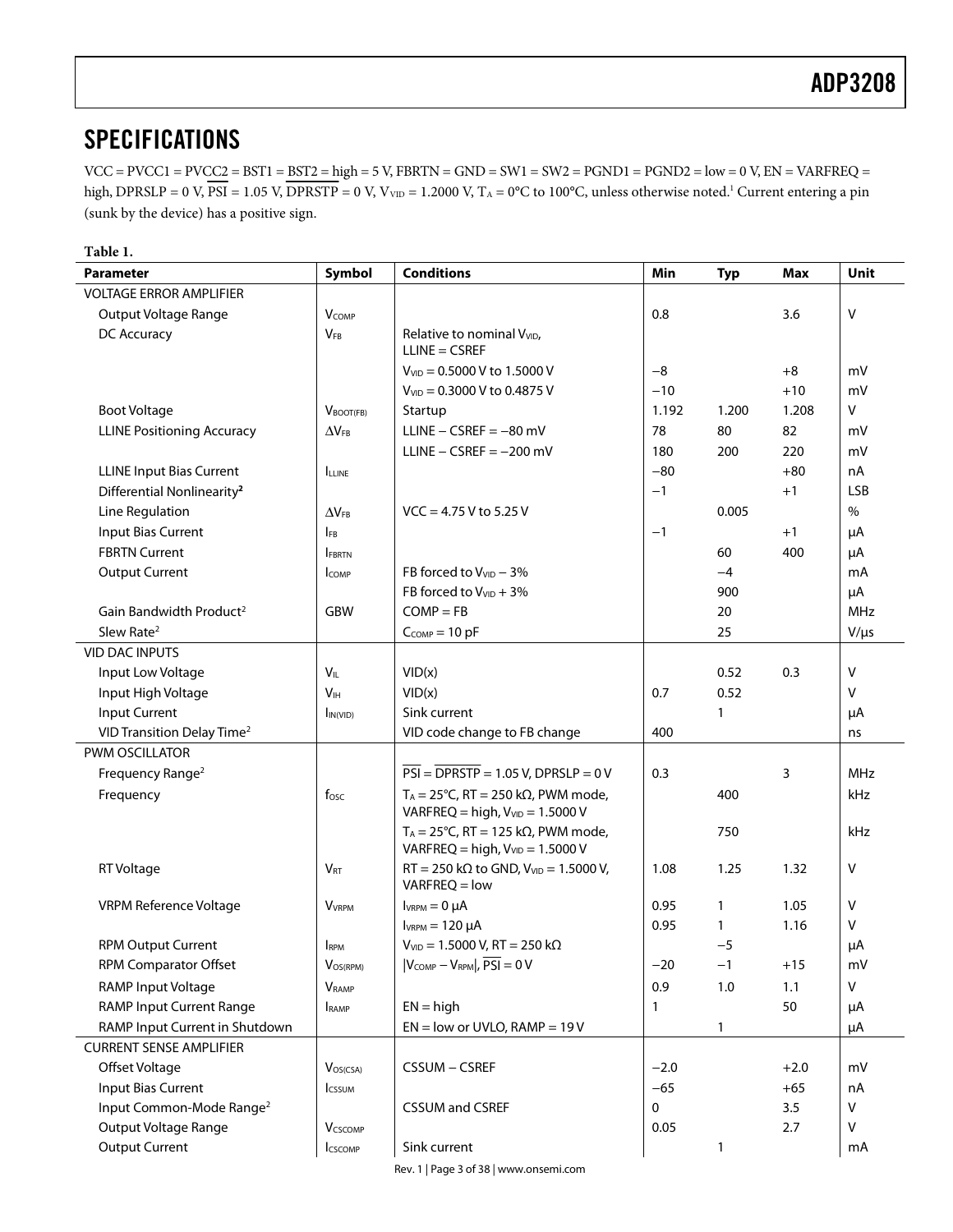| <b>Parameter</b>                                              | Symbol                   | <b>Conditions</b>                                                                                                | Min    | <b>Typ</b> | Max    | Unit       |
|---------------------------------------------------------------|--------------------------|------------------------------------------------------------------------------------------------------------------|--------|------------|--------|------------|
|                                                               |                          | Source current                                                                                                   |        | $-15$      |        | mA         |
| Gain Bandwidth Product <sup>2</sup>                           | <b>GBW<sub>CSA</sub></b> |                                                                                                                  |        | 10         |        | <b>MHz</b> |
| Slew Rate <sup>2</sup>                                        |                          | $C_{CSCOMP} = 10 pF$                                                                                             |        | 10         |        | $V/\mu s$  |
| <b>CURRENT BALANCE AMPLIFIER</b>                              |                          |                                                                                                                  |        |            |        |            |
| Common-Mode Voltage Range <sup>2</sup>                        | $V_{SW(x)}$              |                                                                                                                  | $-600$ |            | $+200$ | mV         |
| Input Resistance                                              | $R_{SW(x)}$              |                                                                                                                  | 30     | 50         | 60     | kΩ         |
| <b>Input Current</b>                                          | $I_{SW(x)}$              | $SW(x) = 0 V$                                                                                                    |        | $-3.5$     |        | μA         |
| <b>Input Current Matching</b>                                 | $\Delta I_{SW(x)}$       | $SW(x) = 0 V$                                                                                                    | $-5$   |            | $+5$   | $\%$       |
| Zero Current Switching Threshold<br>Voltage                   | V <sub>ZCS(SW1)</sub>    | $DPRSLP = 3.3 V, DCM$                                                                                            |        | $-6$       |        | mV         |
| DCM Minimum Off Time Masking                                  | <b>t</b> OFFMASK         | DPRSLP = $3.3$ V, SW1 falling                                                                                    |        | 450        |        | ns         |
| <b>CURRENT LIMIT COMPARATOR</b>                               |                          |                                                                                                                  |        |            |        |            |
| <b>Output Current</b>                                         | <b>ICLIM</b>             | $R_{CLIM} = 125 k\Omega$                                                                                         |        | 10         |        | μA         |
| Current Limit Threshold Voltage                               | $V_{CLTH}$               | $V_{CSREF}-V_{CSCOMP}$ , R <sub>CLIM</sub> = 125 k $\Omega$ ,<br>$SP = low (2-phase), \overline{PSI} = 1.05 V$   | 111    | 125        | 139    | mV         |
|                                                               |                          | $V_{CSREF} - V_{CSCOMP}$ , RCLIM = 125 k $\Omega$ , SP = low<br>$(2-\text{phase})$ , $PSI = 0 V$ or DPRSLP = low | 54     | 62.5       | 74     | mV         |
|                                                               |                          | $V_{CSREF} - V_{CSCOMP}$ , RCLIM = 125 k $\Omega$ ,<br>$SP = high (1-phase)$                                     | 111    | 125        | 139    | mV         |
| <b>Current Limit Setting Ratio</b>                            |                          | $V_{CL}/V_{ILIM}$ , $\overline{PSI} = 1.05$ V                                                                    |        | 0.1        |        |            |
|                                                               |                          | $V_{CL}/V_{ILIM}$ , $\overline{PSI} = low$ , $SP = low$                                                          |        | 0.05       |        |            |
| SOFT START/LATCH-OFF TIMER                                    |                          |                                                                                                                  |        |            |        |            |
| <b>Output Current</b>                                         | I <sub>SS</sub>          | $V_{SS}$ < 1.7 V, startup                                                                                        | $-10$  | $-8$       | $-6$   | μA         |
|                                                               |                          | $V_{SS}$ > 1.7 V, normal mode                                                                                    |        | $-48$      |        | μA         |
|                                                               |                          | $V_{SS}$ > 1.7 V, current limit                                                                                  | $-2.5$ | $-2$       | $-1.5$ | μA         |
| Termination Threshold Voltage                                 | V <sub>TH(SS)</sub>      | Startup, SS rising                                                                                               | 1.6    | 1.7        | 1.8    | $\vee$     |
| Normal Mode Operating Voltage                                 |                          | $CLKEN = low$                                                                                                    |        | 2.9        |        | $\vee$     |
| Current Limit Latch-Off Voltage                               | $V_{LOFF(SS)}$           | Current limit or PWRGD failure, SS falling                                                                       | 1.55   | 1.65       | 1.8    | $\vee$     |
| SOFT TRANSIENT CONTROL                                        |                          |                                                                                                                  |        |            |        |            |
| <b>ST Sourcing Current</b>                                    | SOURCE(ST)               | Fast exit from deeper sleep mode,<br>DPRSLP = $0 V$ , ST = $V_{DAC}$ - 0.3 V                                     |        | $-9$       |        | μA         |
|                                                               |                          | Slow exit from deeper sleep mode,<br>DPRSLP = $3.3$ V, DPRSTP = 0,<br>$ST = V_{DAC} - 0.3 V$                     |        | $-2.5$     |        | μA         |
| <b>ST Sinking Current</b>                                     | ISINK(ST)                | Slow entry to deeper sleep,<br>DPRSLP = $3.3$ V, ST = $V_{DAC}$ + 0.3 V                                          |        | 2.5        |        | $\mu$ A    |
| ST Offset Voltage                                             | $V_{OS(ST)}$             | $ ST - V_{VID} $ at the end of PWRGD<br>masking                                                                  | $-25$  |            | $+25$  | mV         |
| Minimum Capacitance <sup>2</sup>                              | $C_{ST}$                 |                                                                                                                  | 100    |            |        | pF         |
| <b>Extended PWRGD Masking</b><br>Comparator Voltage Threshold | $V_{TH(ST)}$             | $ ST - V_{VID} $ , DPRSLP = 3.3 V, ST falling                                                                    |        | 170        |        | mV         |
| DIGITAL CONTROL INPUTS                                        |                          |                                                                                                                  |        |            |        |            |
| Input Low Voltage                                             | $V_{IL}$                 | PSI, DPRSTP                                                                                                      |        |            | 0.3    | V          |
|                                                               |                          | VARFREQ, SP                                                                                                      |        |            | 0.7    | V          |
|                                                               |                          | <b>DPRSLP, EN</b>                                                                                                |        |            | 1.0    | V          |
| Input High Voltage                                            | V <sub>IH</sub>          | PSI, DPRSTP                                                                                                      | 0.7    |            |        | v          |
|                                                               |                          | VARFREQ, SP                                                                                                      | 4      |            |        | V          |
|                                                               |                          | <b>DPRSLP, EN</b>                                                                                                | 2.3    |            |        | V          |
| <b>Input Current</b>                                          | <b>I</b> <sub>IN</sub>   | DPRSTP, VARFREQ, DPRSLP, SP                                                                                      |        | 20         |        | nA         |
|                                                               |                          | $EN = low or EN = high$                                                                                          |        | 20         |        | nA         |
|                                                               |                          | $EN = V_{TH(EN)}$ , high-to-low or low-to-high                                                                   |        | 60         |        | μA         |
|                                                               |                          |                                                                                                                  |        |            |        |            |

Rev. 1 | Page 4 of 38 | www.onsemi.com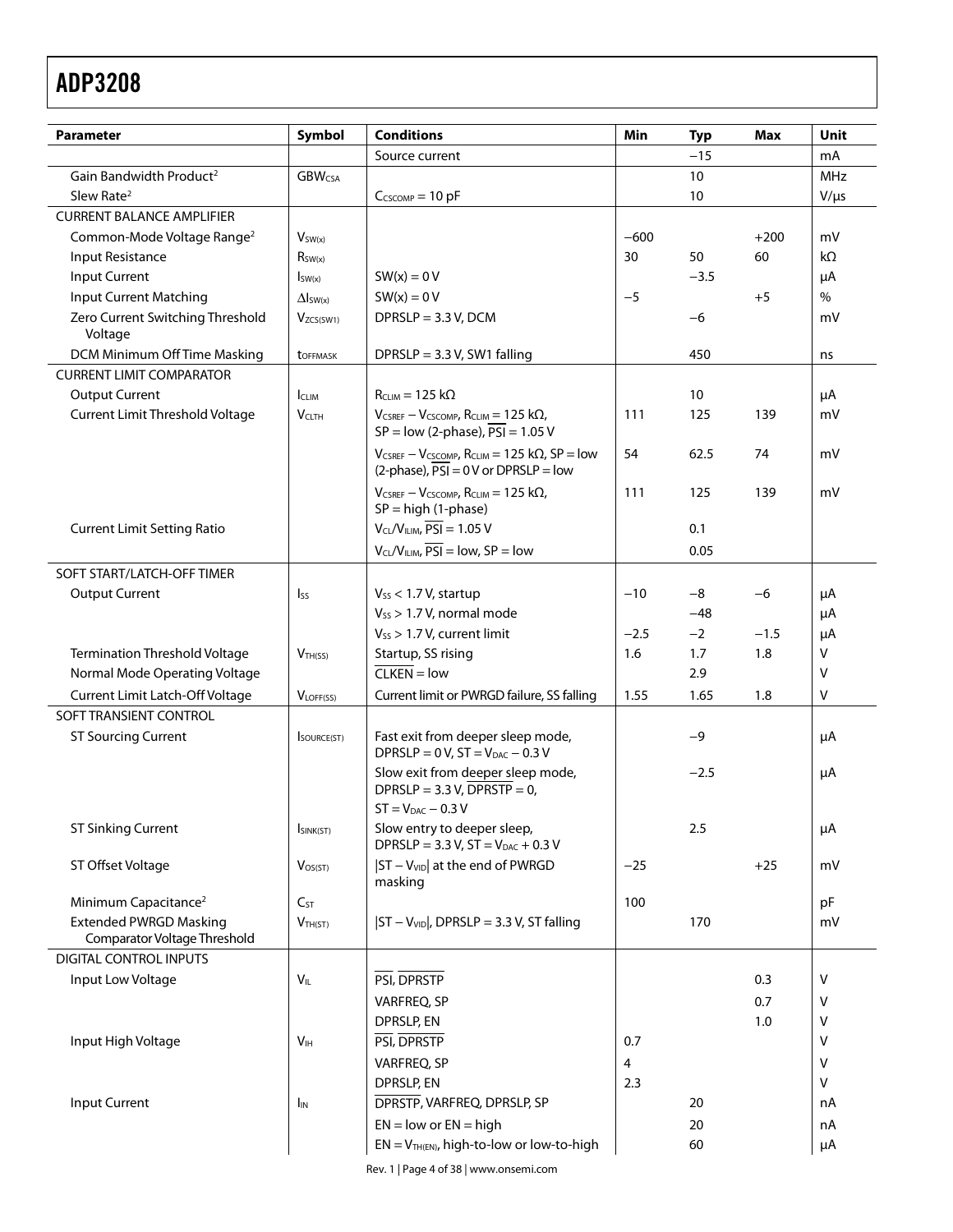## Example 2014 and 2015 and 2016 and 2016 and 2016 and 2017 and 2018 and 2018 and 2018 and 2018 and 2018 and 201

| <b>Parameter</b>                                           | Symbol                   | <b>Conditions</b>                                   | Min         | <b>Typ</b> | <b>Max</b> | Unit         |
|------------------------------------------------------------|--------------------------|-----------------------------------------------------|-------------|------------|------------|--------------|
|                                                            |                          | transition                                          |             |            |            |              |
|                                                            |                          | $\overline{DPRSTP}$ = high, $\overline{PSI}$ = high |             | 1          |            | μA           |
|                                                            |                          | $PSI = low$                                         |             | $-100$     |            | nA           |
| THERMAL THROTTLING/CROWBAR<br><b>DISABLE CONTROL</b>       |                          |                                                     |             |            |            |              |
| TTSNS Voltage Range <sup>2</sup>                           |                          | Temperature sensing                                 | 0.4         |            | 5          | $\mathsf{V}$ |
|                                                            |                          | Crowbar disable threshold disable                   | $\mathbf 0$ |            | 50         | mV           |
| TTSNS VRTT Threshold Voltage                               | VVRTT(TTSNS)             | $VCC = 5 V$ , TTSNS falling                         | 2.45        | 2.5        | 2.55       | V            |
| TTSNS VRTT Threshold Hysteresis                            |                          |                                                     | 50          | 95         |            | mV           |
| TTSNS Crowbar Disable Threshold<br>Voltage                 | <b>V</b> CBDIS(TTSNS)    |                                                     |             |            | 50         | mV           |
| <b>TTSNS Input Current</b>                                 |                          | TTSNS > 1.0 V, temperature sensing                  | $-1$        |            | $+1$       | μA           |
|                                                            |                          | $TTSNS = 0 V$ , disabling overvoltage<br>protection |             | $-3$       |            | μA           |
| <b>VRTT Output Low Voltage</b>                             | VOL(VRTT)                | $I_{SINK(VRTT)} = 400 \mu A$                        |             | 50         | 100        | mV           |
| VRTT Output High Voltage                                   | $V_{OH(VRTT)}$           | $I_{\text{SOURCE(VRTT)}} = -400 \mu A$              | 4           | 5          |            | V            |
| POWER GOOD                                                 |                          |                                                     |             |            |            |              |
| <b>CSREF Undervoltage Threshold</b>                        | VUV(CSREF)               | Relative to $V_{VID} = 0.5 V$ to 1.5 V              |             | $-300$     |            | mV           |
|                                                            |                          | Relative to $V_{VID} = 0.3125$ V to 0.4875 V        | $-160$      |            |            | mV           |
| <b>CSREF Overvoltage Threshold</b>                         | VOV(CSREF)               | Relative to $V_{VID} = 0.5 V$ to 1.5 V              | 150         | 200        | 250        | mV           |
| <b>CSREF Crowbar (Overvoltage</b><br>Protection) Threshold | VCB(CSREF)               | <b>Relative to FBRTN</b>                            | 1.65        | 1.7        | 1.75       | V            |
| <b>CSREF Reverse Voltage Detection</b><br>Threshold        | VRVP(CSREF)              | <b>Relative to FBRTN</b>                            |             |            |            |              |
|                                                            |                          | <b>CSREF falling</b>                                | $-400$      | $-300$     |            | mV           |
|                                                            |                          | <b>CSREF</b> rising                                 |             | $-60$      | $-5$       | mV           |
| PWRGD Output Low Voltage                                   | VOL(PWRGD)               | $I_{SINK(PWRGD)} = 4 mA$                            |             | 70         | 200        | mV           |
| PWRGD Output Leakage Current                               |                          | $V_{PWRDG} = 5 V$                                   |             | 0.03       | 3          | μA           |
| Power-Good Delay Timer                                     |                          |                                                     |             |            |            |              |
| <b>PGDELAY Voltage Detection</b><br>Threshold              | V <sub>TH(PGDELAY)</sub> |                                                     |             | 2.9        |            | v            |
| <b>PGDELAY Charge Current</b>                              | <b>I</b> PGDELAY         | $V_{PGDELAY} = 2.0 V$                               |             | $-3$       |            | μA           |
| PGDELAY Discharge Resistance                               | RPGDELAY                 | $V_{PGDELAY} = 0.2 V$                               |             | 600        |            | Ω            |
| <b>PWRGD Masking Time</b>                                  |                          |                                                     |             | 130        |            | μs           |
| <b>CLOCK ENABLE</b>                                        |                          |                                                     |             |            |            |              |
| Output Low Voltage                                         |                          | $I_{SINK} = 4 mA$                                   |             | 100        | 400        | mV           |
| Output Leakage Current                                     |                          | $CLKEN = 5 V, Vss = GND$                            |             |            | 1          | μA           |
| POWER MONITOR                                              |                          |                                                     |             |            |            |              |
| <b>PMON Output Resistance</b>                              |                          | $I_{SINK} = 2 mA$                                   |             | 16         |            | Ω            |
| PMON Leakage Current                                       |                          | $PMON = 5V$                                         |             |            | 1          | μA           |
| <b>PMON Oscillator Frequency</b>                           |                          | $PMONFS = 2V$                                       |             | 320        |            | kHz          |
| PMONFS Voltage Range <sup>2</sup>                          |                          |                                                     | 1.5         |            | 4          | V            |
| <b>PMONFS Output Current</b>                               |                          | $PMONFS = 2.5 V$                                    |             | $-10$      |            | μA           |
| HIGH-SIDE MOSFET DRIVERS                                   |                          |                                                     |             |            |            |              |
| DRVH Output Resistance, Sourcing<br>Current                |                          | $BST - SW = 4.6 V$                                  |             | 1.9        | 3.3        | Ω            |
| DRVH Output Resistance, Sinking<br>Current                 |                          | $BST - SW = 4.6 V$                                  |             | 1.5        | 3          | Ω            |
| <b>Transition Times</b>                                    | tr <sub>DRVH</sub>       | $BST - SW = 4.6 V, CL = 3 nF,$ see Figure 2         |             | 10         | 30         | ns           |
|                                                            | tf <sub>DRVH</sub>       | $BST - SW = 4.6 V, CL = 3 nF,$ see Figure 2         |             | 8          | 25         | ns           |
| <b>Propagation Delay Time</b>                              | tpdhDRVH                 | $BST - SW = 4.6 V$ , see Figure 2                   |             | 16         | $70\,$     | ns           |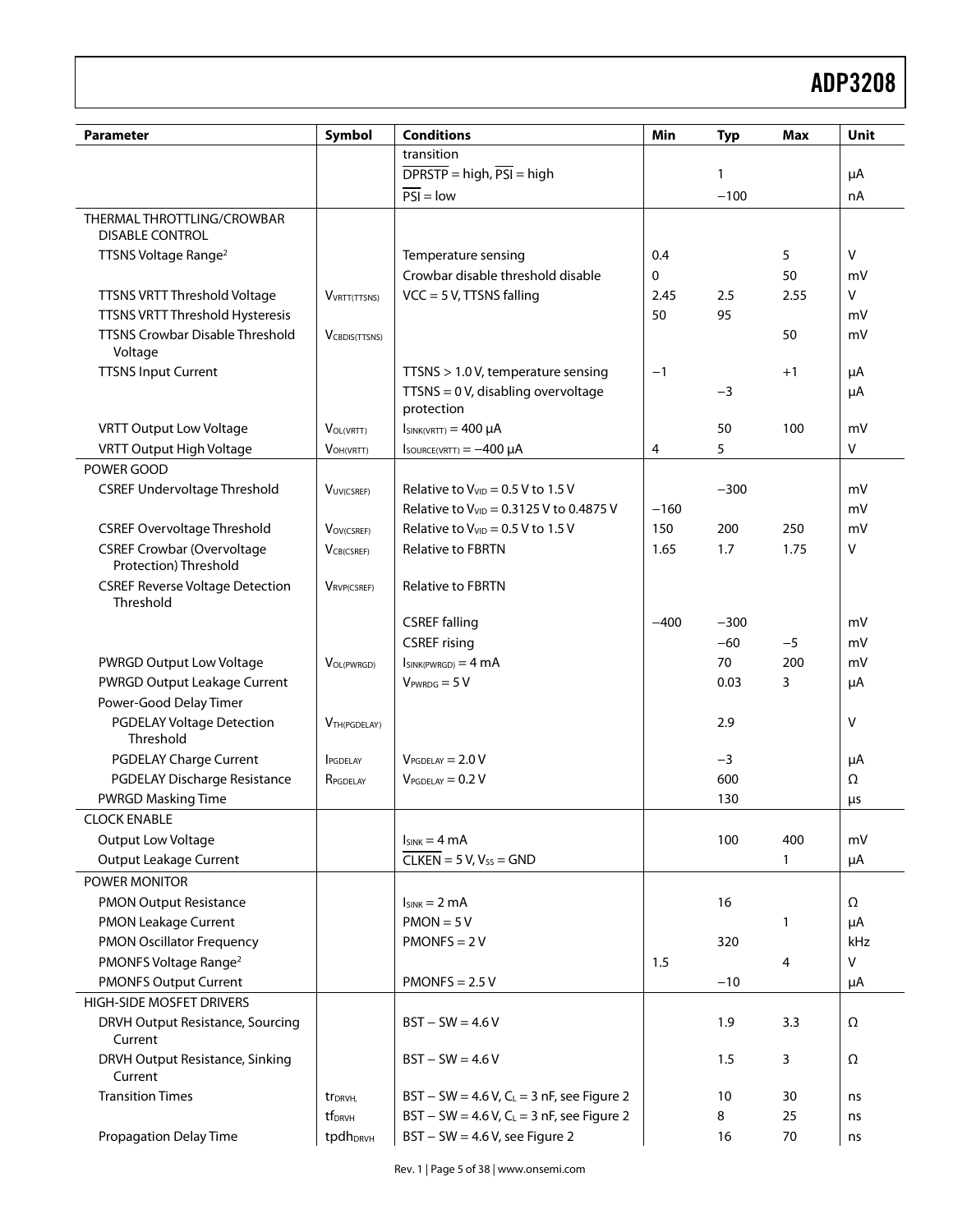| <b>Parameter</b>                              | Symbol               | <b>Conditions</b>          | Min | Typ | Max | Unit     |
|-----------------------------------------------|----------------------|----------------------------|-----|-----|-----|----------|
| <b>BST Quiescent Current</b>                  |                      | $EN = low$ , shutdown      |     | 5   |     | μA       |
|                                               |                      | $EN = high$ , no switching |     | 120 |     | μA       |
| <b>LOW-SIDE MOSFET DRIVERS</b>                |                      |                            |     |     |     |          |
| <b>Output Resistance, Sourcing</b><br>Current |                      |                            |     | 1.8 | 3.3 | Ω        |
| Output Resistance, Sinking Current            |                      |                            |     | 1.4 | 2.5 | $\Omega$ |
| <b>Transition Times</b>                       | tr <sub>DRVL</sub>   | $C_L = 3$ nF, see Figure 2 |     | 11  | 30  | ns       |
|                                               | tf <sub>DRVI</sub>   | $C_L$ = 3 nF, see Figure 2 |     | 9   | 25  | ns       |
| <b>Propagation Delay Time</b>                 | tpdl <sub>DRVL</sub> | $C_L = 3$ nF, see Figure 2 |     | 13  | 30  | ns       |
| <b>SW Transition Timeout</b>                  | $t_{TO(SW)}$         | $BST - SW = 4.6 V$         | 80  | 130 | 300 | ns       |
| Zero Voltage Switching Detection<br>Threshold | Vzvs(sw)             |                            |     | 2.2 |     | v        |
| <b>PVCC Quiescent Current</b>                 |                      | $EN = low$ , shutdown      |     | 13  |     | μA       |
|                                               |                      | $EN = high$ , no switching |     | 180 |     | μA       |
| <b>SUPPLY</b>                                 |                      |                            |     |     |     |          |
| Supply Voltage Range <sup>2</sup>             | Vcc                  |                            | 4.5 |     | 5.5 | v        |
| <b>Supply Current</b>                         |                      | $EN = high$ , normal mode  |     | 5.5 | 10  | mA       |
|                                               |                      | $EN = low$ , shutdown      |     | 32  | 150 | μA       |
| VCC OK Threshold Voltage                      | $V_{CCOK}$           | VCC rising                 |     | 4.4 | 4.5 | v        |
| VCC UVLO Threshold Voltage                    | V <sub>CCUVLO</sub>  | VCC falling                | 4.0 | 4.2 |     | v        |
| UVLO Hysteresis <sup>2</sup>                  |                      |                            | 150 |     |     | mV       |

<sup>1</sup> All limits at temperature extremes are guaranteed via correlation using standard statistical quality control (SQC).<br><sup>2</sup> Guaranteed by design or characterization, not production tested.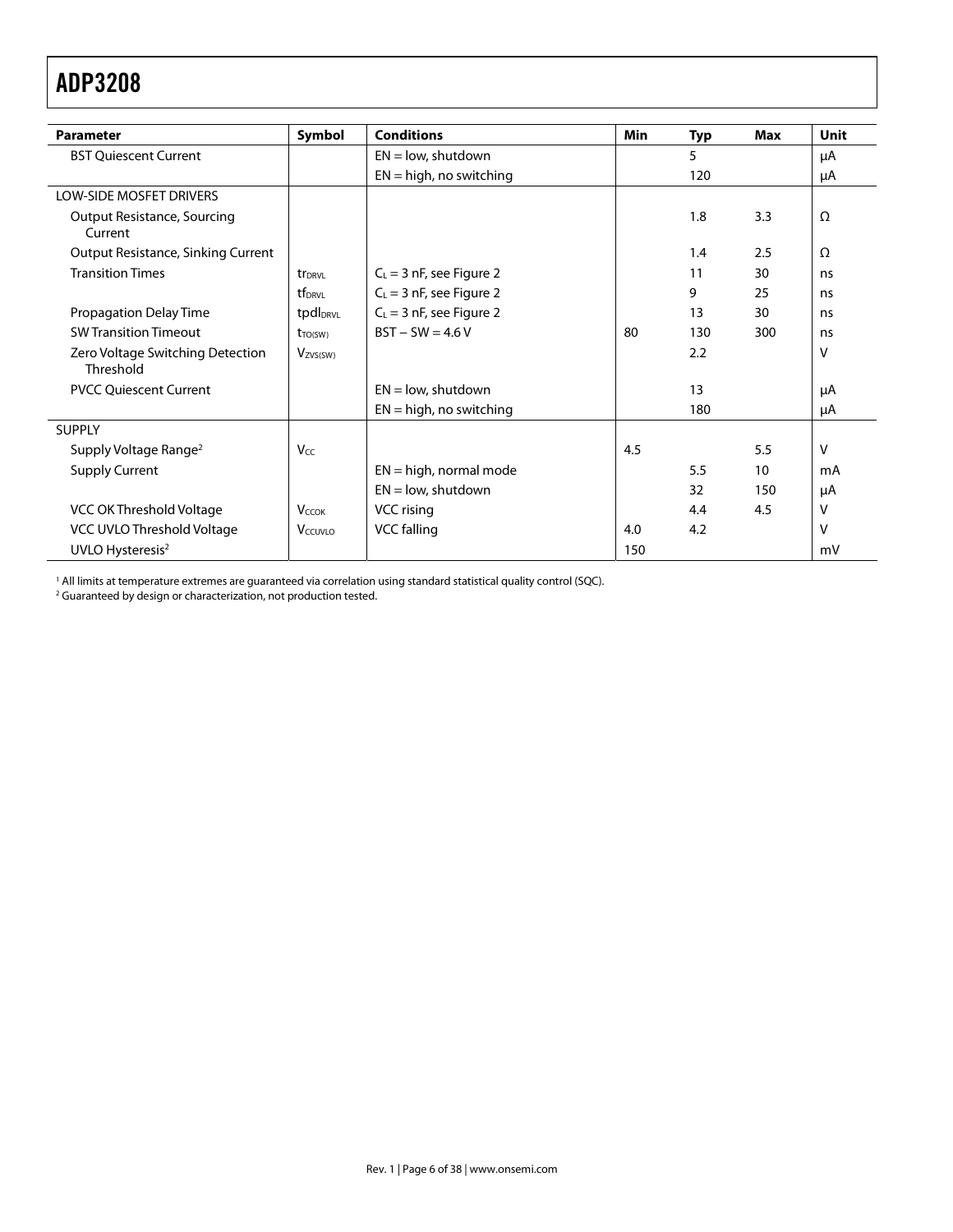Timing is referenced to the 90% and 10% points, unless otherwise noted.

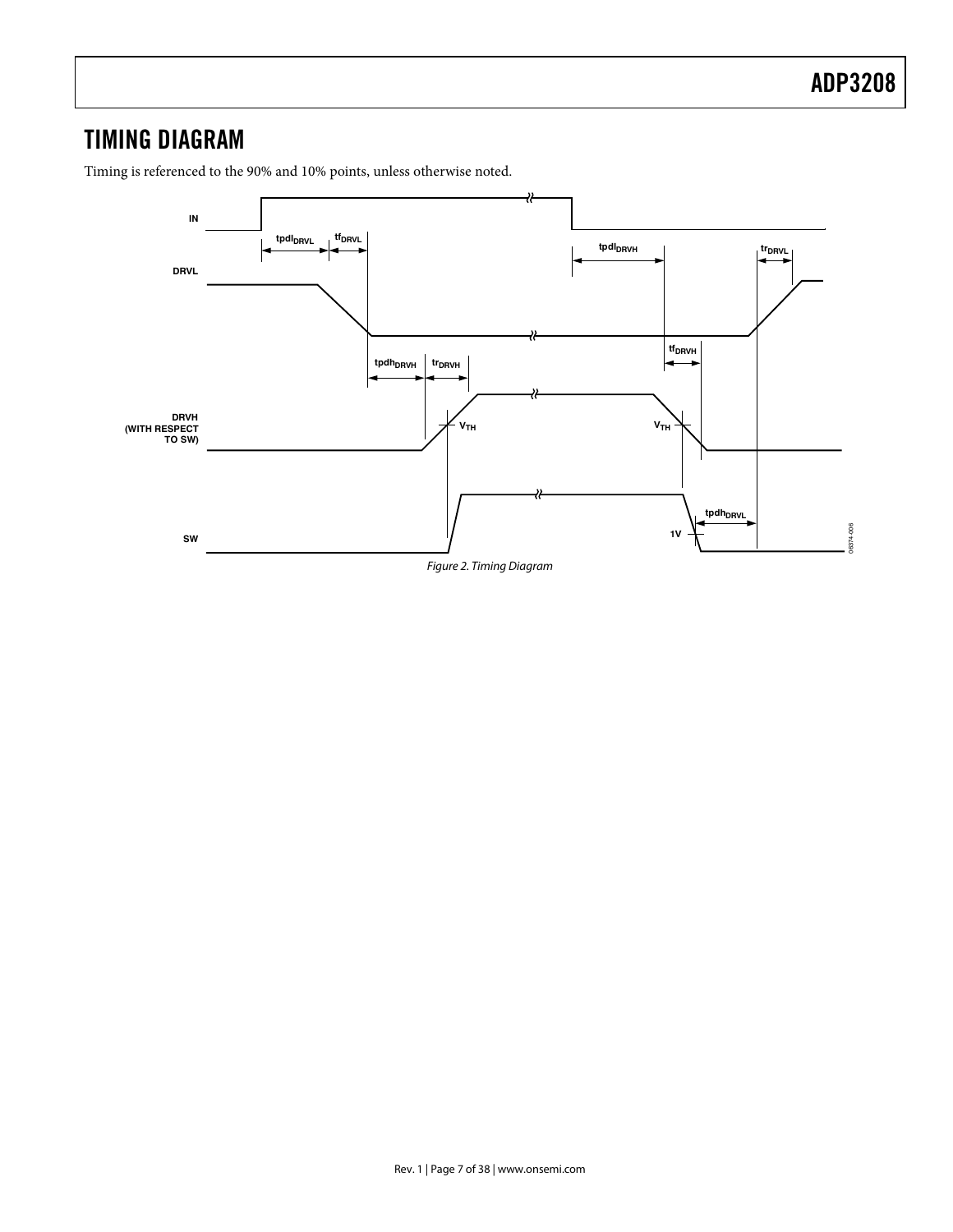## ABSOLUTE MAXIMUM RATINGS

#### **Table 2.**

| <b>Parameter</b>                                | Rating                              |
|-------------------------------------------------|-------------------------------------|
| VCC, PVCC1, PVCC2                               | $-0.3$ V to $+6$ V                  |
| FBRTN, PGND1, PGND2                             | $-0.3$ V to $+0.3$ V                |
| BST1, BST2                                      |                                     |
| DC                                              | $-0.3 V$ to $+25 V$                 |
| $t < 200$ ns                                    | $-0.3 V$ to $+30 V$                 |
| BST1 to SW1, BST2 to SW2                        | $-0.3 V$ to $+6V$                   |
| DRVH1, DRVH2, SW1, SW2                          |                                     |
| DC                                              | $-5V$ to $+20V$                     |
| $t < 200$ ns                                    | $-10V$ to $+25V$                    |
| DRVH1 to SW1, DRVH2 to SW2,                     | $-0.3 V$ to $+6 V$                  |
| DRVL1 to PGND1, DRVL2 to PGND2                  |                                     |
| DC                                              | $-0.3 V$ to $+6V$                   |
| $t < 200$ ns                                    | $-5V$ to $+6V$                      |
| RAMP (in Shutdown)                              |                                     |
| DC                                              | $-0.3 V$ to $+20 V$                 |
| $t < 200$ ns                                    | $-0.3$ V to $+25$ V                 |
| All Other Inputs and Outputs                    | $-0.3 V$ to $+6V$                   |
| Storage Temperature                             | $-65^{\circ}$ C to $+150^{\circ}$ C |
| Operating Ambient Temperature Range             | 0°C to 100°C                        |
| <b>Operating Junction Temperature</b>           | 125°C                               |
| Thermal Impedance $(\theta_{JA})$ 2-Layer Board | $40^{\circ}$ C/W                    |
| Lead Temperature                                |                                     |
| Soldering (10 sec)                              | $300^{\circ}$ C                     |
| Infrared (15 sec)                               | $260^{\circ}$ C                     |

Stresses above those listed under Absolute Maximum Ratings may cause permanent damage to the device. This is a stress rating only; functional operation of the device at these or any other conditions above those indicated in the operational section of this specification is not implied. Exposure to absolute maximum rating conditions for extended periods may affect device reliability.

## **ESD CAUTION**



ESD (electrostatic discharge) sensitive device. Charged devices and circuit boards can discharge<br>without detection. Although this product features patented or proprietary protection circuitry, damage may occur on devices subjected to high energy ESD. Therefore, proper ESD precautions should be taken to avoid performance degradation or loss of functionality.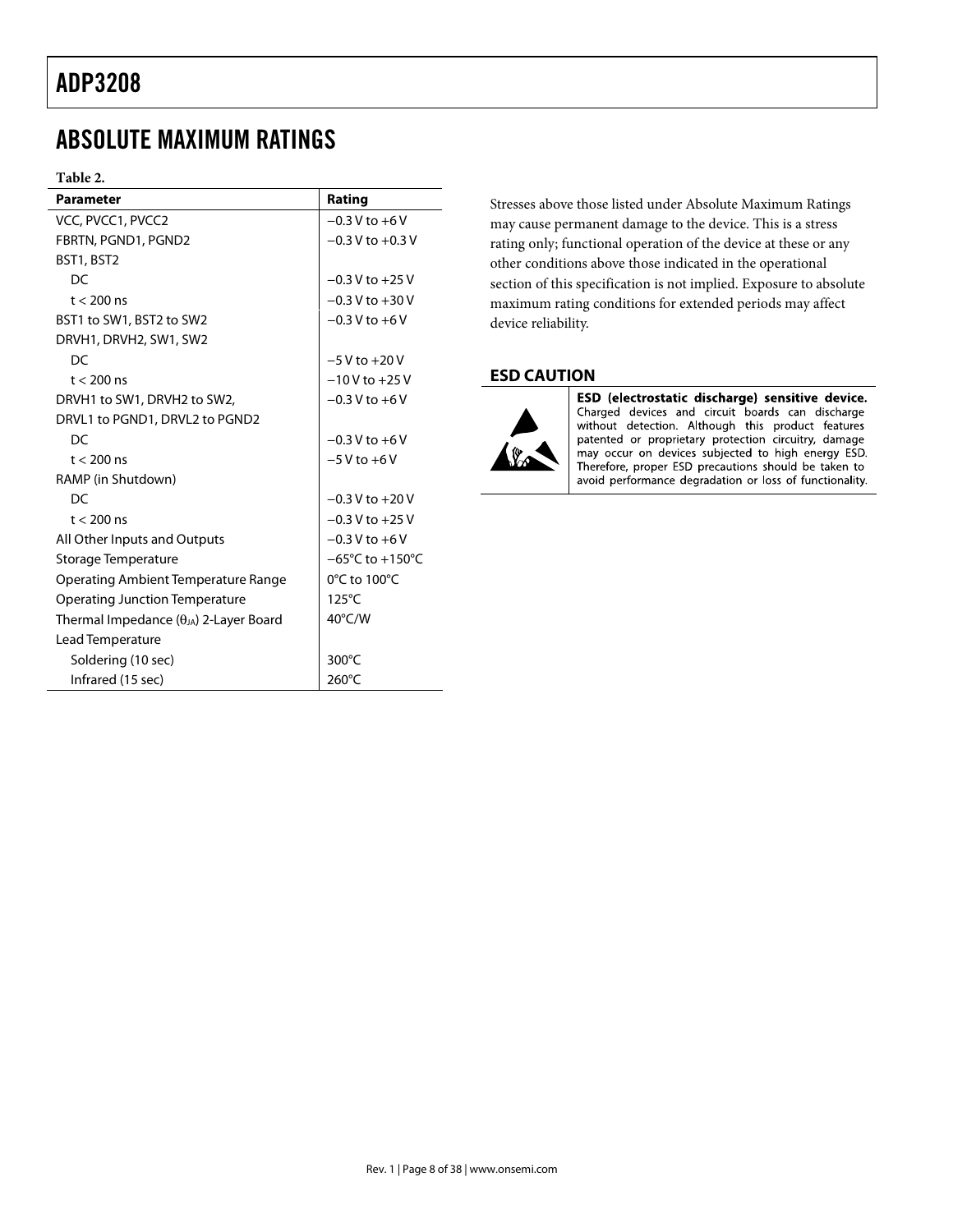

## **Table 3. Pin Function Descriptions**

| Pin No.        | <b>Mnemonic</b> | <b>Description</b>                                                                                                                                                                                                                                                                                                                                                                                                                     |
|----------------|-----------------|----------------------------------------------------------------------------------------------------------------------------------------------------------------------------------------------------------------------------------------------------------------------------------------------------------------------------------------------------------------------------------------------------------------------------------------|
| $\mathbf{1}$   | EN              | Enable Input. Driving this pin low shuts down the chip, disables the driver outputs, pulls PWRGD<br>and VRTT low, and pulls CLKEN high.                                                                                                                                                                                                                                                                                                |
| $\overline{2}$ | <b>PWRGD</b>    | Power-Good Output. Open-drain output. A low logic state means that the output voltage is outside<br>of the VID DAC defined range.                                                                                                                                                                                                                                                                                                      |
| 3              | PGDELAY         | Power-Good Delay Setting Input/Output. A capacitor connected from this pin to GND sets the<br>power-good delay time.                                                                                                                                                                                                                                                                                                                   |
| 4              | <b>CLKEN</b>    | Clock Enable Output. Open-drain output. A low logic state enables the CPU internal PLL clock to<br>lock to the external clock.                                                                                                                                                                                                                                                                                                         |
| 5              | <b>FBRTN</b>    | Feedback Return Input/Output. This pin remotely senses the CPU core voltage. It is also used as the<br>ground return for the VID DAC and the voltage error amplifier blocks.                                                                                                                                                                                                                                                           |
| 6              | <b>FB</b>       | Voltage Error Amplifier Feedback Input. The inverting input of the voltage error amplifier.                                                                                                                                                                                                                                                                                                                                            |
| 7              | <b>COMP</b>     | Voltage Error Amplifier Output and Frequency Compensation Point.                                                                                                                                                                                                                                                                                                                                                                       |
| 8              | <b>SS</b>       | Soft Start and Latch-Off Delay Setting Input/Output. An external capacitor from this pin to GND sets<br>the soft start ramp-up time and the current limit latch-off delay ramp-down time.                                                                                                                                                                                                                                              |
| 9              | <b>ST</b>       | Soft Transient Slew Rate Timing Input/Output. A capacitor from this pin to GND sets the slew rate of<br>the output voltage when it transitions from one VID setting to another, including boot-to-active<br>VID, VID on the fly, and deeper sleep entry and exit transients.                                                                                                                                                           |
| 10             | <b>VARFREQ</b>  | Variable Frequency Enable Input. A high logic state enables the PWM clock frequency to vary with<br>VID code.                                                                                                                                                                                                                                                                                                                          |
| 11             | <b>VRTT</b>     | Voltage Regulator Thermal Throttling Output. Logic high state indicates that the voltage regulator<br>temperature at the remote sensing point exceeded a set alarm threshold level.                                                                                                                                                                                                                                                    |
| 12             | <b>TTSNS</b>    | Thermal Throttling Sense and Crowbar Disable Input. A resistor divider where the upper resistor is<br>connected to VCC, the lower resistor (NTC thermistor) is connected to GND, and the center point is<br>connected to this pin and acts as a temperature sensor half bridge. Connecting TTSNS to GND disables<br>the thermal throttling function and disables the crowbar, or overvoltage protection (OVP), feature<br>of the chip. |
| 13             | <b>PMON</b>     | Power Monitor Output. Open-drain output. A pull-up resistor from PMON to CSREF provides a duty<br>cycle-modulated power output signal. An external RC network can be used to convert the digital<br>signal stream to an averaged power analog output voltage.                                                                                                                                                                          |
| 14             | <b>PMONFS</b>   | Power Monitor Full-Scale Setting Input/Output. A resistor from this pin to GND sets the full-scale<br>value of the PMON output signal.                                                                                                                                                                                                                                                                                                 |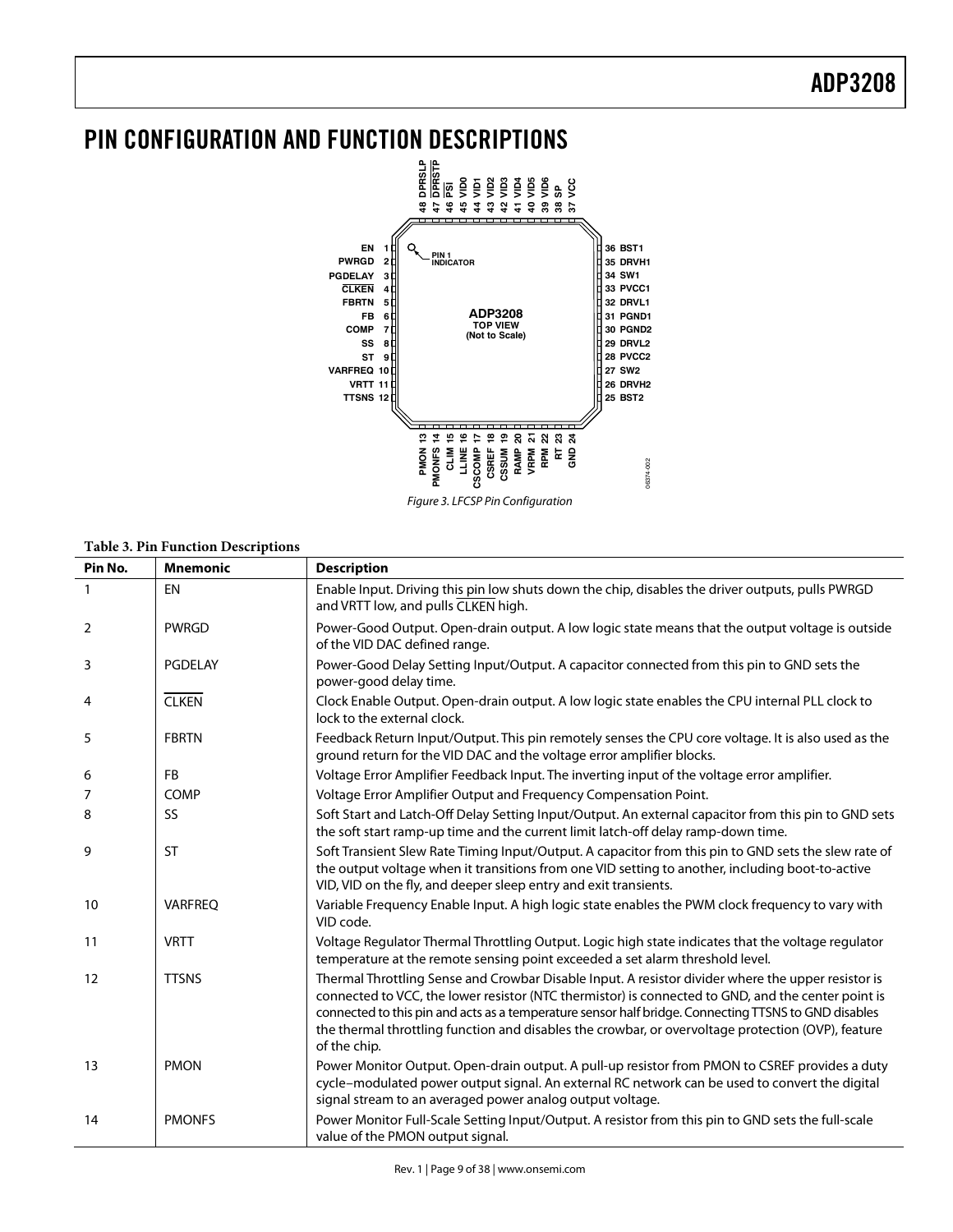| Pin No.  | <b>Mnemonic</b>   | <b>Description</b>                                                                                                                                                                                                                                                   |  |  |  |
|----------|-------------------|----------------------------------------------------------------------------------------------------------------------------------------------------------------------------------------------------------------------------------------------------------------------|--|--|--|
| 15       | <b>CLIM</b>       | Current Limit Setting Input/Output. An external resistor from this pin to GND sets the current limit<br>threshold of the converter.                                                                                                                                  |  |  |  |
| 16       | <b>LLINE</b>      | Load Line Programming Input. The center point of a resistor divider connected between CSREF and<br>CSCOMP can be tied to this pin to set the load line slope.                                                                                                        |  |  |  |
| 17       | <b>CSCOMP</b>     | Current Sense Amplifier Output and Frequency Compensation Point.                                                                                                                                                                                                     |  |  |  |
| 18       | <b>CSREF</b>      | Current Sense Reference Input. This pin must be connected to the common point of the output<br>inductors. The node is shorted to GND through an internal switch when the chip is disabled to<br>provide soft stop transient control of the converter output voltage. |  |  |  |
| 19       | <b>CSSUM</b>      | Current Sense Summing Input. External resistors from each switch node to this pin sum the<br>inductor currents to provide total current information.                                                                                                                 |  |  |  |
| 20       | <b>RAMP</b>       | PWM Ramp Slope Setting Input. An external resistor from the converter input voltage node to this<br>pin sets the slope of the internal PWM stabilizing ramp used for phase-current balancing.                                                                        |  |  |  |
| 21       | <b>VRPM</b>       | RPM Mode Reference Voltage Output.                                                                                                                                                                                                                                   |  |  |  |
| 22       | <b>RPM</b>        | Ramp Pulse Modulation Current Source Output. A resistor between this pin and VRPM sets the RPM<br>comparator upper threshold.                                                                                                                                        |  |  |  |
| 23       | <b>RT</b>         | PWM Oscillator Frequency Setting Input. An external resistor from this pin to GND sets the PWM<br>oscillator frequency.                                                                                                                                              |  |  |  |
| 24       | <b>GND</b>        | Analog and Digital Signal Ground.                                                                                                                                                                                                                                    |  |  |  |
| 25       | BST <sub>2</sub>  | High-Side Bootstrap Supply for Phase 2. A capacitor from this pin to SW2 holds the bootstrapped<br>voltage while the high-side MOSFET is on.                                                                                                                         |  |  |  |
| 26       | DRVH <sub>2</sub> | High-Side Gate Drive Output for Phase 2.                                                                                                                                                                                                                             |  |  |  |
| 27       | SW <sub>2</sub>   | Current Balance Input for Phase 2 and Current Return for High-Side Gate Drive.                                                                                                                                                                                       |  |  |  |
| 28       | PVCC <sub>2</sub> | Power Supply Input/Output of Low-Side Gate Driver for Phase 2.                                                                                                                                                                                                       |  |  |  |
| 29       | DRVL <sub>2</sub> | Low-Side Gate Drive Output for Phase 2.                                                                                                                                                                                                                              |  |  |  |
| 30       | PGND <sub>2</sub> | Low-Side Driver Power Ground for Phase 2.                                                                                                                                                                                                                            |  |  |  |
| 31       | PGND1             | Low-Side Driver Power Ground for Phase 1.                                                                                                                                                                                                                            |  |  |  |
| 32       | DRVL1             | Low-Side Gate Drive Output for Phase 1.                                                                                                                                                                                                                              |  |  |  |
| 33       | PVCC1             | Power Supply Input/Output of Low-Side Gate Driver for Phase 1.                                                                                                                                                                                                       |  |  |  |
| 34       | SW <sub>1</sub>   | Current Balance Input for Phase 1 and Current Return For High-Side Gate Drive.                                                                                                                                                                                       |  |  |  |
| 35       | DRVH1             | High-Side Gate Drive Output for Phase 1.                                                                                                                                                                                                                             |  |  |  |
| 36       | BST1              | High-Side Bootstrap Supply for Phase 1. A capacitor from this pin to SW1 holds the bootstrapped<br>voltage while the high-side MOSFET is on.                                                                                                                         |  |  |  |
| 37       | <b>VCC</b>        | Power Supply Input/Output of the Controller.                                                                                                                                                                                                                         |  |  |  |
| 38       | <b>SP</b>         | Single-Phase Select Input. Logic high state sets single-phase configuration.                                                                                                                                                                                         |  |  |  |
| 39 to 45 | VID6 to VID0      | Voltage Identification DAC Inputs. A 7-bit word (the VID code) programs the DAC output voltage,<br>the reference voltage of the voltage error amplifier without a load (see the VID code table, Table 6).                                                            |  |  |  |
| 46       | $\overline{PSI}$  | Power State Indicator Input. Driving this pin low forces the controller to operate in single-phase mode.                                                                                                                                                             |  |  |  |
| 47       | <b>DPRSTP</b>     | Deeper Stop Control Input. The logic state of this pin is usually complementary to the state of the<br>DPRSLP pin; however, during slow deeper sleep exit, both pins are logic low.                                                                                  |  |  |  |
| 48       | <b>DPRSLP</b>     | Deeper Sleep Control Input.                                                                                                                                                                                                                                          |  |  |  |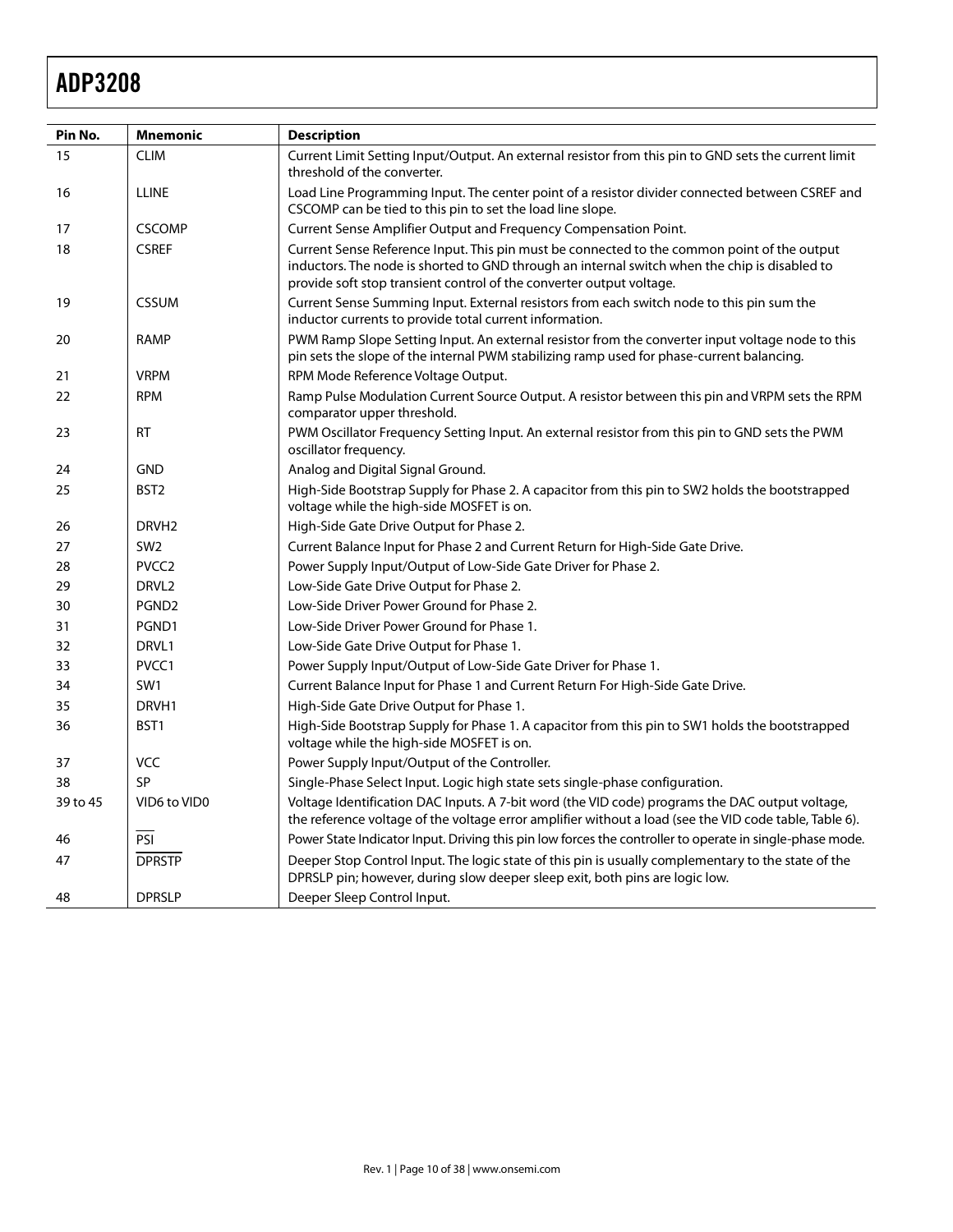## TEST CIRCUITS



Figure 4. Closed-Loop Output Voltage Accuracy



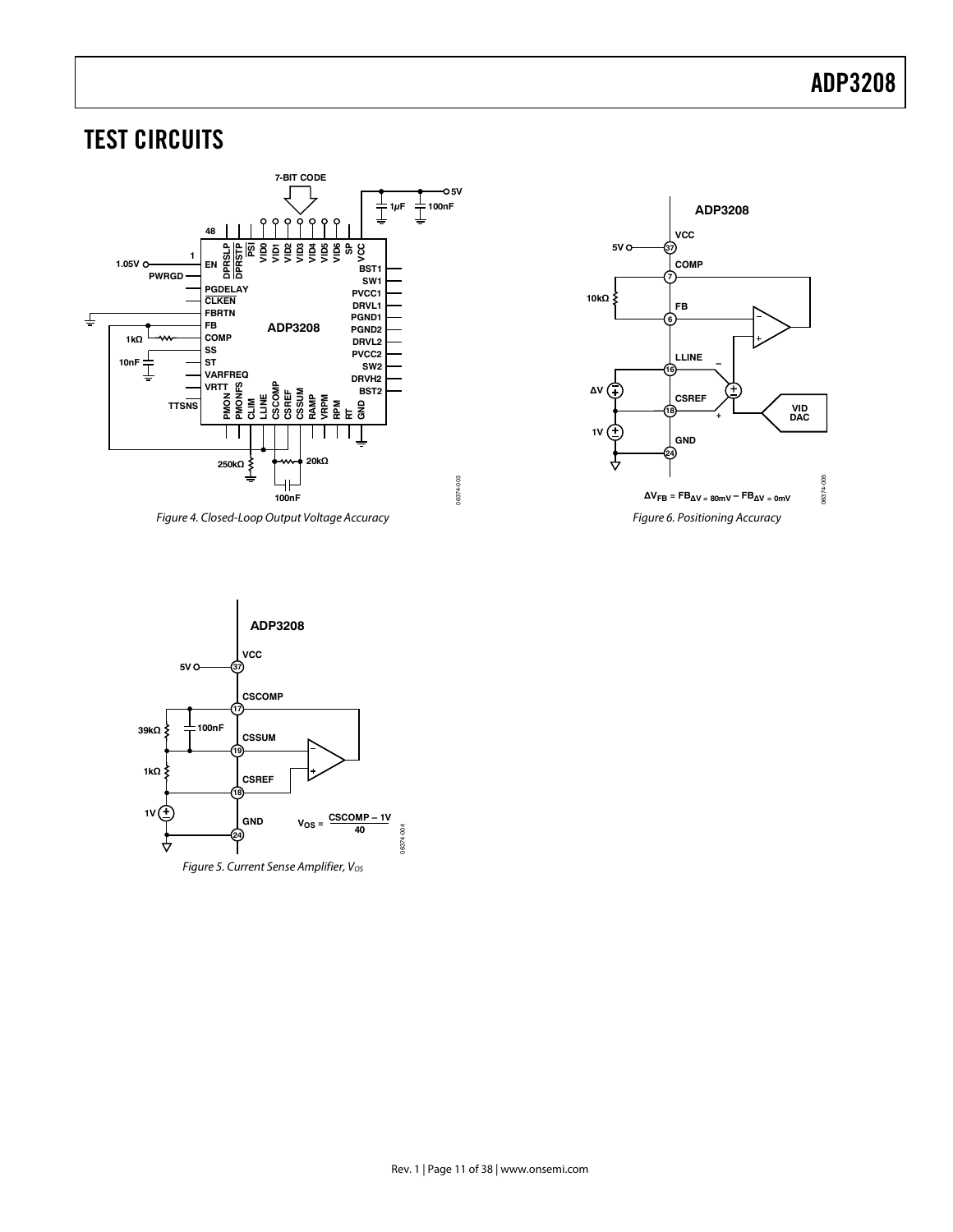$V_{\text{VID}} = 1.5$  V, T<sub>A</sub> = 20°C to 100°C, unless otherwise noted.



Figure 7. PWM Mode Efficiency vs. Load Current



Figure 8. RPM Mode Efficiency vs. Load Current in CCM Only







Figure 10. Efficiency vs. Load Current in All Modes



Figure 11. Switching Frequency vs. Load Current in RPM Mode



Figure 12. Switching Frequency vs. VID Output Voltage in PWM Mode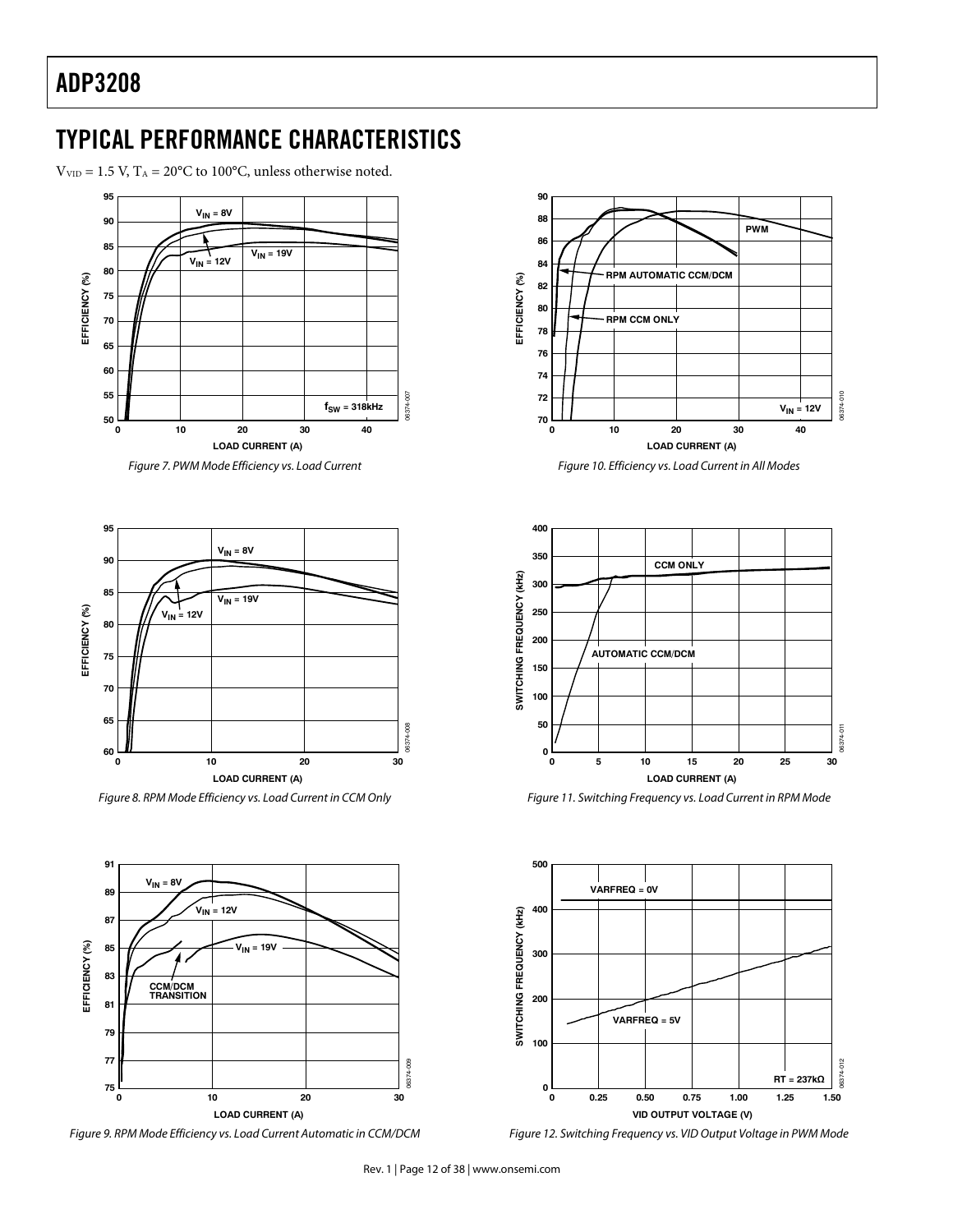## Example 2014 and 2015 and 2016 and 2016 and 2016 and 2017 and 2018 and 2018 and 2018 and 2018 and 2018 and 201



Figure 13. Switching Frequency vs. Output Voltage in RPM Mode

**1200**

**PMON VOLTAGE (mV)**<br> **2000**<br> **2000 800**

**600**

**400**

**200**

**0**







Figure 15. Per Phase Switching Frequency vs. RT Resistance





Figure 18. Start-Up Waveforms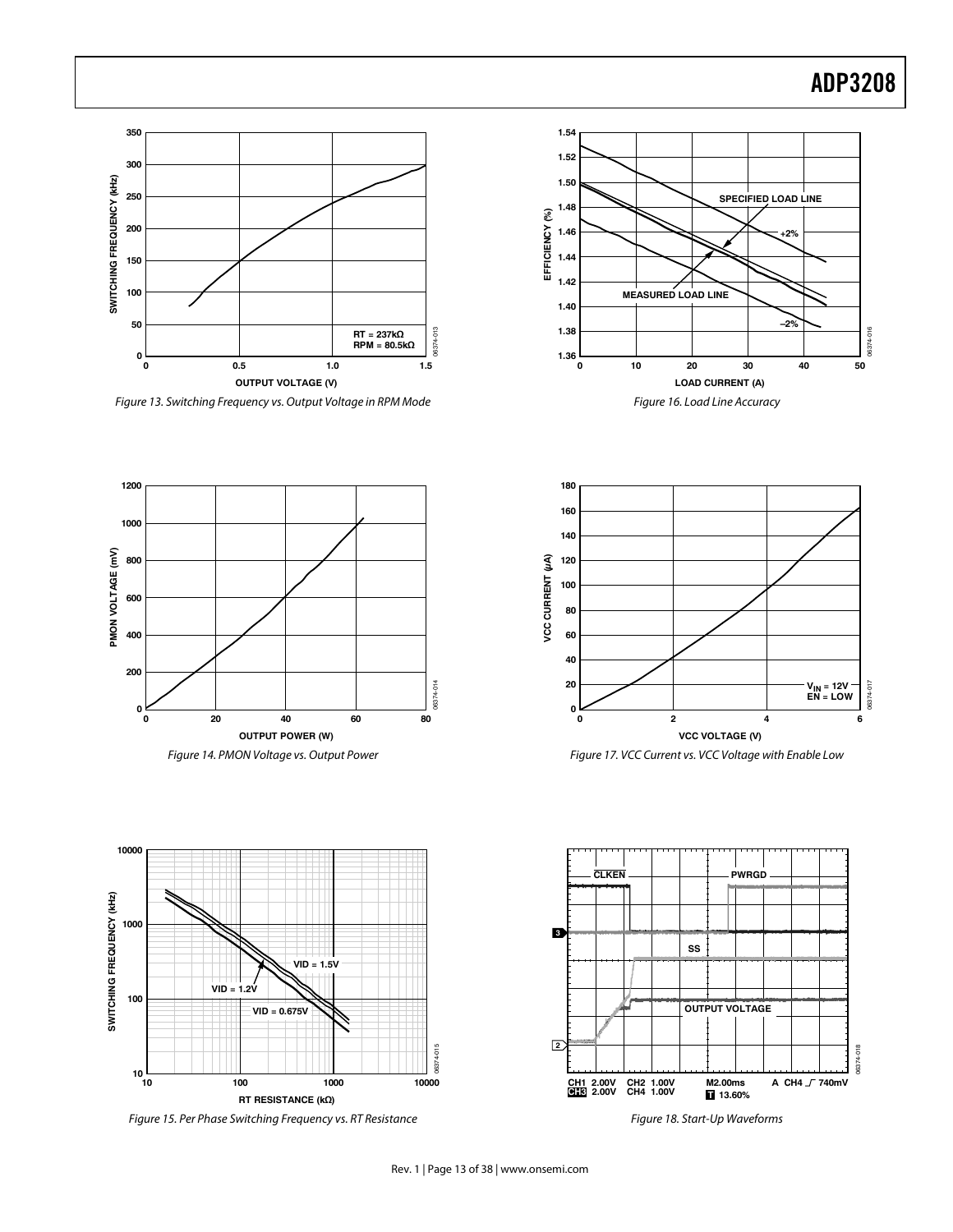



Figure 22. PSI Transition



Figure 20. Load Transient, 9 A to 44 A



Figure 23. PWM Mode Output Ripple, 40 A Load,  $V_{IN} = 12$  V



Figure 21. Load Transient, 9 A to 44 A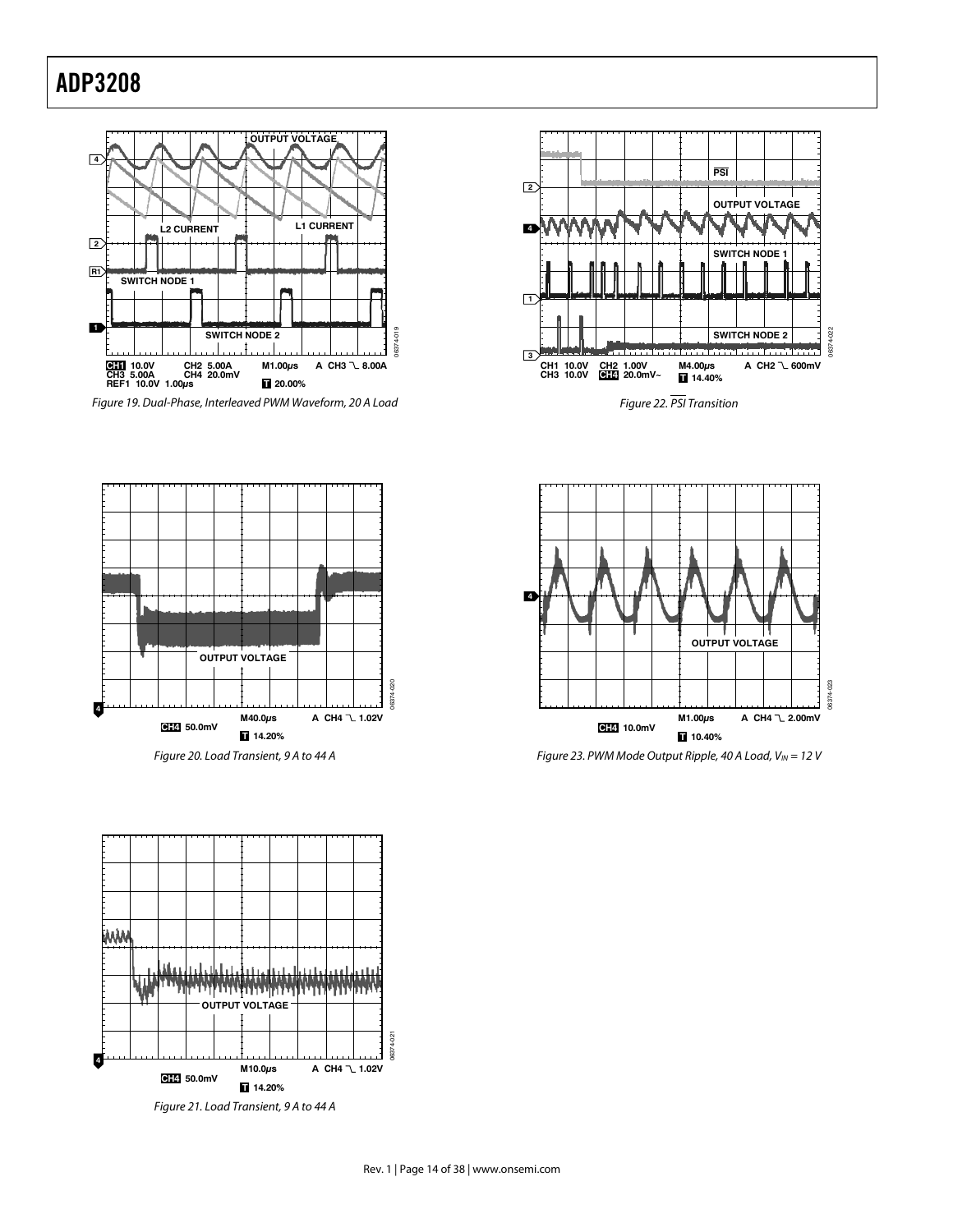## **THEORY OF OPERATION**

The ADP3208 combines multimode pulse-width-modulated (PWM) control and ramp-pulse-modulated (RPM) control with multiphase logic outputs for use in single- and dual-phase synchronous buck CPU core supply power converters. The internal 7-bit VID DAC conforms to the Intel IMVP-6+ specifications.

Multiphase operation is important for producing the high currents and low voltages demanded by today's microprocessors. Handling high currents in a single-phase converter would put too high of a thermal stress on system components such as the inductors and MOSFETs.

The multimode control of the ADP3208 is a stable, high performance architecture that includes

- Current and thermal balance between phases
- High speed response at the lowest possible switching frequency and minimal count of output decoupling capacitors
- Minimized thermal switching losses due to lower frequency operation
- High accuracy load line regulation
- High current output by supporting 2-phase operation
- Reduced output ripple due to multiphase ripple cancellation
- High power conversion efficiency with heavy and light loads
- Increased immunity from noise introduced by PC board layout constraints
- Ease of use due to independent component selection
- Flexibility in design by allowing optimization for either low cost or high performance

## **NUMBER OF PHASES**

The number of operational phases can be set by the user. Tying the SP pin to the VCC pin forces the chip into single-phase operation. Otherwise, dual-phase operation is automatically selected, and the chip switches between single- and dual-phase modes as the load changes to optimize power conversion efficiency.

In dual-phase configuration, SP is low and the timing relationship between the two phases is determined by internal circuitry that monitors the PWM outputs. Because each phase is monitored independently, operation approaching 100% duty cycle is possible. In addition, more than one output can be active at a time, permitting overlapping phases.

## **OPERATION MODES**

The number of phases can be static (see the Number of Phases section) or dynamically controlled by system signals to optimize the power conversion efficiency with heavy and light loads.

If SP is set low (user-selected dual-phase mode) during a VID transient or with a heavy load condition (indicated by DPRSLP being low and PSI being high), the ADP3208 runs in 2-phase, interleaved PWM mode to achieve minimal  $V_{\text{CORE}}$  output voltage ripple and the best transient performance possible. If the load becomes light (indicated by PSI being low or DPRSLP being high), ADP3208 switches to single-phase mode to maximize the power conversion efficiency.

In addition to changing the number of phases, the ADP3208 is also capable of dynamically changing the control method. In dual-phase operation, the ADP3208 runs in PWM mode, where the switching frequency is controlled by the master clock. In single-phase operation (commanded by the PSI low state), the ADP3208 runs in RPM mode, where the switching frequency is controlled by the ripple voltage appearing on the COMP pin. In RPM mode, the DRVH1 pin is driven high each time the COMP pin voltage rises to a voltage limit set by the VID voltage and an external resistor connected between the VRPM and RPM pins. If the device is in single-phase mode and the system signal DPRSLP is asserted high during the deeper sleep mode of CPU operation, the ADP3208 continues running in RPM mode but offers the option of turning off the low-side (synchronous rectifier) MOSFET when the inductor current drops to 0. Turning off the low-side MOSFETs at the zero current crossing prevents reversed inductor current build up and breaks synchronous operation of high- and low-side switches. Due to the asynchronous operation, the switching frequency becomes slower as the load current decreases, resulting in good power conversion efficiency with very light loads.

Table 4 summarizes how the ADP3208 dynamically changes the number of active phases and transitions the operation mode based on system signals and operating conditions.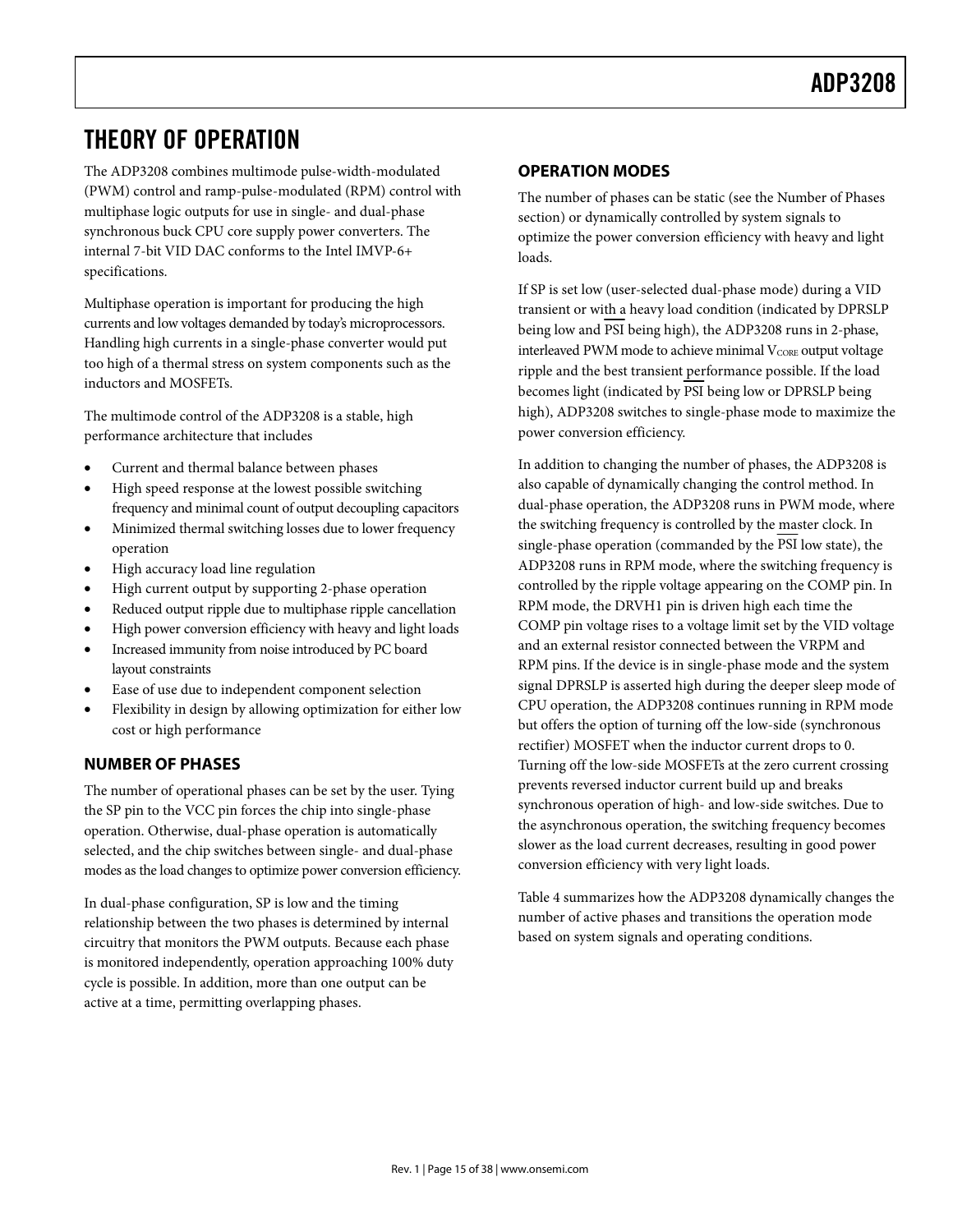**Table 4. Phase Number and Operation Modes1**

| PSI No.     | <b>DPRSLP</b> | <b>VID Transition<sup>2</sup></b> | <b>Current Limit</b> | <b>No. of Phases</b><br>Selected by<br>the User | <b>No. of Phases</b><br>in Operation | <b>Operation Modes<sup>3</sup></b> |
|-------------|---------------|-----------------------------------|----------------------|-------------------------------------------------|--------------------------------------|------------------------------------|
| $*$         | $*$           | Yes                               | $*$                  | N [2 or 1]                                      | N                                    | PWM, CCM only                      |
|             | 0             | No                                | $*$                  | N [2 or 1]                                      | N                                    | PWM, CCM only                      |
| $\mathbf 0$ | 0             | No                                | No                   | $\ast$                                          |                                      | RPM, CCM only                      |
| $\Omega$    | 0             | No                                | Yes                  | $\ast$                                          |                                      | PWM, CCM only                      |
| $*$         |               | No                                | No                   | $\ast$                                          |                                      | RPM, automatic CCM/DCM             |
| $*$         |               | No                                | Yes                  | $\ast$                                          |                                      | PWM, CCM only                      |

 $1* =$  don't care.

2 VID transient period is the time following any VID change, including entry into and exit from deeper sleep mode. The duration of VID transient period is the same as that of PWRGD masking time.

<sup>3</sup> CCM stands for continuous current mode, and DCM stands for discontinuous current mode.



Figure 24. Single-Phase RPM Mode Operation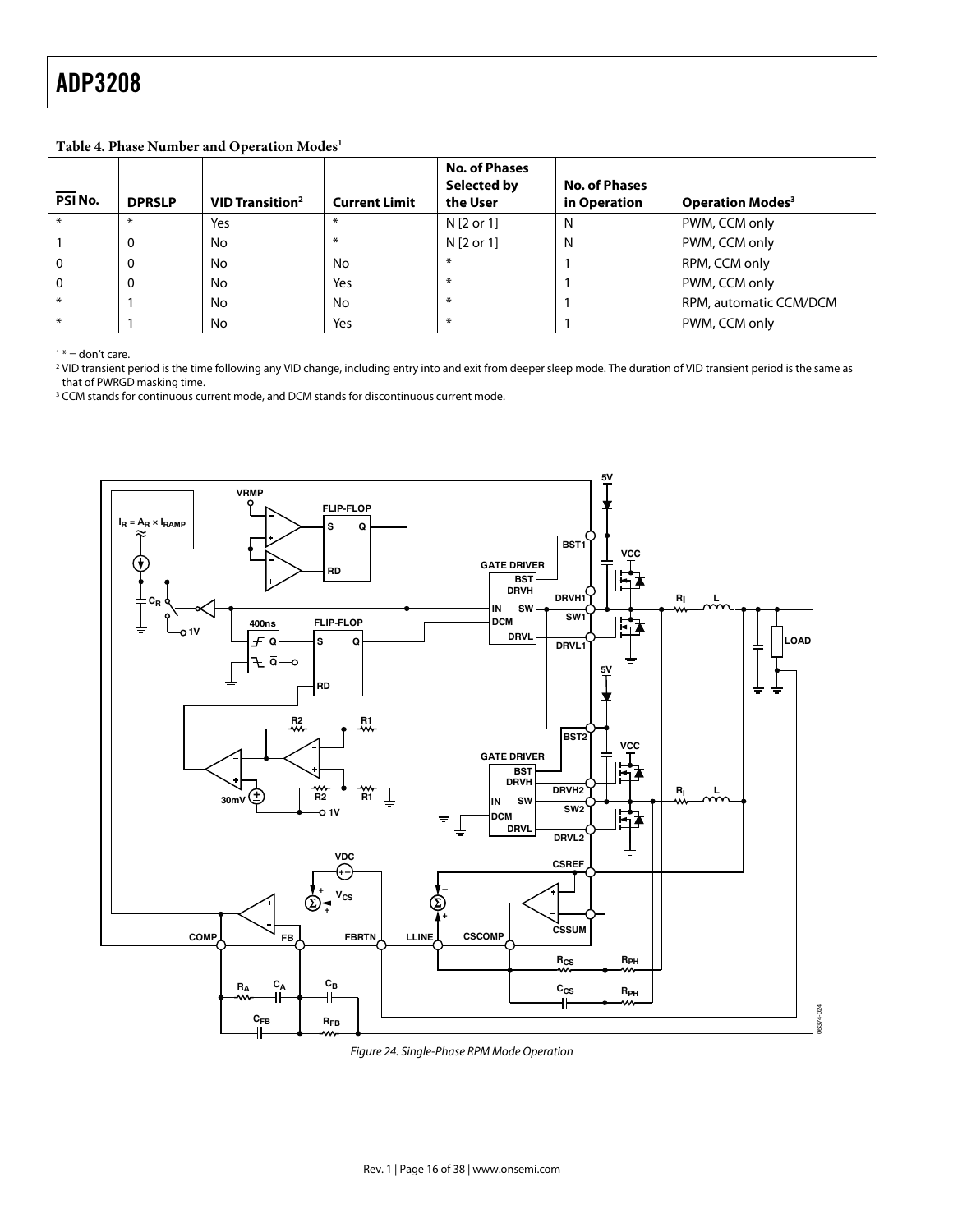

Figure 25. Dual-Phase PWM Mode Operation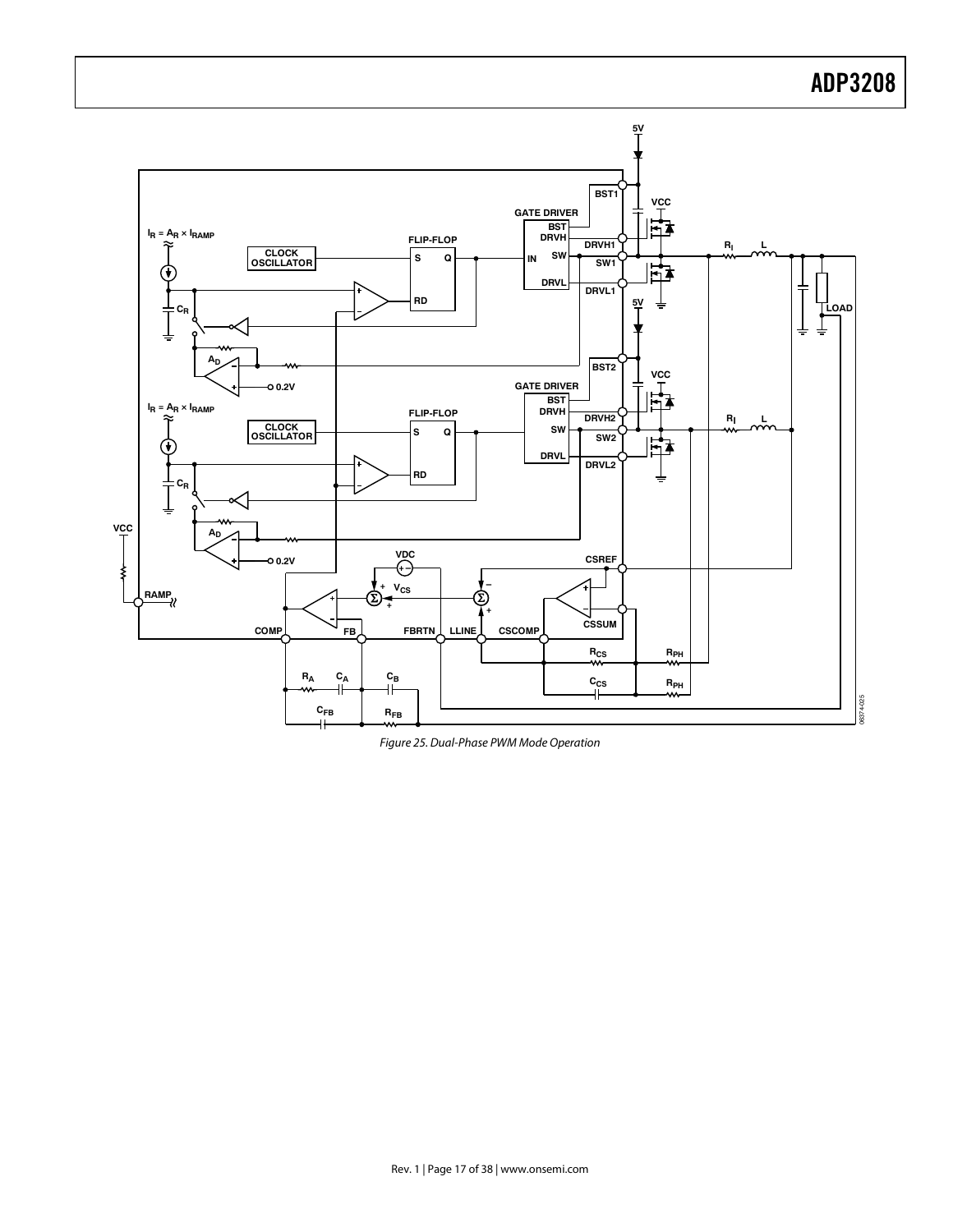## *Setting Switch Frequency*

## **Master Clock Frequency in PWM Mode**

When the ADP3208 runs in PWM, the clock frequency is set by an external resistor connected from the RT pin to GND. The frequency is constant at a given VID code but varies with the VID voltage: the lower the VID voltage, the lower the clock frequency. The variation of clock frequency with VID voltage maintains constant  $V_{CORE}$  ripple and improves power conversion efficiency at lower VID voltages. Figure 15 shows the relationship between clock frequency and VID voltage, parameterized by RT resistance.

To determine the switching frequency per phase, divide the clock by the number of phases in use.

## **Switching Frequency in RPM Mode— Single-Phase Operation**

In single-phase RPM mode, the switching frequency is controlled by the ripple voltage on the COMP pin, rather than by the master clock. Each time the COMP pin voltage exceeds the RPM pin voltage threshold level determined by the VID voltage and the external resistor connected between RPM and VRPM, an internal ramp signal is started and DRVH1 is driven high. The slew rate of the internal ramp is programmed by the current entering the RAMP pin. One-third of the RAMP current charges an internal ramp capacitor (5 pF typical) and creates a ramp. When the internal ramp signal intercepts the COMP voltage, the DRVH1 pin is reset low.

In continuous current mode, the switching frequency of RPM operation is almost constant. While in discontinuous current conduction mode, the switching frequency is reduced as a function of the load current.

## **DIFFERENTIAL SENSING OF OUTPUT VOLTAGE**

The ADP3208 combines differential sensing with a high accuracy VID DAC, referenced by a precision band gap source and a low offset error amplifier, to meet the rigorous accuracy requirement of the Intel IMVP-6+ specification. In steady-state mode, the combination of the VID DAC and error amplifier maintain the output voltage for a worst-case scenario within  $\pm 8$  mV of the full operating output voltage and temperature range.

The CPU core output voltage is sensed between the FB and FBRTN pins. FB should be connected through a resistor to the positive regulation point—the VCC remote sensing pin of the microprocessor. FBRTN should be connected directly to the negative remote sensing point—the  $V_{SS}$  sensing point of the CPU. The internal VID DAC and precision voltage reference are referenced to FBRTN and have a maximum current of 200 μA for guaranteed accurate remote sensing.

## **OUTPUT CURRENT SENSING**

The ADP3208 includes a dedicated current sense amplifier (CSA) to monitor the total output current of the converter for proper voltage positioning vs. load current and for over current detection. Sensing the current delivered to the load is an inherently more accurate method than detecting peak current or sampling the current across a sense element, such as the lowside MOSFET. The current sense amplifier can be configured several ways, depending on system optimization objectives, and the current information can be obtained by

- Output inductor ESR sensing without the use of a thermistor for the lowest cost
- Output inductor ESR sensing with the use of a thermistor that tracks inductor temperature to improve accuracy
- Discrete resistor sensing for the highest accuracy

At the positive input of the CSA, the CSREF pin is connected to the output voltage. At the negative input (that is, the CSSUM pin of the CSA), signals from the sensing element (in the case of inductor DCR sensing, signals from the switch node side of the output inductors) are summed together by series summing resistors. The feedback resistor between the CSCOMP and CSSUM pins sets the gain of the current sense amplifier, and a filter capacitor is placed in parallel with this resistor. The current information is then given as the voltage difference between the CSCOMP and CSREF pins. This signal is used internally as a differential input for the current limit comparator.

An additional resistor divider connected between the CSCOMP and CSREF pins with the midpoint connected to the LLINE pin can be used to set the load line required by the microprocessor specification. The current information to set the load line is then given as the voltage difference between the LLINE and CSREF pins. This configuration allows the load line slope to be set independent from the current limit threshold. If the current limit threshold and load line do not have to be set independently, the resistor divider between the CSCOMP and CSREF pins can be omitted and the CSCOMP pin can be connected directly to LLINE. To disable voltage positioning entirely (that is, to set no load line), LLINE should be tied to CSREF.

To provide the best accuracy for current sensing, the CSA has a low offset input voltage and the sensing gain is set by an external resistor ratio.

## **ACTIVE IMPEDANCE CONTROL MODE**

To control the dynamic output voltage droop as a function of the output current, the signal that is proportional to the total output current, converted from the voltage difference between LLINE and CSREF, can be scaled to be equal to the required droop voltage. This droop voltage is calculated by multiplying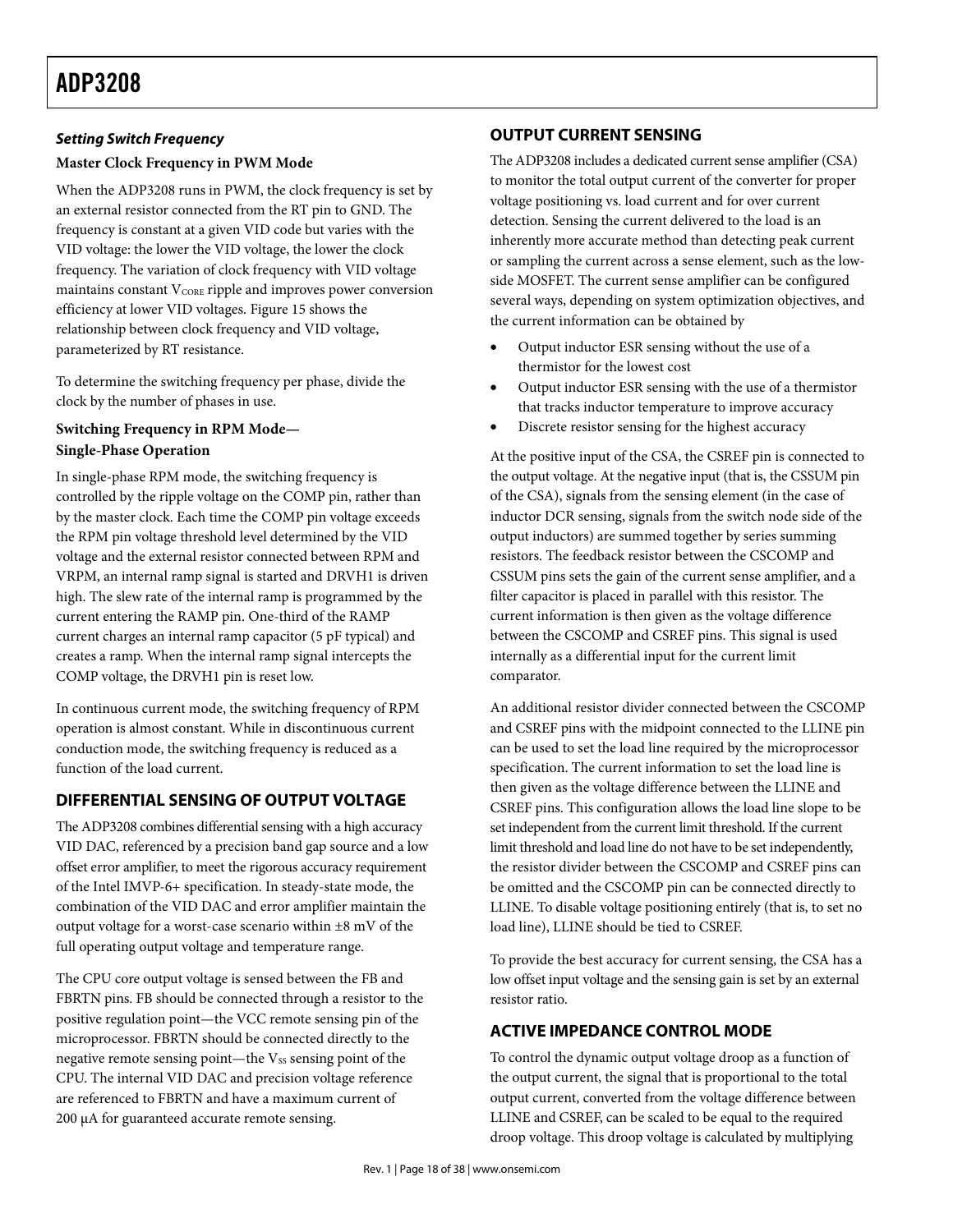the droop impedance of the regulator by the output current. This value is used as the control voltage of the PWM regulator. The droop voltage is subtracted from the DAC reference output voltage, and the resulting voltage is used as the voltage positioning setpoint. The arrangement results in an enhanced feedforward response.

## **CURRENT CONTROL MODE AND THERMAL BALANCE**

The ADP3208 has individual inputs for monitoring the current of each phase. The phase current information is combined with an internal ramp to create a current-balancing feedback system that is optimized for initial current accuracy and dynamic thermal balance. The current balance information is independent from the total inductor current information used for voltage positioning described in the Active Impedance Control Mode section.

The magnitude of the internal ramp can be set so that the transient response of the system is optimal. The ADP3208 monitors the supply voltage to achieve feedforward control whenever the supply voltage changes. A resistor connected from the power input voltage rail to the RAMP pin determines the slope of the internal PWM ramp. More detail about programming the ramp is provided in the Application Information section.

The ADP3208 should not require external thermal balance circuitry if a good layout is used. However, if mismatch is desired due to uneven cooling in phase, external resistors can be added to individually control phase currents as long as the phase currents are mismatched by less than 30%. If unwanted mismatch exceeds 30%, a new layout that improves phase symmetry should be considered.



In 2-phase operation, alternate cycles of the internal ramp control the duty cycle of the separate phases. Figure 26 shows the addition of two resistors from each switch node to the RAMP pin; this modifies the ramp-charging current individually for each phase. During Phase 1, SW Node 1 is high (practically at the input voltage potential) and SW Node 2 is low (practically at the ground potential). As a consequence, the RAMP pin, through the R2 resistor, sees the tap point of a divider connected to the input voltage, where  $R_{SW1}$  is the upper element and  $R_{SW2}$  is the lower element of the divider. During Phase 2, the voltages on SW Node 1 and SW Node 2 switch and the resistors swap

functions. Tuning  $R_{SW1}$  and  $R_{SW2}$  allows the current to be optimally set for each phase. To increase the current for a given phase, decrease R<sub>SW</sub> for that phase.

## **VOLTAGE CONTROL MODE**

A high-gain bandwidth error amplifier is used for the voltage mode control loop. The noninverting input voltage is set via the 7-bit VID DAC. The VID codes are listed in Table 6. The noninverting input voltage is offset by the droop voltage as a function of current, commonly known as active voltage positioning. The output of the error amplifier is the COMP pin, which sets the termination voltage of the internal PWM ramps.

At the negative input, the FB pin is tied to the output sense location using R<sub>B</sub>, a resistor for sensing and controlling the output voltage at the remote sensing point. The main loop compensation is incorporated in the feedback network connected between the FB and COMP pins.

## **POWER-GOOD MONITORING**

The power-good comparator monitors the output voltage via the CSREF pin. The PWRGD pin is an open-drain output that can be pulled up through an external resistor to a voltage rail not necessarily the same VCC voltage rail that is running the controller. A logic high level indicates that the output voltage is within the voltage limits defined by a range around the VID voltage setting. PWRGD goes low when the output voltage is outside of this range.

Following the IMVP-6+ specification, the PWRGD range is defined to be 300 mV less than and 200 mV greater than the actual VID DAC output voltage. For any DAC voltage less than 300 mV, only the upper limit of the PWRGD range is monitored. To prevent a false alarm, the power-good circuit is masked during various system transitions, including a VID change and entrance into or exit out of deeper sleep. The duration of the PWRGD mask is set to approximately 130 μs by an internal timer. If the voltage drop is greater than 200 mV during deeper sleep entry or slow deeper sleep exit, the duration of PWRGD masking is extended by the internal logic circuit.

## **POWER-UP SEQUENCE AND SOFT START**

The power-on ramp-up time of the output voltage is set with a capacitor tied from the SS pin to GND. The capacitance on the SS pin also determines the current limit latch-off time, as explained in the Current Limit, Short-Circuit, and Latch-Off Protection section. The power-up sequence, including the soft start is illustrated in Figure 27.

In VCC UVLO or shutdown mode, the SS pin is held at zero potential. When VCC ramps to a value greater than the upper UVLO threshold while EN is asserted high, the ADP3208 enables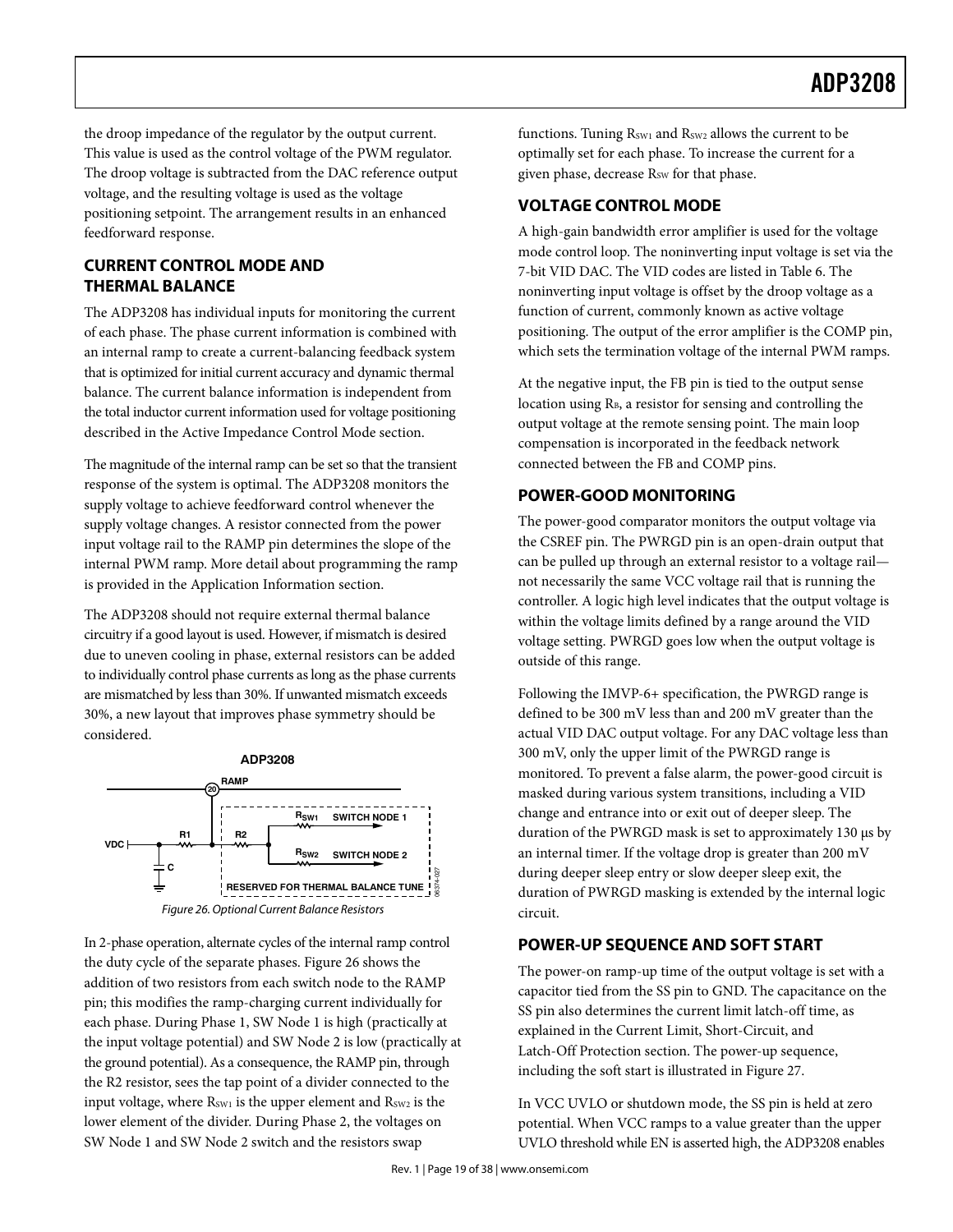## **ADP3208** ADP3208

the internal bias and starts a reset cycle of about 50 μs to 60 μs. When the initial reset is complete, the chip detects the number of phases set by the user and signals to ramp up the SS voltage. During soft start, the external SS capacitor is charged by an internal 8 μA current source. The V<sub>CORE</sub> voltage follows the ramping SS voltage up to the VBOOT voltage level determined by a burnt-in VID code (1.2 V according to the IMVP-6+ specification). While the V<sub>CORE</sub> is regulated at the V<sub>BOOT</sub> voltage, the SS capacitor continues to rise. When the SS pin voltage reaches 1.7 V, the ADP3208 immediately asserts the CLKEN signal low if the VCORE voltage is within the power-good range defined by  $V_{\text{BoOT}}$ . In addition, the chip reads the VID codes provided by the CPU on the VID [0:6] input pins. The  $V_{\text{CORE}}$  voltage changes from the  $V_{\text{BOOT}}$  voltage to the VID voltage by a well-controlled soft transition slope (see the Soft Transient section). During this transition, the SS capacitor is quickly charged up to about a 2.9 V SS clamp level, controlled by the SS source current, which is increased to 48 μA (typical).

The PWRGD signal is asserted after a t<sub>CPU\_PWRGD</sub> delay of about 3 ms to 10 ms, as specified by IMVP-6+. The power-good delay can be programmed by the capacitor connected from the PGDELAY pin to GND. Before the CLKEN signal is asserted low, PGDELAY is reset to 0. Following the assertion of the CLKEN signal, an internal source current of 2 μA starts charging up the external capacitor on the PGDELAY pin. Assuming that the  $V_{CORE}$  voltage has settled within the powergood range defined by the VID DAC voltage, the PWRGD signal is asserted high when the PGDELAY voltage reaches the 2.9 V power-good delay termination threshold.



Figure 27. Power-Up Sequence of ADP3208

If EN is taken low or VCC drops below the VCC UVLO threshold, both the SS capacitor and the PGDELAY capacitor are reset to ground to prepare the chip for a subsequent soft start cycle.

## **SOFT TRANSIENT**

The ADP3208 provides a soft transient function to reduce inrush current during various transitions, including entrance into and exit out of deeper sleep and the transition from  $V_{\rm BOOT}$ to VID voltage. Reducing the inrush current helps decrease the acoustic noise generated by the MLCC input capacitors and inductors.

The soft transient feature is implemented with an ST buffer amplifier that outputs constant sink or source current on the ST pin that is connected to an external capacitor. The capacitor is used to program the slew rate of  $V_{\text{CORE}}$  voltage during a VID voltage transient. During steady-state operation, the reference inputs of the voltage error amplifier and the ST amplifier are connected to the VID DAC output. Consequently, the ST voltage is a buffered version of VID DAC output. When system signals trigger a soft transition, the reference input of the voltage error amplifier switches from the DAC output to the ST output while the input of the ST amplifier remains connected to the DAC. The ST buffer input recognizes the almost instantaneous VID voltage change and tries to track it. However, tracking is not instantaneous because the slew rate of the buffer is limited by the source and sink current capabilities of the ST output. Therefore, the  $V_{CORE}$  voltage slew rate is controlled. When the transient period is complete, the reference input of the voltage amplifier reverts to the VID DAC output to improve accuracy.

Table 5 lists the source/sink current on the ST pin for various transitions. Charging/discharging the external capacitor on the ST pin programs the voltage slew rate of the ST pin and consequently of the V<sub>CORE</sub> output. For example, a 390 pF ST capacitor results in a +10 mV/ $\mu$ s V<sub>CORE</sub> slew rate for fast exit from deeper sleep and a  $\pm 3.3$  mV/ $\mu$ s V<sub>CORE</sub> slew rate for slow entry into or exit out of deeper sleep.

| Table 5. Source/Sink Current of ST Pin |  |
|----------------------------------------|--|
|                                        |  |

|                                                   |               | System Signals <sup>1</sup> | <b>ST Pin</b> |  |  |
|---------------------------------------------------|---------------|-----------------------------|---------------|--|--|
| <b>VID Transient</b>                              | <b>DPRSLP</b> | <b>DPRSTP</b>               | Current (µA)  |  |  |
| Slow Entry into<br>Deeper Sleep                   | High          | ∗                           | $-2.5$        |  |  |
| <b>Fast Exit from</b><br>Deeper Sleep             | l ow          | ∗                           | $+7.5$        |  |  |
| Slow Exit from<br>Deeper Sleep                    | High          | High                        | $+2.5$        |  |  |
| <b>Transient from</b><br>$V_{\text{BOOT}}$ to VID | ∗             | ∗                           | $+2.5$        |  |  |

 $1*$  = do not care.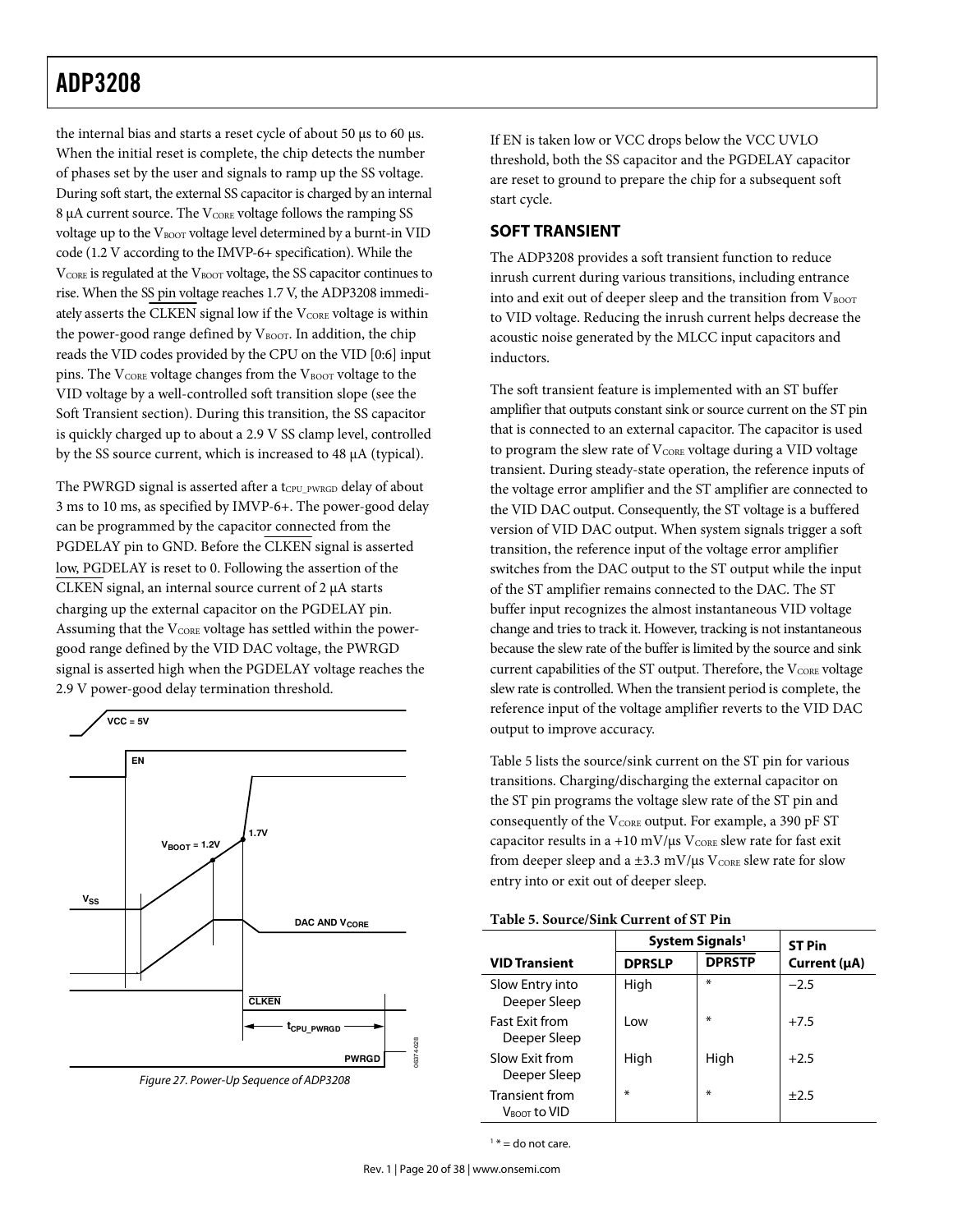## **CURRENT LIMIT, SHORT-CIRCUIT, AND LATCH-OFF PROTECTION**

The ADP3208 compares the differential output of a current sense amplifier to a programmable current limit setpoint to provide the current-limiting function. The current limit threshold is set by the user with a resistor connected from the CLIM pin to GND, utilizing the fixed (10 μA typical) current sourced by the CLIM pin. The ground-referenced CLIM voltage is scaled down inside the chip by a factor of 10 in dual-phase operation and by a factor of 20 in single-phase operation. The scaled-down and level-shifted VCLTH current limit threshold floats on top of the CSCOMP voltage. The current limit comparator monitors the differential voltage appearing across  $CSCOMP$  and  $CSREF$  and compares it with the floating  $V_{CLTH}$ threshold. If the sensed current exceeds the threshold, a current limit alert is released and the control of the internal COMP voltage is transferred from the voltage error amplifier to the current limit amplifier to maintain an average output current determined by the set current limit level.

When the output voltage is less than 200 mV during startup, a secondary current limit is activated. This is necessary because the voltage swing on the CSCOMP cannot extend below ground. The secondary current limit circuit clamps the internal COMP voltage at around 1.6 V, resulting in duty cycle–limited operation.

There is also an inherent per phase current limit that protects individual phases in case any of the phases stop functioning due to a faulty component. This limit is based on the maximum normal mode COMP voltage.

If the output current exceeds the current limit threshold or the output voltage is outside the PWRGD range, the SS pin is discharged by an internal sink current of 2 μA. A comparator monitors the SS pin voltage and shuts off the controller when the voltage drops to less than about 1.65 V. Because the voltage ramp (2.9 V – 1.65 V = 1.25 V) and the discharge current (2  $\mu$ A) are internally fixed, the current limit latch-off delay time is determined by the external SS pin capacitor selection.

06374-029 **3 1 2 4 1ms/DIV CURRENT LIMIT APPLIED LATCHED OFF SWITCH NODE 10V/DIV SS PIN 2V/DIV PWRGD 2V/DIV OUTPUT VOLTAGE 1V/DIV** Figure 28. Current Overload

Figure 28 shows how the ADP3208 reacts to a current overload.

The controller cycles the phases during the latch-off delay time. If the current overload is removed and the PWRGD is recovered before the 1.65 V threshold is reached, the controller resumes normal operation and the SS pin voltage recovers to a 2.9 V clamp level.

The latch-off function can be reset either by removing and reapplying VCC or by briefly cycling the EN pin low and high. To disable the current limit latch-off function, an external pullup resistor can be tied from the SS pin to the VCC rail. The pull-up current must override the 2 μA sink current of the SS pin to prevent the SS capacitor from discharging to a voltage level that is less than the 1.65 V latch-off threshold.

## **CHANGING VID ON THE FLY**

The ADP3208 is designed to track dynamically changing VID code. As a consequence, the CPU VCC voltage can change without the need to reset the controller or the CPU. This concept is commonly referred to as VID on-the-fly (VID OTF) transient. A VID OTF can occur with either light or heavy load conditions. The processor alerts the controller that a VID change is occurring by changing the VID inputs in LSB incremental steps from the start code to the finish code. The change can be either upwards or downwards steps.

When a VID input changes, the ADP3208 detects the change but ignores new code for a minimum of 400 ns. This delay is required to prevent the device from reacting to digital signal skew while the 7-bit VID input code is in transition. Additionally, the VID change triggers a PWRGD masking timer to prevent a PWRGD failure. Each VID change resets and retriggers the internal PWRGD masking timer.

As listed in Table 6, during a VID transient, the ADP3208 forces PWM mode regardless of the state of the system input signals. For example, this means that if the chip is configured as a dualphase controller but is running in single-phase mode due to a light load condition, a current overload event causes the chip to switch to dual-phase mode to share the excessive load until the delayed current limit latch-off cycle terminates.

In user-set single-phase mode, the ADP3208 usually runs in RPM mode. When a VID transition occurs, however, the ADP3208 switches to dual-phase PWM mode.

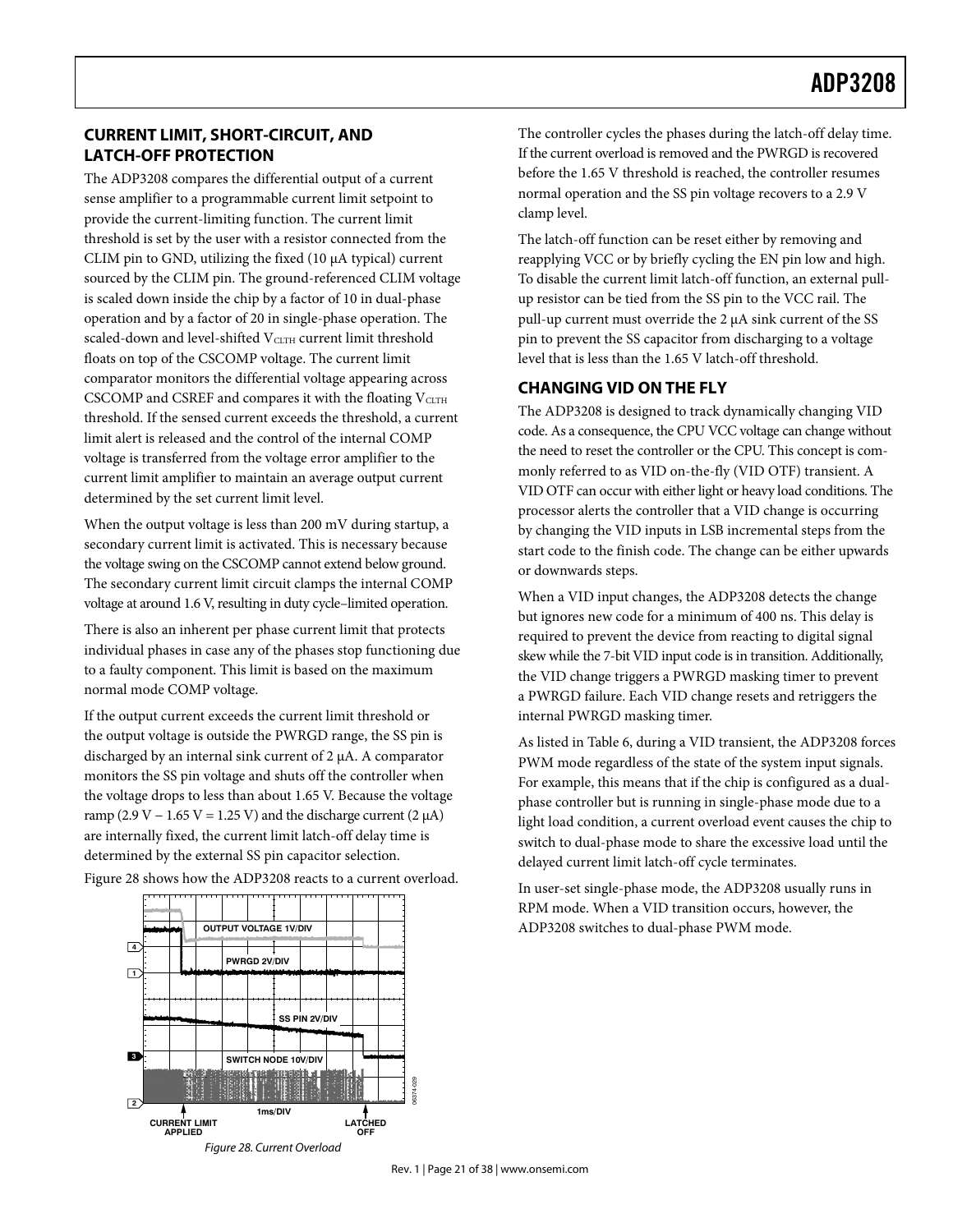## **ADP3208** ADP3208

## *Light Load RPM DCM Operation*

In single-phase normal mode, DPRSLP is pulled low and the APD3208 operates in continuous conduction mode (CCM) over the entire load range. The upper and lower MOSFETs run synchronously and in complementary phase. See Figure 29 for the typical waveforms of the ADP3208 running in CCM with a 7 A load current.



Figure 29. Single-Phase Waveforms in CCM

If DPRSLP is pulled high, the ADP3208 operates in RPM mode. If the load condition is light, the chip enters discontinuous conduction mode (DCM). Figure 30 shows a typical single-phase buck with one upper FET, one lower FET, an output inductor, an output capacitor, and a load resistor. Figure 31 shows the path of the inductor current with the upper FET on and the lower FET off. In Figure 32 the high-side FET is off and the lowside FET is on. In CCM, if one FET is on, its complementary FET must be off; however, in DCM, both high- and low-side FETs are off and no current flows into the inductor (see Figure 33). Figure 34 shows the inductor current and switch node voltage in DCM.

In DCM with a light load, the ADP3208 monitors the switch node voltage to determine when to turn off the low-side FET. Figure 35 shows a typical waveform in DCM with a 1 A load current. Between  $t_1$  and  $t_2$ , the inductor current ramps down. The current flows through the source drain of the low-side FET and creates a voltage drop across the FET with a slightly negative switch node. As the inductor current ramps down to 0 A, the switch voltage approaches 0 V, as seen just before t2. When the switch voltage is approximately −6 mV, the low-side FET is turned off. Figure 34 shows a small, dampened ringing at t<sub>2</sub>. This is caused by the LC created from capacitance on the switch node, including the C<sub>DS</sub> of the FETs and the output inductor. This ringing is normal. The ADP3208 automatically goes into DCM with a light load. Figure 35 shows the typical DCM waveform of the ADP3208. As the load increases, the ADP3208 enters into CCM. In DCM, frequency decreases with load current. Figure 36 shows switching frequency vs. load current for a typical design. In DCM, switching

frequency is a function of the inductor, load current, input voltage, and output voltage.



Figure 34. Inductor Current and Switch Node in DCM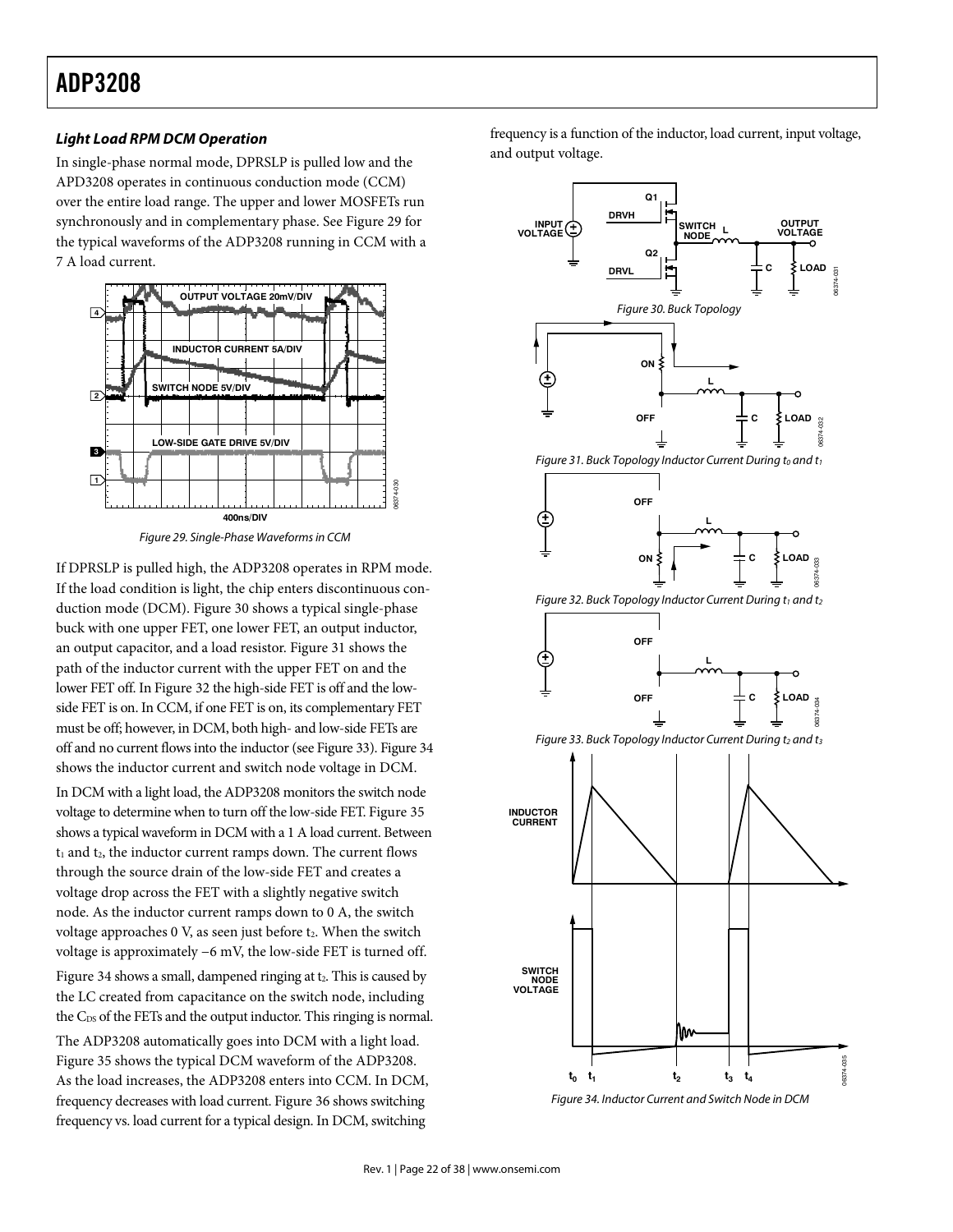

Figure 35. Single-Phase Waveforms in DCM with 1 A Load Current

![](_page_22_Figure_3.jpeg)

Figure 36. Single-Phase CCM/DCM Frequency vs. Load Current

## **OUTPUT CROWBAR**

To prevent the CPU and other external components from damage due to overvoltage, the ADP3208 turns off the DRVH1 and DRVH2 outputs and turns on the DRVL1 and DRVL2 outputs when the output voltage exceeds the OVP threshold (1.7 V typical).

Turning on the low-side MOSFETs forces the output capacitor to discharge and the current to reverse due to current build up in the inductors. If the output overvoltage is due to a drainsource short of the high-side MOSFET, turning on the low-side MOSFET results in a crowbar across the input voltage rail. The crowbar action blows the fuse of the input rail, breaking the circuit and thus protecting the microprocessor from destruction.

When the OVP feature is triggered, the ADP3208 is latched off. The latch-off function can be reset by removing and reapplying VCC to the ADP3208 or by briefly pulling the EN pin low.

Pulling TTSNS to less than 1 V disables the overvoltage protection function. In this configuration, VRTT should be tied to ground.

## **REVERSE VOLTAGE PROTECTION**

Very large reverse current in inductors can cause negative  $V_{\text{CORE}}$ voltage, which is harmful to the CPU and other output components. The ADP3208 provides a reverse voltage protection (RVP) function without additional system cost. The V<sub>CORE</sub> voltage is monitored through the CSREF pin. When the CSREF pin voltage drops to less than −300 mV, the ADP3208 triggers the RVP function by disabling all PWM outputs and driving DRVL1 and DRVL2 low, thus turning off all MOSFETs. The reverse inductor currents can be quickly reset to 0 by discharging the built-up energy in the inductor into the input dc voltage source via the forward-biased body diode of the high-side MOSFETs. The RVP function is terminated when the CSREF pin voltage returns to greater than −100 mV.

Sometimes the crowbar feature inadvertently causes output reverse voltage because turning on the low-side MOSFETs results in a very large reverse inductor current. To prevent damage to the CPU caused from negative voltage, the ADP3208 maintains its RVP monitoring function even after OVP latchoff. During OVP latch-off, if the CSREF pin voltage drops to less than −300 mV, the low-side MOSFETs is turned off. DRVL outputs are allowed to turn back on when the CSREF voltage recovers to greater than −100 mV.

## **OUTPUT ENABLE AND UVLO**

For the ADP3208 to begin switching, the VCC supply voltage to the controller must be greater than the  $V<sub>CCOK</sub>$  threshold and the EN pin must be driven high. If the VCC voltage is less than the V<sub>CCUVLO</sub> threshold or the EN pin is a logic low, the ADP3208 shuts off. In shutdown mode, the controller holds the PWM outputs low, shorts the capacitors of the SS and PGDELAY pins to ground, and drives the DRVH and DRVL outputs low.

The user must adhere to proper power-supply sequencing during startup and shutdown of the ADP3208. All input pins must be at ground prior to removing or applying VCC, and all output pins should be left in high impedance state while VCC is off.

## **THERMAL THROTTLING CONTROL**

Example 1<br>
discharging<br>
discharging<br>
discharging<br>
discharging<br>
discharging<br>
discharging<br>
discharging<br>
discharging<br>
discharging<br>
consetimes the CSREF pin v<br>
Sometimes are bused results in a v<br>
damage to the maintains its<br>
o The ADP3208 includes a thermal monitoring circuit to detect whether the temperature of the VR has exceeded a user-defined thermal throttling threshold. The thermal monitoring circuit requires an external resistor divider connected between the VCC pin and GND. The divider consists of an NTC thermistor and a resistor. To generate a voltage that is proportional to temperature, the midpoint of the divider is connected to the TTSNS pin. An internal comparator circuit compares the TTSNS voltage to half the VCC threshold and outputs a logic level signal at the VRTT output when the temperature trips the user-set alarm threshold. The VRTT output is designed to drive an external transistor that in turn provides the high current, open-drain VRTT signal required by the IMVP-6+ specification.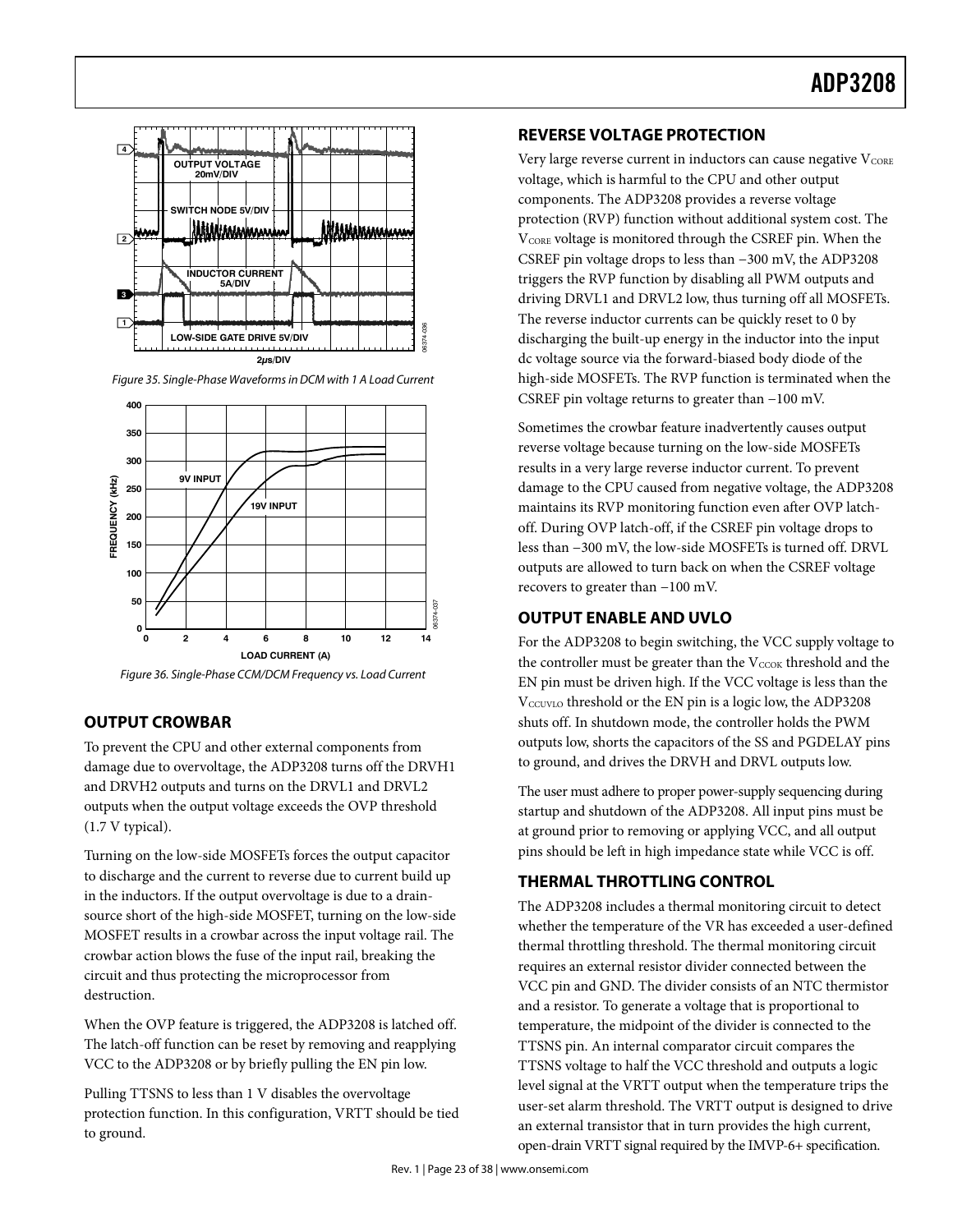## **ADP3208** ADP3208

The internal VRTT comparator has a hysteresis of approximately 100 mV to prevent high frequency oscillation of VRTT when the temperature approaches the set alarm point.

## **POWER MONITOR FUNCTION**

The ADP3208 includes a power monitor. The circuit creates the product of the output voltage and the output current. The multiplication is done by converting the differential current sense signal from CSCOMP to CSREF into a pulse-modulated periodic signal stream and then scaling that signal with the output voltage. The duty cycle of the pulse-modulated PMON signal is proportional to the current, and the amplitude is proportional to the voltage. The maximum load current that corresponds to the full-scale (100%) modulated signal can be adjusted by a resistor, RPMONFS, tied from PMONFS to GND. RPMONFS also affects the clock frequency of the PWM circuit. An RC low-pass filter connected to the PMON output demodulates the PWM pulse stream and creates averaged output current or power information, depending on which rail the open-drain PMON output is pulled up to.

If PMON is pulled up to a dc voltage, the RC-filtered voltage is proportional to the averaged load current. Figure 37 shows the PMON configuration used to monitor load current.

![](_page_23_Figure_5.jpeg)

Figure 37. PMON Current Monitor Configuration

If PMON is pulled up to the converter output node, the demodulated voltage becomes proportional to the averaged power (see Figure 38).

![](_page_23_Figure_8.jpeg)

Figure 38. PMON Power Monitor Configuration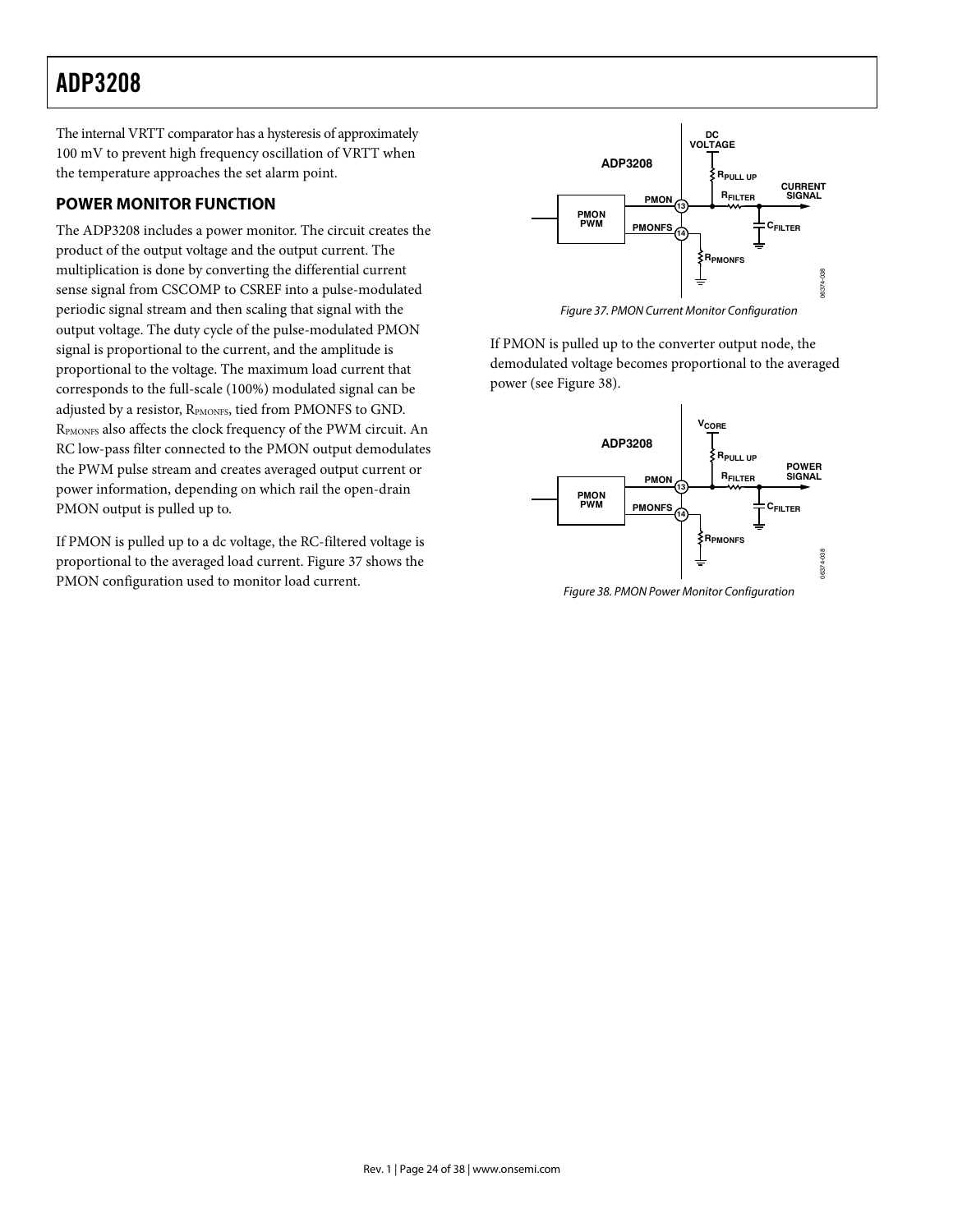## Example 2014 and 2015 and 2016 and 2016 and 2016 and 2017 and 2018 and 2018 and 2018 and 2018 and 2018 and 201

### **Table 6. VID Codes**

| VID6        | VID5         | VID4           | VID <sub>3</sub> | VID <sub>2</sub> | VID1           | VID <sub>0</sub> | Output   | VID6         | VID5         | VID4         | VID3           | VID <sub>2</sub> | VID1           | VID <sub>0</sub> | Output   |
|-------------|--------------|----------------|------------------|------------------|----------------|------------------|----------|--------------|--------------|--------------|----------------|------------------|----------------|------------------|----------|
| 0           | $\mathbf 0$  | $\pmb{0}$      | $\mathbf 0$      | $\mathbf 0$      | $\mathsf 0$    | $\mathbf 0$      | 1.5000V  | $\mathbf{1}$ | $\mathbf 0$  | $\mathbf 0$  | $\mathbf 0$    | $\mathbf 0$      | $\mathsf 0$    | $\pmb{0}$        | 0.7000 V |
| $\mathbf 0$ | $\pmb{0}$    | $\pmb{0}$      | $\mathsf 0$      | $\mathbf 0$      | $\mathsf 0$    | $\mathbf{1}$     | 1.4875V  | $\mathbf{1}$ | $\pmb{0}$    | $\pmb{0}$    | 0              | $\mathbf 0$      | $\pmb{0}$      | $\mathbf{1}$     | 0.6875V  |
| 0           | $\pmb{0}$    | 0              | $\mathbf 0$      | $\mathbf 0$      | $\mathbf{1}$   | $\mathbf 0$      | 1.4750V  | 1            | $\mathbf 0$  | $\pmb{0}$    | 0              | $\mathbf 0$      | $\mathbf{1}$   | $\pmb{0}$        | 0.6750V  |
| 0           | $\mathbf 0$  | 0              | $\mathbf 0$      | $\mathbf 0$      | $\mathbf{1}$   | $\overline{1}$   | 1.4625V  | $\mathbf{1}$ | $\mathbf 0$  | $\mathbf 0$  | 0              | $\mathbf 0$      | $\mathbf{1}$   | $\overline{1}$   | 0.6625 V |
| 0           | $\pmb{0}$    | 0              | 0                | $\mathbf{1}$     | $\mathbf 0$    | $\mathbf 0$      | 1.4500 V | $\mathbf{1}$ | $\mathbf 0$  | $\mathbf 0$  | 0              | $\mathbf{1}$     | $\mathbf 0$    | $\pmb{0}$        | 0.6500V  |
| $\mathbf 0$ | $\mathbf 0$  | 0              | $\mathbf 0$      | $\mathbf{1}$     | $\mathbf 0$    | $\mathbf{1}$     | 1.4375V  | 1            | $\mathbf 0$  | $\mathbf 0$  | $\mathbf 0$    | $\mathbf{1}$     | $\mathbf 0$    | $\overline{1}$   | 0.6375V  |
| 0           | $\pmb{0}$    | 0              | $\mathsf 0$      | $\mathbf{1}$     | $\mathbf{1}$   | $\mathbf 0$      | 1.4250V  | $\mathbf{1}$ | $\mathbf 0$  | $\mathbf 0$  | 0              | $\mathbf{1}$     | $\mathbf{1}$   | $\mathbf 0$      | 0.6250V  |
| 0           | $\mathbf 0$  | 0              | $\mathbf 0$      | $\mathbf{1}$     | $\mathbf{1}$   | $\overline{1}$   | 1.4125V  | $\mathbf{1}$ | $\mathbf 0$  | $\mathbf 0$  | $\mathbf 0$    | $\mathbf{1}$     | $\mathbf{1}$   | $\mathbf{1}$     | 0.6125V  |
| $\mathbf 0$ | $\mathbf 0$  | 0              | $\mathbf{1}$     | $\mathbf 0$      | $\mathbf 0$    | $\pmb{0}$        | 1.4000 V | $\mathbf{1}$ | $\pmb{0}$    | $\pmb{0}$    | $\mathbf{1}$   | $\mathbf 0$      | $\mathbf 0$    | $\pmb{0}$        | 0.6000V  |
| $\mathbf 0$ | $\mathbf 0$  | 0              | $\mathbf{1}$     | $\mathbf 0$      | $\mathbf 0$    | $\mathbf{1}$     | 1.3875V  | $\mathbf{1}$ | $\mathbf 0$  | $\mathbf 0$  | $\mathbf{1}$   | $\mathbf 0$      | $\mathbf 0$    | $\mathbf{1}$     | 0.5875V  |
| 0           | $\mathbf 0$  | 0              | $\mathbf{1}$     | $\mathbf 0$      | $\mathbf{1}$   | $\mathbf 0$      | 1.3750V  | $\mathbf{1}$ | $\mathbf 0$  | $\pmb{0}$    | $\mathbf{1}$   | $\mathbf 0$      | $\mathbf{1}$   | $\pmb{0}$        | 0.5750V  |
| 0           | $\mathbf 0$  | 0              | $\mathbf{1}$     | $\mathbf 0$      | $\mathbf{1}$   | $\overline{1}$   | 1.3625V  | $\mathbf{1}$ | $\pmb{0}$    | $\mathbf 0$  | $\mathbf{1}$   | $\mathbf 0$      | $\overline{1}$ | $\overline{1}$   | 0.5625V  |
| $\mathbf 0$ | $\mathbf 0$  | $\pmb{0}$      | $\mathbf{1}$     | $\mathbf{1}$     | $\mathbf 0$    | $\mathbf 0$      | 1.3500 V | $\mathbf{1}$ | $\mathbf 0$  | $\mathbf 0$  | $\mathbf{1}$   | $\mathbf{1}$     | $\mathbf 0$    | $\pmb{0}$        | 0.5500 V |
| 0           | $\mathbf 0$  | 0              | $\mathbf{1}$     | $\mathbf{1}$     | 0              | $\mathbf{1}$     | 1.3375V  | $\mathbf{1}$ | $\mathbf 0$  | $\mathbf 0$  | $\mathbf{1}$   | $\mathbf{1}$     | $\mathbf 0$    | $\mathbf{1}$     | 0.5375V  |
| 0           | $\pmb{0}$    | $\pmb{0}$      | $\mathbf{1}$     | $\mathbf{1}$     | $\mathbf{1}$   | $\mathbf 0$      | 1.3250V  | $\mathbf{1}$ | $\pmb{0}$    | $\pmb{0}$    | $\mathbf{1}$   | $\mathbf{1}$     | $\mathbf{1}$   | $\pmb{0}$        | 0.5250V  |
| 0           | $\mathbf 0$  | 0              | $\mathbf{1}$     | $\mathbf{1}$     | $\mathbf{1}$   | $\overline{1}$   | 1.3125V  | $\mathbf{1}$ | $\mathbf 0$  | $\mathbf 0$  | $\mathbf{1}$   | $\mathbf{1}$     | $\mathbf{1}$   | $\overline{1}$   | 0.5125V  |
| $\mathbf 0$ | $\mathbf 0$  | $\mathbf{1}$   | $\mathbf 0$      | $\mathbf 0$      | $\mathbf 0$    | $\mathbf 0$      | 1.3000 V | 1            | $\mathbf 0$  | $\mathbf{1}$ | $\mathbf 0$    | $\mathbf 0$      | $\mathbf 0$    | $\pmb{0}$        | 0.5000V  |
| 0           | $\mathbf 0$  | $\mathbf{1}$   | 0                | $\mathbf 0$      | $\mathbf 0$    | $\overline{1}$   | 1.2875V  | $\mathbf{1}$ | $\mathbf 0$  | $\mathbf{1}$ | 0              | $\mathbf 0$      | $\mathbf 0$    | $\overline{1}$   | 0.4875V  |
| 0           | $\mathbf 0$  | $\overline{1}$ | $\mathbf 0$      | $\mathbf 0$      | $\mathbf{1}$   | $\mathbf 0$      | 1.2750V  | $\mathbf{1}$ | $\mathbf 0$  | $\mathbf{1}$ | $\mathbf 0$    | 0                | $\overline{1}$ | $\mathbf 0$      | 0.4750V  |
| $\mathbf 0$ | $\mathbf 0$  | $\mathbf{1}$   | 0                | $\mathbf 0$      | $\mathbf{1}$   | $\mathbf{1}$     | 1.2625V  | $\mathbf{1}$ | $\pmb{0}$    | 1            | 0              | $\mathbf 0$      | $\mathbf{1}$   | $\overline{1}$   | 0.4625V  |
| $\mathbf 0$ | $\mathbf 0$  | $\mathbf{1}$   | $\mathsf 0$      | $\mathbf{1}$     | $\mathbf 0$    | $\mathbf 0$      | 1.2500 V | $\mathbf{1}$ | $\mathbf 0$  | $\mathbf{1}$ | $\mathbf 0$    | $\mathbf{1}$     | $\mathbf 0$    | $\mathbf 0$      | 0.4500V  |
| 0           | $\mathbf 0$  | 1              | $\mathbf 0$      | $\mathbf{1}$     | $\mathbf 0$    | $\overline{1}$   | 1.2375V  | $\mathbf{1}$ | $\mathbf 0$  | $\mathbf{1}$ | 0              | $\mathbf{1}$     | $\mathbf 0$    | $\overline{1}$   | 0.4375V  |
| 0           | $\mathbf 0$  | $\mathbf{1}$   | $\mathbf 0$      | $\mathbf{1}$     | $\mathbf{1}$   | $\mathbf 0$      | 1.2250V  | $\mathbf{1}$ | $\pmb{0}$    | $\mathbf{1}$ | $\mathbf 0$    | $\mathbf{1}$     | $\overline{1}$ | $\pmb{0}$        | 0.4250V  |
| $\mathbf 0$ | $\mathbf 0$  | $\mathbf{1}$   | $\mathsf 0$      | $\mathbf{1}$     | $\mathbf{1}$   | $\overline{1}$   | 1.2125V  | $\mathbf{1}$ | $\mathbf 0$  | $\mathbf{1}$ | 0              | $\mathbf{1}$     | $\mathbf{1}$   | $\overline{1}$   | 0.4125V  |
| 0           | 0            | $\mathbf{1}$   | $\mathbf{1}$     | $\mathbf 0$      | 0              | $\mathbf 0$      | 1.2000 V | $\mathbf{1}$ | $\mathbf 0$  | $\mathbf{1}$ | $\mathbf{1}$   | $\mathbf 0$      | $\mathbf 0$    | $\pmb{0}$        | 0.4000V  |
| 0           | $\mathbf 0$  | $\overline{1}$ | $\mathbf{1}$     | $\mathbf 0$      | $\mathbf 0$    | $\overline{1}$   | 1.1875V  | $\mathbf{1}$ | $\pmb{0}$    | $\mathbf{1}$ | $\mathbf{1}$   | $\mathbf 0$      | $\mathbf 0$    | $\overline{1}$   | 0.3875V  |
| 0           | $\mathbf 0$  | $\mathbf{1}$   | $\mathbf{1}$     | $\mathbf 0$      | $\mathbf{1}$   | $\mathbf 0$      | 1.1750V  | $\mathbf{1}$ | $\mathbf 0$  | $\mathbf{1}$ | $\mathbf{1}$   | $\mathbf 0$      | $\mathbf{1}$   | $\mathbf 0$      | 0.3750V  |
| $\mathbf 0$ | $\mathbf 0$  | $\mathbf{1}$   | $\mathbf{1}$     | $\mathbf 0$      | $\mathbf{1}$   | $\mathbf{1}$     | 1.1625V  | 1            | $\mathbf 0$  | $\mathbf{1}$ | $\mathbf{1}$   | $\mathbf 0$      | $\mathbf{1}$   | $\mathbf{1}$     | 0.3625V  |
| 0           | $\mathbf 0$  | $\overline{1}$ | $\mathbf{1}$     | $\mathbf{1}$     | $\mathbf 0$    | $\mathbf 0$      | 1.1500 V | $\mathbf{1}$ | $\mathbf 0$  | $\mathbf{1}$ | $\mathbf{1}$   | $\mathbf{1}$     | $\mathbf 0$    | $\pmb{0}$        | 0.3500V  |
| 0           | $\mathbf 0$  | $\overline{1}$ | $\mathbf{1}$     | $\mathbf{1}$     | $\mathbf 0$    | $\overline{1}$   | 1.1375V  | $\mathbf{1}$ | $\mathbf 0$  | $\mathbf{1}$ | $\mathbf{1}$   | $\mathbf{1}$     | $\mathbf 0$    | $\mathbf{1}$     | 0.3375V  |
| $\mathbf 0$ | $\mathbf 0$  | $\mathbf{1}$   | $\mathbf{1}$     | $\mathbf{1}$     | $\mathbf{1}$   | $\mathbf 0$      | 1.1250V  | $\mathbf{1}$ | $\pmb{0}$    | 1            | $\mathbf{1}$   | $\mathbf{1}$     | $\mathbf{1}$   | $\pmb{0}$        | 0.3250V  |
| $\mathbf 0$ | $\mathbf 0$  | 1              | $\mathbf{1}$     | $\mathbf{1}$     | $\mathbf{1}$   | $\mathbf{1}$     | 1.1125V  | $\mathbf{1}$ | $\mathbf 0$  | $\mathbf{1}$ | $\mathbf{1}$   | $\mathbf{1}$     | $\mathbf{1}$   | $\mathbf{1}$     | 0.3125V  |
| 0           | $\mathbf{1}$ | 0              | 0                | $\mathbf 0$      | $\mathbf 0$    | $\mathbf 0$      | 1.1000V  | $\mathbf{1}$ | $\mathbf{1}$ | $\pmb{0}$    | $\mathbf 0$    | $\mathbf 0$      | $\mathbf 0$    | $\pmb{0}$        | 0.3000V  |
| 0           | $\mathbf{1}$ | 0              | $\mathbf 0$      | $\mathbf 0$      | $\mathbf 0$    | $\mathbf{1}$     | 1.0875V  | $\mathbf{1}$ | $\mathbf{1}$ | $\mathbf 0$  | 0              | $\mathbf 0$      | $\mathbf 0$    | $\overline{1}$   | 0.2875V  |
| $\mathbf 0$ | $\mathbf{1}$ | 0              | $\mathsf 0$      | $\mathbf 0$      | $\mathbf{1}$   | $\mathbf 0$      | 1.0750V  | $\mathbf{1}$ | $\mathbf{1}$ | $\mathbf 0$  | 0              | $\mathbf 0$      | $\mathbf{1}$   | $\pmb{0}$        | 0.2750V  |
| 0           | $\mathbf{1}$ | 0              | $\mathbf 0$      | $\mathbf 0$      | 1              | $\mathbf{1}$     | 1.0625V  | $\mathbf{1}$ | $\mathbf{1}$ | $\mathbf 0$  | $\mathbf 0$    | $\mathbf 0$      | $\mathbf{1}$   | $\mathbf{1}$     | 0.2625V  |
| 0           | $\mathbf{1}$ | $\pmb{0}$      | $\mathsf 0$      | $\mathbf{1}$     | $\mathbf 0$    | $\pmb{0}$        | 1.0500V  | $\mathbf{1}$ | $\mathbf{1}$ | $\pmb{0}$    | 0              | $\mathbf{1}$     | $\mathbf 0$    | $\pmb{0}$        | 0.2500V  |
| $\mathbf 0$ | $\mathbf{1}$ | 0              | $\mathbf 0$      | $\overline{1}$   | $\mathbf 0$    | $\overline{1}$   | 1.0375V  | $\mathbf{1}$ | $\mathbf{1}$ | $\mathbf 0$  | $\mathbf 0$    | $\mathbf{1}$     | $\mathbf 0$    | $\overline{1}$   | 0.2375V  |
| 0           | $\mathbf{1}$ | 0              | $\mathbf 0$      | $\mathbf{1}$     | $\mathbf{1}$   | $\mathbf 0$      | 1.0250V  | $\mathbf{1}$ | $\mathbf{1}$ | 0            | 0              | $\mathbf{1}$     | $\mathbf{1}$   | $\pmb{0}$        | 0.2250V  |
| 0           | $\mathbf{1}$ | 0              | $\mathsf 0$      | $\mathbf{1}$     | $\mathbf{1}$   | $\overline{1}$   | 1.0125V  | $\mathbf{1}$ | $\mathbf{1}$ | $\pmb{0}$    | $\mathbf 0$    | $\mathbf{1}$     | $\mathbf{1}$   | $\mathbf{1}$     | 0.2125V  |
| 0           | $\mathbf{1}$ | $\mathbf 0$    | $\mathbf{1}$     | $\mathbf 0$      | $\mathbf 0$    | $\mathbf 0$      | 1.0000V  | $\mathbf{1}$ | $\mathbf{1}$ | $\mathbf 0$  | $\mathbf{1}$   | 0                | $\mathbf 0$    | $\mathbf 0$      | 0.2000 V |
| 0           | $\mathbf{1}$ | $\mathbf 0$    | $\mathbf{1}$     | $\mathbf 0$      | $\mathbf 0$    | $\mathbf{1}$     | 0.9875V  | $\mathbf{1}$ | $\mathbf{1}$ | $\pmb{0}$    | $\mathbf{1}$   | $\mathbf 0$      | $\mathbf 0$    | $\overline{1}$   | 0.1875V  |
| $\mathbf 0$ | $\mathbf{1}$ | $\mathbf 0$    | $\mathbf{1}$     | $\mathbf 0$      | $\mathbf{1}$   | $\mathbf 0$      | 0.9750V  | 1            | $\mathbf{1}$ | $\mathbf 0$  | $\mathbf{1}$   | $\mathbf 0$      | $\mathbf{1}$   | $\pmb{0}$        | 0.1750V  |
| 0           | $\mathbf{1}$ | 0              | $\mathbf{1}$     | $\mathbf 0$      | $\mathbf{1}$   | $\overline{1}$   | 0.9625V  | $\mathbf{1}$ | $\mathbf{1}$ | $\pmb{0}$    | $\mathbf{1}$   | $\mathbf 0$      | $\mathbf{1}$   | $\mathbf{1}$     | 0.1625V  |
| $\Omega$    | $\mathbf{1}$ | $\mathbf 0$    | $\mathbf{1}$     | $\mathbf{1}$     | 0              | 0                | 0.9500V  | $\mathbf{1}$ | $\mathbf{1}$ | 0            | $\mathbf{1}$   | 1                | $\Omega$       | 0                | 0.1500V  |
| 0           | $\mathbf{1}$ | $\mathbf 0$    | $\mathbf{1}$     | $\mathbf{1}$     | $\pmb{0}$      | $\mathbf{1}$     | 0.9375V  | $\mathbf{1}$ | $\mathbf{1}$ | $\pmb{0}$    | $\mathbf{1}$   | $\mathbf{1}$     | $\mathsf 0$    | $\overline{1}$   | 0.1375V  |
| 0           | 1            | 0              | $\mathbf{1}$     | $\mathbf{1}$     | $\mathbf{1}$   | $\mathbf 0$      | 0.9250V  | 1            | $\mathbf{1}$ | $\pmb{0}$    | $\overline{1}$ | $\mathbf{1}$     | $\mathbf{1}$   | $\mathbf 0$      | 0.1250V  |
| 0           | 1            | $\pmb{0}$      | $\mathbf{1}$     | $\mathbf{1}$     | $\mathbf{1}$   | $\overline{1}$   | 0.9125V  | $\mathbf{1}$ | $\mathbf{1}$ | $\pmb{0}$    | $\mathbf{1}$   | $\mathbf{1}$     | $\mathbf{1}$   | $\mathbf{1}$     | 0.1125V  |
| 0           | $\mathbf{1}$ | $\overline{1}$ | $\pmb{0}$        | $\mathbf 0$      | 0              | $\pmb{0}$        | 0.9000V  | $\mathbf{1}$ | $\mathbf{1}$ | $\mathbf{1}$ | 0              | $\mathbf 0$      | $\mathbf 0$    | $\mathbf 0$      | 0.1000V  |
| 0           | 1            | $\mathbf{1}$   | 0                | $\mathbf 0$      | 0              | $\mathbf{1}$     | 0.8875V  | $\mathbf{1}$ | $\mathbf{1}$ | $\mathbf{1}$ | 0              | $\mathbf 0$      | $\mathbf 0$    | $\overline{1}$   | 0.0875V  |
| $\mathbf 0$ | $\mathbf{1}$ | $\mathbf{1}$   | 0                | $\mathbf 0$      | $\mathbf{1}$   | $\mathbf 0$      | 0.8750V  | $\mathbf{1}$ | $\mathbf{1}$ | $\mathbf{1}$ | 0              | $\mathbf 0$      | $\mathbf{1}$   | $\mathbf 0$      | 0.0750V  |
| 0           | $\mathbf{1}$ | $\mathbf{1}$   | $\pmb{0}$        | 0                | $\mathbf{1}$   | $\mathbf{1}$     | 0.8625V  | $\mathbf{1}$ | $\mathbf{1}$ | $\mathbf{1}$ | 0              | $\mathbf 0$      | $\mathbf{1}$   | $\mathbf{1}$     | 0.0625V  |
| 0           | $\mathbf{1}$ | $\mathbf{1}$   | 0                | $\mathbf{1}$     | $\mathbf 0$    | $\pmb{0}$        | 0.8500V  | $\mathbf{1}$ | $\mathbf{1}$ | $\mathbf{1}$ | 0              | $\mathbf{1}$     | $\pmb{0}$      | $\pmb{0}$        | 0.0500V  |
| 0           | $\mathbf{1}$ | $\mathbf{1}$   | 0                | $\mathbf{1}$     | $\mathbf 0$    | $\mathbf{1}$     | 0.8375V  | 1            | $\mathbf{1}$ | $\mathbf{1}$ | 0              | $\mathbf{1}$     | $\mathbf 0$    | $\mathbf{1}$     | 0.0375V  |
| 0           | 1            | $\mathbf{1}$   | 0                | $\mathbf{1}$     | $\mathbf{1}$   | $\mathbf 0$      | 0.8250V  | $\mathbf{1}$ | $\mathbf{1}$ | $\mathbf{1}$ | 0              | $\mathbf{1}$     | $\mathbf{1}$   | $\pmb{0}$        | 0.0250V  |
| 0           | $\mathbf{1}$ | $\mathbf{1}$   | $\pmb{0}$        | $\mathbf{1}$     | $\mathbf{1}$   | $\mathbf{1}$     | 0.8125V  | $\mathbf{1}$ | $\mathbf{1}$ | $\mathbf{1}$ | 0              | $\mathbf{1}$     | $\mathbf{1}$   | $\mathbf{1}$     | 0.0125V  |
| 0           | $\mathbf{1}$ | $\mathbf{1}$   | $\mathbf{1}$     | $\mathbf 0$      | $\mathbf 0$    | $\mathbf 0$      | 0.8000V  | $\mathbf{1}$ | $\mathbf{1}$ | $\mathbf{1}$ | $\mathbf{1}$   | $\mathbf 0$      | $\pmb{0}$      | $\pmb{0}$        | 0.0000V  |
| 0           | $\mathbf{1}$ | $\mathbf{1}$   | $\mathbf{1}$     | 0                | 0              | $\mathbf{1}$     | 0.7875V  | 1            | $\mathbf{1}$ | $\mathbf{1}$ | $\mathbf{1}$   | $\mathbf 0$      | $\pmb{0}$      | $\overline{1}$   | 0.0000V  |
| 0           | $\mathbf{1}$ | $\mathbf{1}$   | $\mathbf{1}$     | 0                | $\mathbf{1}$   | $\pmb{0}$        | 0.7750V  | $\mathbf{1}$ | $\mathbf{1}$ | $\mathbf{1}$ | $\mathbf{1}$   | $\mathbf 0$      | $\mathbf{1}$   | $\pmb{0}$        | 0.0000V  |
| 0           | $\mathbf{1}$ | $\mathbf{1}$   | $\mathbf{1}$     | 0                | $\overline{1}$ | $\mathbf{1}$     | 0.7625V  | 1            | $\mathbf{1}$ | $\mathbf{1}$ | $\mathbf{1}$   | $\mathbf 0$      | $\mathbf{1}$   | $\overline{1}$   | 0.0000V  |
| 0           | 1            | $\mathbf{1}$   | $\mathbf{1}$     | 1                | 0              | $\mathbf 0$      | 0.7500V  | $\mathbf{1}$ | $\mathbf{1}$ | 1            | $\mathbf{1}$   | $\mathbf{1}$     | $\mathbf 0$    | $\pmb{0}$        | 0.0000V  |
| $\mathbf 0$ | 1            | $\mathbf{1}$   | $\mathbf{1}$     | $\mathbf{1}$     | 0              | $\mathbf{1}$     | 0.7375V  | $\mathbf{1}$ | $\mathbf{1}$ | $\mathbf{1}$ | $\overline{1}$ | $\mathbf{1}$     | $\mathbf 0$    | $\overline{1}$   | 0.0000V  |
| 0           | 1            | $\mathbf{1}$   | $\mathbf{1}$     | $\mathbf{1}$     | $\mathbf{1}$   | $\pmb{0}$        | 0.7250V  | $\mathbf{1}$ | $\mathbf{1}$ | $\mathbf{1}$ | $\mathbf{1}$   | $\mathbf{1}$     | $\mathbf{1}$   | 0                | 0.0000V  |
| 0           | $\mathbf{1}$ | $\mathbf{1}$   | $\mathbf{1}$     | $\mathbf{1}$     | $\mathbf{1}$   | $\mathbf{1}$     | 0.7125V  | $\mathbf{1}$ | $\mathbf{1}$ | $\mathbf{1}$ | $\mathbf{1}$   | $\mathbf{1}$     | $\mathbf{1}$   | $\mathbf{1}$     | 0.0000V  |
|             |              |                |                  |                  |                |                  |          |              |              |              |                |                  |                |                  |          |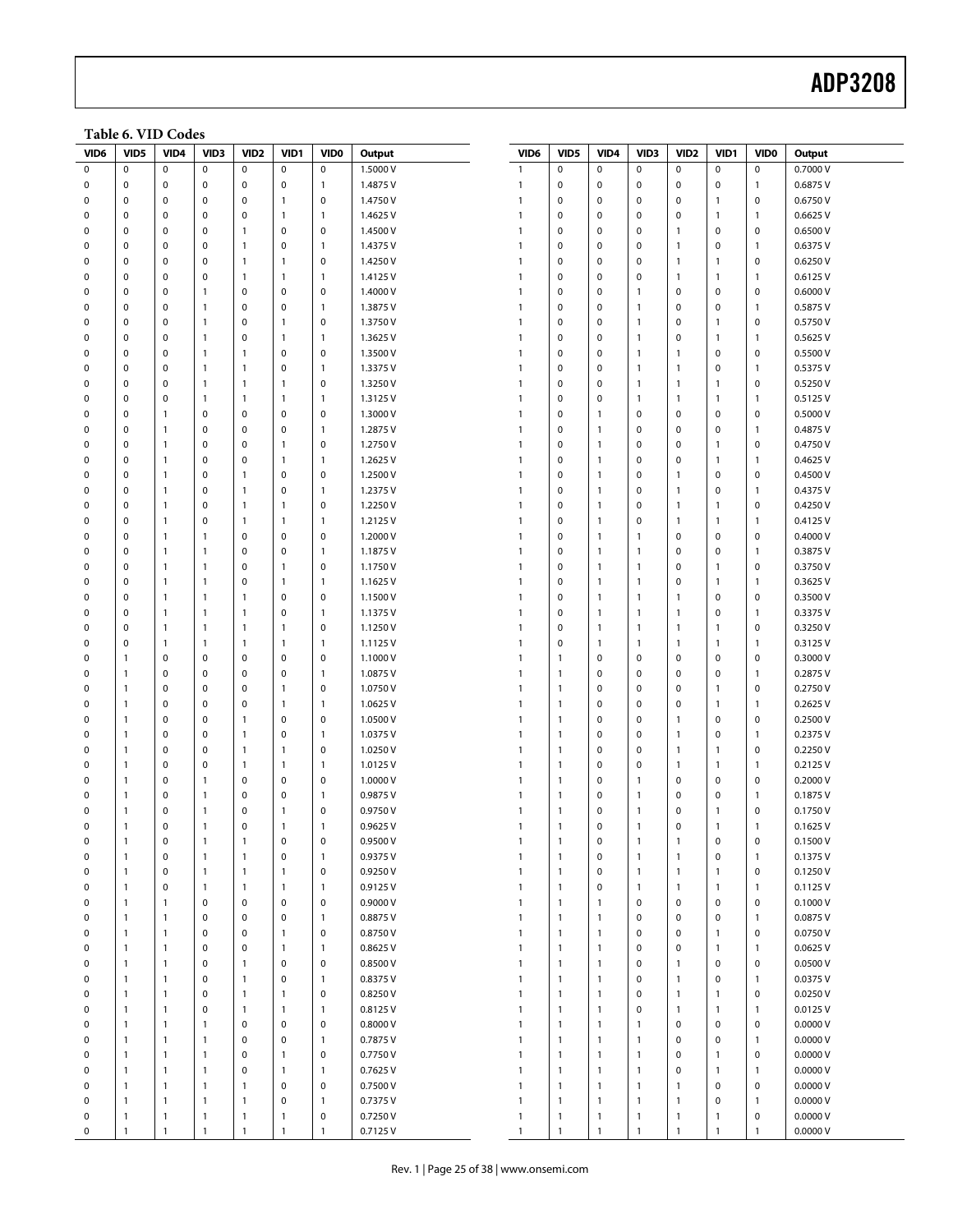![](_page_25_Figure_1.jpeg)

Figure 39. Typical Dual-Phase Application Circuit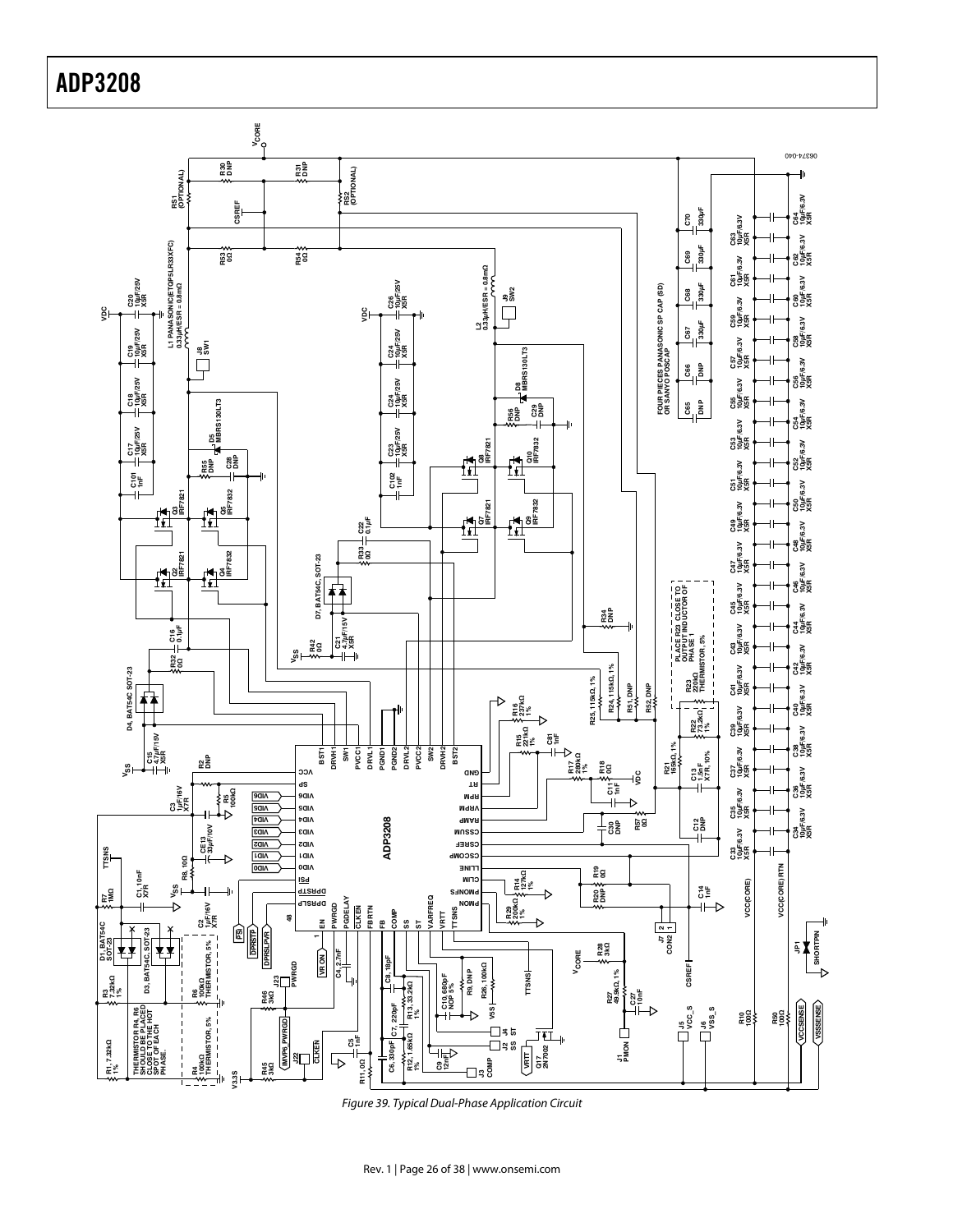## **APPLICATION INFORMATION**

The design parameters for a typical IMVP-6+-compliant CPU core VR application are as follows:

- Maximum input voltage  $(V_{INMAX}) = 19$  V
- Minimum input voltage  $(V_{INMIN}) = 8 V$
- Output voltage by VID setting  $(V_{VID}) = 1.4375$  V
- Maximum output current  $(I<sub>O</sub>) = 40$  A
- Droop resistance (R<sub>O</sub>) = 2.1 m $\Omega$
- Nominal output voltage at 40 A load ( $V_{OFL}$ ) = 1.3535 V
- Static output voltage drop from no load to full load  $(\Delta V)$  = V<sub>ONL</sub> – V<sub>OFL</sub> = 1.4375 V – 1.3535 V = 84 mV
- Maximum output current step  $(\Delta I_0) = 27.9$  A
- Number of phases  $(n) = 2$
- Switching frequency per phase  $(f_{SW}) = 300$  kHz
- Duty cycle at maximum input voltage  $(D_{MAX}) = 0.18$  V
- Duty cycle at minimum input voltage  $(D_{MIN}) = 0.076$  V

## **SETTING THE CLOCK FREQUENCY FOR PWM**

In PWM operation, the ADP3208 uses a fixed-frequency control architecture. The frequency is set by an external timing resistor (RT). The clock frequency and the number of phases determine the switching frequency per phase, which relates directly to the switching losses and the sizes of the inductors and input and output capacitors. For a dual-phase design, a clock frequency of 600 kHz sets the switching frequency to 300 kHz per phase. This selection represents the trade-off between the switching losses and the minimum sizes of the output filter components. To achieve a 600 kHz oscillator frequency at a VID voltage of 1.5 V, RT must be 250 kΩ. Alternatively, the value for RT can be calculated by using the following equation:

$$
RT = \frac{V_{VID} + 1.0 \text{ V}}{2 \times n \times f_{SW} \times 7.2 \text{ pF}} - 35 \text{ k}\Omega
$$
 (1)

where:

7.2 pF and 35 k $\Omega$  are internal IC component values.  $V<sub>VID</sub>$  is the VID voltage in volts.  $n$  is the number of phases.  $f_{SW}$  is the switching frequency in hertz for each phase.

For good initial accuracy and frequency stability, it is recommended to use a 1% resistor.

## **SETTING THE SWITCHING FREQUENCY FOR RPM OPERATION OF PHASE 1**

During the RPM operation of Phase 1, the ADP3208 runs in pseudoconstant frequency if the load current is high enough for continuous current mode. While in DCM, the switching frequency is reduced with the load current in a linear manner.

To save power with light loads, lower switching frequency is usually preferred during RPM operation. However, the  $V_{\text{CORE}}$ ripple specification of IMVP-6+ sets a limitation for the lowest switching frequency. Therefore, depending on the inductor and output capacitors, the switching frequency in RPM can be equal to, greater than, or less than its counterpart in PWM.

A resistor between the VRPM and RPM pins sets the pseudoconstant frequency as follows:

$$
R_{RPM} = \frac{4 \times RT}{(V_{VD} + 1.0 \text{ V})} \times \frac{A_R \times (1 - D) \times V_{VID}}{R_R \times C_R \times f_{SW}}
$$
(2)

where:

 $A_R$  is the internal ramp amplifier gain.

 $C_R$  is the internal ramp capacitor value.

 $R_R$  is an external resistor on the RAMP pin to set the internal ramp magnitude (see the Ramp Resistor Selection section for information about the design of  $R_R$  resistance).

If  $R_R = 280 \text{ k}\Omega$ , the following resistance results in 300 kHz switching frequency in RPM operation.

$$
R_{RPM} = \frac{4 \times 237 \text{ k}\Omega}{1.4375 \text{ V} + 1.0 \text{ V}} \times \frac{0.2 \times (1 - 0.076) \times 1.4375}{280 \text{ k}\Omega \times 5 \text{ pF} \times 300 \text{ kHz}} = 246 \text{ k}\Omega
$$

## **SOFT START AND CURRENT LIMIT LATCH-OFF DELAY TIMES**

The soft start and current limit latch-off delay functions share the SS pin; consequently, these parameters must be considered together. First, set Css for the soft start ramp. This ramp is generated with an 8 μA internal current source. The value for C<sub>ss</sub> can be calculated as

$$
C_{SS} = \frac{8 \mu A \times t_{SS}}{V_{BoOT}} \tag{3}
$$

where:

 $V_{\text{BOOT}}$  is the boot voltage for the CPU and is defined in IMVP-6+ as 1.2 V.

 $t$ ss is the desired soft start time and is recommended in IMVP-6+ to be less than 3 ms.

Therefore, assuming a desired soft start time of  $2 \text{ ms}$ ,  $C_{SS}$  is 13.3 nF, and the closest standard capacitance is 12 nF.

After C<sub>ss</sub> is set, the current limit latch-off time can be calculated by using the following equation:

$$
t_{DELAY} = \frac{1.2 \text{ V} \times C_{SS}}{2 \mu \text{A}} \tag{4}
$$

where  $C_{SS}$  is 7.2 ms.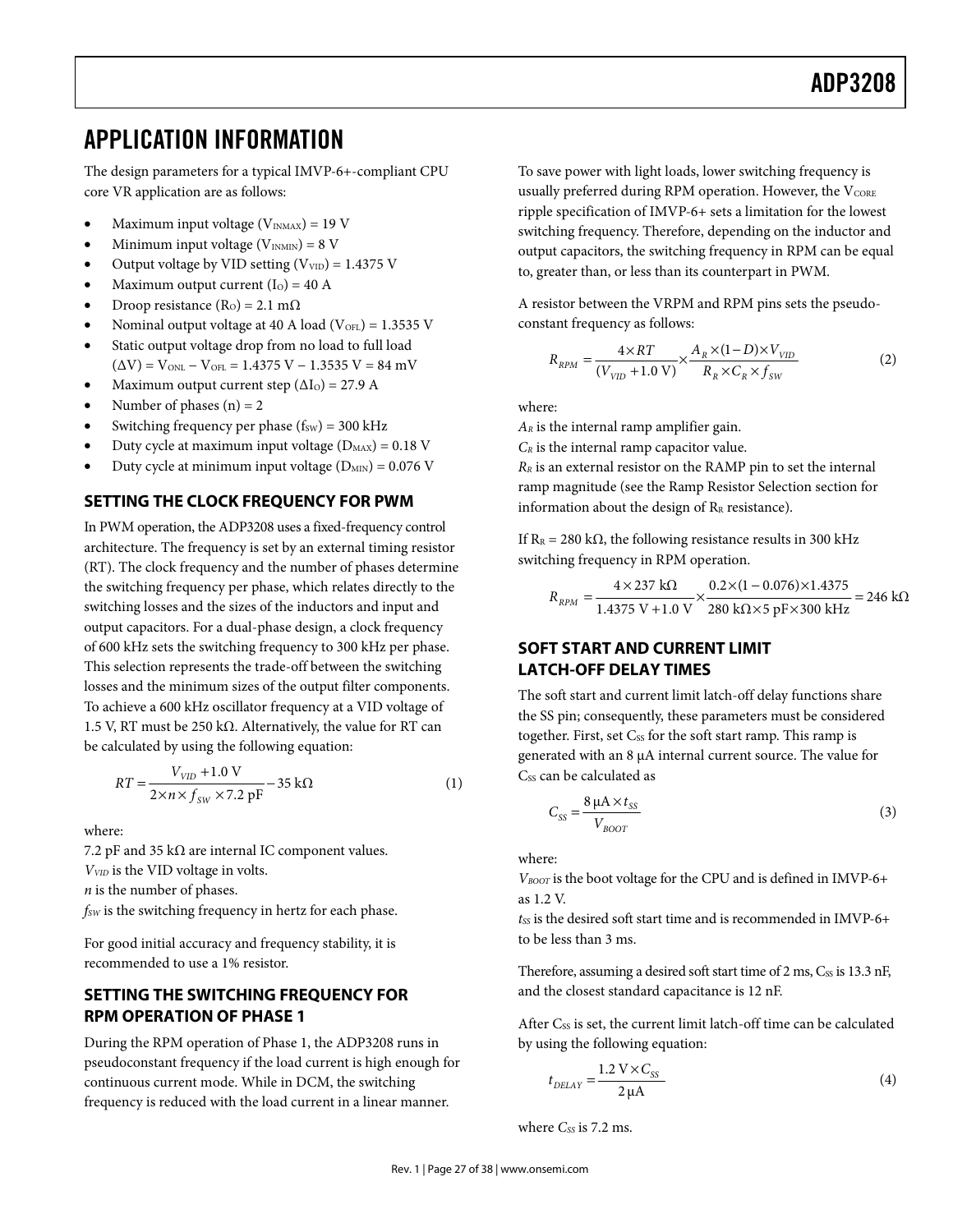### **PWRGD DELAY TIMER**

The PWRGD delay, tCPU\_PWRGD, is defined in IMVP-6+ as the period between the CLKEN assertion and the PWRGD assertion. It is programmed by a capacitor connected to the PGDELAY pin and calculated as follows:

$$
C_{POBEARY} = \frac{2 \mu A \times t_{CPU\_PWRGB}}{2.9 \text{ V}}
$$
 (5)

IMVP-6+ specifies that the PWRGD delay is between 3 ms and 20 ms. Assuming a 5 ms PWRGD delay, CPGDELAY is 4.7 nF.

### **INDUCTOR SELECTION**

The choice of inductance determines the ripple current of the inductor. Less inductance results in more ripple current, which increases the output ripple voltage and the conduction losses in the MOSFETs. However, this allows the use of smaller-size inductors, and for a specified peak-to-peak transient deviation, it allows less total output capacitance. Conversely, a higher inductance results in lower ripple current and reduced conduction losses, but it requires larger-size inductors and more output capacitance for the same peak-to-peak transient deviation. For a multiphase converter, the practical value for peak-to-peak inductor ripple current is less than 50% of the maximum dc current of that inductor. Equation 6 shows the relationship between the inductance, oscillator frequency, and peak-to-peak ripple current. Equation 7 can be used to determine the minimum inductance based on a given output ripple voltage.

$$
I_R = \frac{V_{VID} \times (1 - D_{MIN})}{f_{SW} \times L}
$$
\n<sup>(6)</sup>

$$
L \ge \frac{V_{VID} \times R_O \times (1 - (n \times D_{MIN})) \times (1 - D_{MIN})}{f_{SW} \times V_{RIPPLE}}
$$
\n<sup>(7)</sup>

Solving Equation 7 for a 16 mV peak-to-peak output ripple voltage yields

$$
L \ge \frac{1.4375 \text{ V} \times 2.1 \text{ m}\Omega \times (1 - 2 \times 0.076)(1 - 0.076)}{300 \text{ kHz} \times 16 \text{ mV}} = 493 \text{ nH}
$$

If the resultant ripple voltage is less than the initially selected value, the inductor can be changed to a smaller value until the ripple value is met. This iteration allows optimal transient response and minimum output decoupling.

The smallest possible inductor should be used to minimize the number of output capacitors. Choosing a 490 nH inductor is a good choice for a starting point, and it provides a calculated ripple current of 9.0 A. The inductor should not saturate at the peak current of 24.5 A, and it should be able to handle the sum of the power dissipation caused by the winding's average current (20 A) plus the ac core loss. In this example, 330 nH is used.

Another important factor in the inductor design is the DCR, which is used for measuring the phase currents. Too large of a DCR causes excessive power losses, whereas too small of a value leads to increased measurement error. For this example, an inductor with a DCR of 0.8 m $\Omega$  is used.

#### *Selecting a Standard Inductor*

After the inductance and DCR are known, select a standard inductor that best meets the overall design goals. It is also important to specify the inductance and DCR tolerance to maintain the accuracy of the system. Using 20% tolerance for the inductance and 15% for the DCR at room temperature are reasonable values that most manufacturers can meet.

#### *Power Inductor Manufacturers*

The following companies provide surface-mount power inductors optimized for high power applications upon request:

- Vishay Dale Electronics, Inc. (605) 665-9301
- Panasonic (714) 373-7334
- Sumida Electric Company (847) 545-6700
- NEC Tokin Corporation (510) 324-4110

#### *Output Droop Resistance*

The design requires that the regulator output voltage measured at the CPU pins decreases when the output current increases. The specified voltage drop corresponds to the droop resistance  $(R<sub>o</sub>)$ .

The output current is measured by summing the currents of the resistors monitoring the voltage across each inductor and by passing the signal through a low-pass filter. The summing is implemented by the CS amplifier that is configured with resistor  $R_{PH(x)}$  (summer) and resistors  $R_{CS}$  and  $C_{CS}$  (filters). The output resistance of the regulator is set by the following equations:

$$
R_O = \frac{R_{CS}}{R_{PH(x)}} \times R_{SENSE}
$$
\n(8)

$$
C_{CS} = \frac{L}{R_{SENSE} \times R_{CS}}
$$
\n(9)

where  $R_{\text{SENSE}}$  is the DCR of the output inductors.

Either R<sub>CS</sub> or R<sub>PH(x)</sub> can be chosen for added flexibility. Due to the current drive ability of the CSCOMP pin, the Rcs resistance should be greater than 100 k $\Omega$ . For example, initially select Rcs to be equal to 200 kΩ, and then use Equation 9 to solve for Ccs:

$$
C_{CS} = \frac{330 \text{ nH}}{0.8 \text{ m}\Omega \times 200 \text{ k}\Omega} = 2.1 \text{ nF}
$$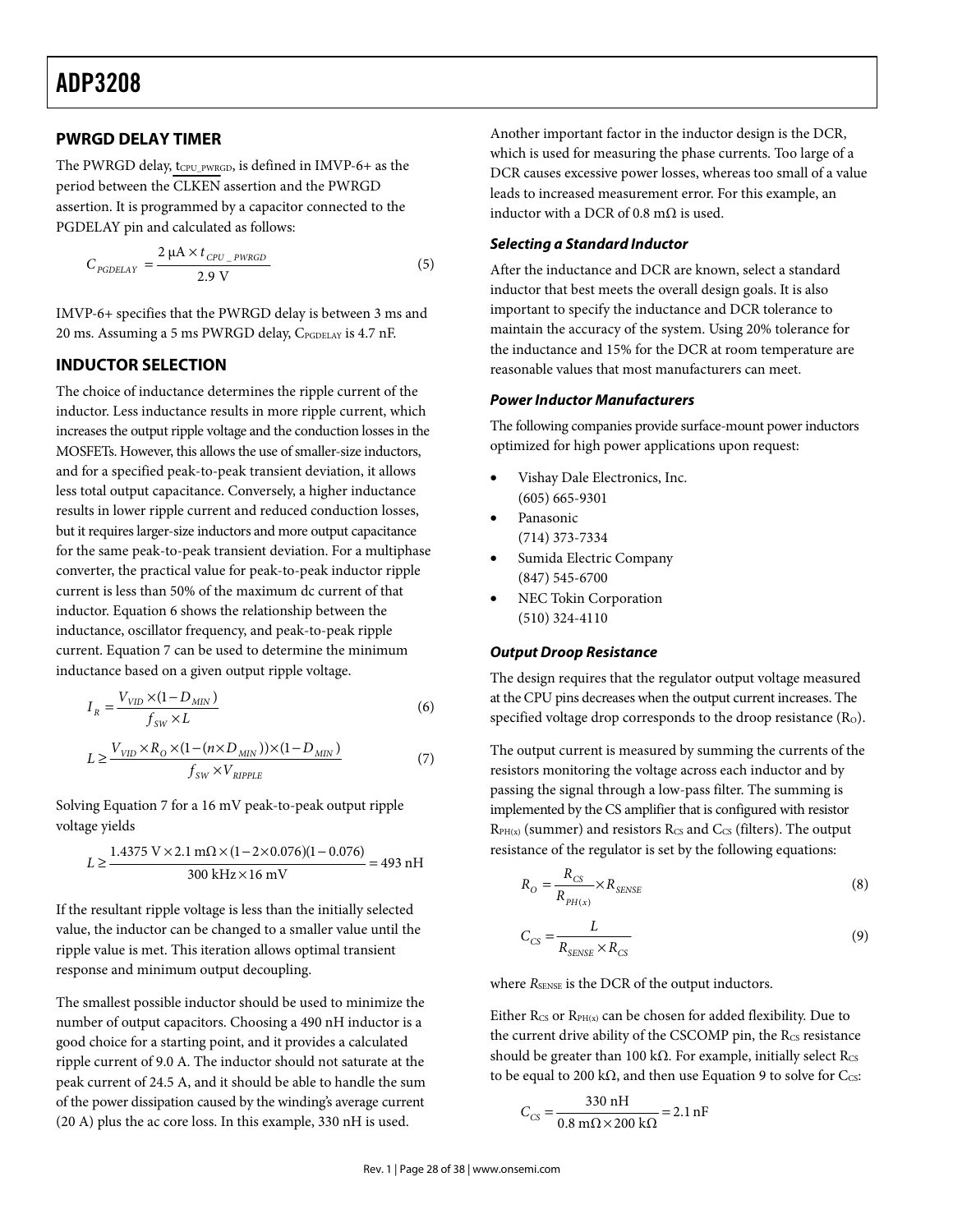If  $C_{\text{CS}}$  is not a standard capacitance,  $R_{\text{CS}}$  can be tuned. For example, if the optimal  $C_{CS}$  capacitance is 1.5 nF, adjust  $R_{CS}$  to 280 k $\Omega$ . For best accuracy, C<sub>CS</sub> should be a 5% NPO capacitor. In this example, a 220 k $\Omega$  is used for Rcs to achieve optimal results.

Next, solve for  $R_{PH(x)}$  by rearranging Equation 8 as follows:

$$
R_{PH(x)} \ge \frac{0.8 \text{ m}\Omega}{2.1 \text{ m}\Omega} \times 220 \text{ k}\Omega = 83.8 \text{ k}\Omega
$$

The standard 1% resistor for  $R_{PH(x)}$  is 86.6 kΩ.

## *Inductor DCR Temperature Correction*

If the DCR of the inductor is used as a sense element and copper wire is the source of the DCR, the temperature changes associated with the inductor's winding must be compensated for. Fortunately, copper has a well-known temperature coefficient (TC) of 0.39%/°C.

If R<sub>CS</sub> is designed to have an opposite but equal percentage of change in resistance, it cancels the temperature variation of the inductor's DCR. Due to the nonlinear nature of NTC thermistors, series resistors R<sub>CS1</sub> and R<sub>CS2</sub> (see Figure 40) are needed to linearize the NTC and produce the desired temperature coefficient tracking.

![](_page_28_Figure_8.jpeg)

Figure 40. Temperature-Compensation Circuit Values

The following procedure and expressions yield values for  $R_{CS1}$ ,  $R_{CS2}$ , and  $R_{TH}$  (the thermistor value at 25°C) for a given R<sub>CS</sub> value.

- 1. Select an NTC to be used based on its type and value. Because the value needed is not yet determined, start with a thermistor with a value close to  $R_{\text{CS}}$  and an NTC with an initial tolerance of better than 5%.
- 2. Find the relative resistance value of the NTC at two temperatures. The appropriate temperatures will depend on the type of NTC, but 50°C and 90°C have been shown to work well for most types of NTCs. The resistance values are called A (A is  $R_{TH}(50^{\circ}C)/R_{TH}(25^{\circ}C)$ ) and B (B is

 $R_{TH}(90^{\circ}C)/R_{TH}(25^{\circ}C)$ . Note that the relative value of the NTC is always 1 at 25°C.

3. Find the relative value of  $R_{CS}$  required for each of the two temperatures. The relative value of  $R_{CS}$  is based on the percentage of change needed, which is initially assumed to be 0.39%/°C in this example. The relative values are called  $r_1$  ( $r_1$  is  $1/(1+TC \times (T_1 - 25)))$ 

and  $r_2$  ( $r_2$  is  $1/(1 + TC \times (T_2 - 25))$ ), where TC is 0.0039,  $T_1$  is 50°C, and  $T_2$  is 90°C.

4. Compute the relative values for  $r_{CS1}$ ,  $r_{CS2}$ , and  $r_{TH}$  by using the following equations:

$$
r_{CS2} = \frac{(A-B)\times r_1 \times r_2 - A \times (1-B)\times r_2 + B \times (1-A) \times r_1}{A \times (1-B) \times r_1 - B \times (1-A) \times r_2 - (A-B)}
$$
  
\n
$$
r_{CS1} = \frac{(1-A)}{\frac{1}{1-r_{CS2}} - \frac{A}{r_1 - r_{CS2}}}
$$
  
\n
$$
r_{TH} = \frac{1}{\frac{1}{1-r_{CS2}} - \frac{1}{r_{CS1}}}
$$

5. Calculate  $R_{TH} = r_{TH} \times R_{CS}$ , and then select a thermistor of the closest value available. In addition, compute a scaling factor k based on the ratio of the actual thermistor value used relative to the computed one:

$$
k = \frac{R_{TH(ACTUAL)}}{R_{TH(CALCULATED)}}
$$
\n(11)

6. Calculate values for  $R_{CS1}$  and  $R_{CS2}$  by using the following equations:

$$
R_{CS1} = R_{CS} \times k \times r_{CS1}
$$
  
\n
$$
R_{CS2} = R_{CS} \times ((1-k) + (k \times r_{CS2}))
$$
\n(12)

For example, if a thermistor value of 100 kΩ is selected in Step 1, an available 0603-size thermistor with a value close to Rcs is the Vishay NTHS0603N04 NTC thermistor, which has resistance values of  $A = 0.3359$  and  $B = 0.0771$ . Using the equations in Step 4,  $r_{CS1}$  is 0.359,  $r_{CS2}$  is 0.729, and  $r_{TH}$  is 1.094. Solving for  $r_{TH}$ yields 241 kΩ, so a thermistor of 220 kΩ would be a reasonable selection, making k equal to 0.913. Finally, Rcs1 and Rcs2 are found to be 72.1 kΩ and 166 kΩ. Choosing the closest 1% resistor for R<sub>CS2</sub> yields 165 kΩ. To correct for this approximation, 73.3 kΩ is used for Rcs1.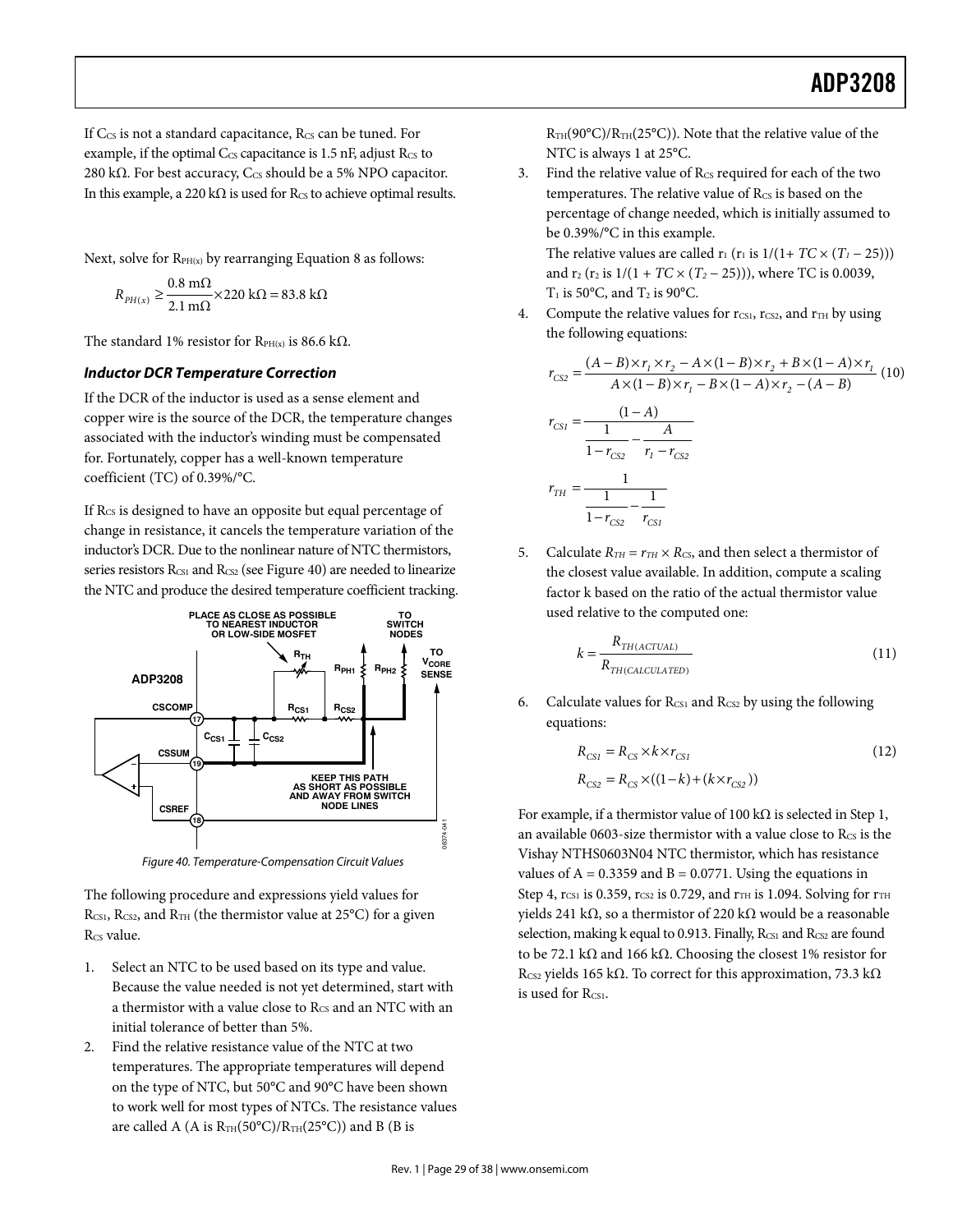## **ADP3208** ADP3208

## **COUT SELECTION**

The required output decoupling for processors and platforms is typically recommended by Intel. For systems containing both bulk and ceramic capacitors, however, the following guidelines can be a helpful supplement.

Select the number of ceramics and determine the total ceramic capacitance  $(C_{Z})$ . This is based on the number and type of capacitors used. Keep in mind that the best location to place ceramic capacitors is inside the socket; however, the physical limit is twenty 0805-size pieces inside the socket. Additional ceramic capacitors can be placed along the outer edge of the socket. A combined ceramic capacitor value of 200 μF to 300 μF is recommended and is usually composed of multiple 10 μF or 22 μF capacitors.

Ensure that the total amount of bulk capacitance  $(C_x)$  is within its limits. The upper limit is dependent on the VID on-the-fly output voltage stepping (voltage step,  $V_v$ , in time,  $t_v$ , with error of  $V_{ERR}$ ); the lower limit is based on meeting the critical capacitance for load release at a given maximum load step,  $\Delta I_0$ . The current version of the IMVP-6+ specification allows a maximum  $V_{\text{CORE}}$ overshoot ( $V_{\text{OSMAX}}$ ) of 10 mV more than the VID voltage for a step-off load current.

$$
C_{X(MIN)} \ge \left(\frac{L \times \Delta I_o}{n \times \left(R_o + \frac{V_{OSMAX}}{\Delta I_o}\right) \times V_{VID}} - C_Z\right)
$$
(13)

$$
C_{X(MAX)} \leq \frac{L}{n \times k^2 \times R_{\scriptscriptstyle O}^2} \times \frac{V_V}{V_{\scriptscriptstyle VID}} \times \left( \sqrt{1 + \left(t_v\frac{V_{\scriptscriptstyle VID}}{V_V} \times \frac{n \times k \times R_{\scriptscriptstyle O}}{L}\right)^2} \right. \\ \left.-1\right) - C_Z
$$

where 
$$
k = -\ln\left(\frac{V_{ERR}}{V_V}\right)
$$
 (14)

To meet the conditions of these expressions and the transient response, the ESR of the bulk capacitor bank  $(R_X)$  should be less than two times the droop resistance,  $R_{O}$ . If the  $C_{X(MIN)}$  is greater than C<sub>X(MAX)</sub>, the system does not meet the VID on-the-fly and/or the deeper sleep exit specifications and may require less inductance or more phases. In addition, the switching frequency may have to be increased to maintain the output ripple.

For example, if 30 pieces of 10 μF, 0805-size MLC capacitors  $(C_Z = 300 \,\mu\text{F})$  are used, the fastest VID voltage change is when the device exits deeper sleep, during which the  $V_{\text{CORE}}$  change is 220 mV in 22 μs with a setting error of 10 mV. If  $k = 3.1$ , solving for the bulk capacitance yields

$$
C_{X(MIN)} \ge \left(\frac{330 \text{ nH} \times 27.9 \text{ A}}{2 \times \left(2.1 \text{ m}\Omega + \frac{10 \text{ mV}}{27.9 \text{ A}}\right) \times 1.4375 \text{ V}} - 300 \mu\text{F}\right) = 1.0 \text{ mF}
$$
  

$$
C_{X(MAX)} \le \frac{330 \text{ nH} \times 220 \text{ mV}}{2 \times 3.1^2 \times (2.1 \text{ m}\Omega)^2 \times 1.4375 \text{ V}} \times \left(\sqrt{1 + \left(\frac{22 \text{ }\mu\text{s} \times 1.4375 \text{ V} \times 2 \times 3.1 \times 2.1 \text{ m}\Omega}{220 \text{ mV} \times 490 \text{ nH}}\right)^2} - 1\right) - 300 \mu\text{F}
$$
  
= 21 mF

Using six 330 μF Panasonic SP capacitors with a typical ESR of 7 mΩ each yields C<sub>x</sub> = 1.98 mF and R<sub>x</sub> = 1.2 mΩ.

Ensure that the ESL of the bulk capacitors  $(L_X)$  is low enough to limit the high frequency ringing during a load change. This is tested using

$$
L_X \le C_Z \times R_0^2 \times Q^2
$$
  
\n
$$
L_X \le 300 \,\mu\text{F} \times (2.1 \,\text{m}\Omega)^2 \times 2 = 2 \,\text{nH}
$$
\n(15)

where:

Q is limited to the square root of 2 to ensure a critically damped system.

 $L_X$  is about 150 pH for the six SP capacitors, which is low enough to avoid ringing during a load change. If the  $L<sub>x</sub>$  of the chosen bulk capacitor bank is too large, the number of ceramic capacitors may need to be increased to prevent excessive ringing.

For this multimode control technique, an all ceramic capacitor design can be used if the conditions of Equations 13, 14, and 15 are satisfied.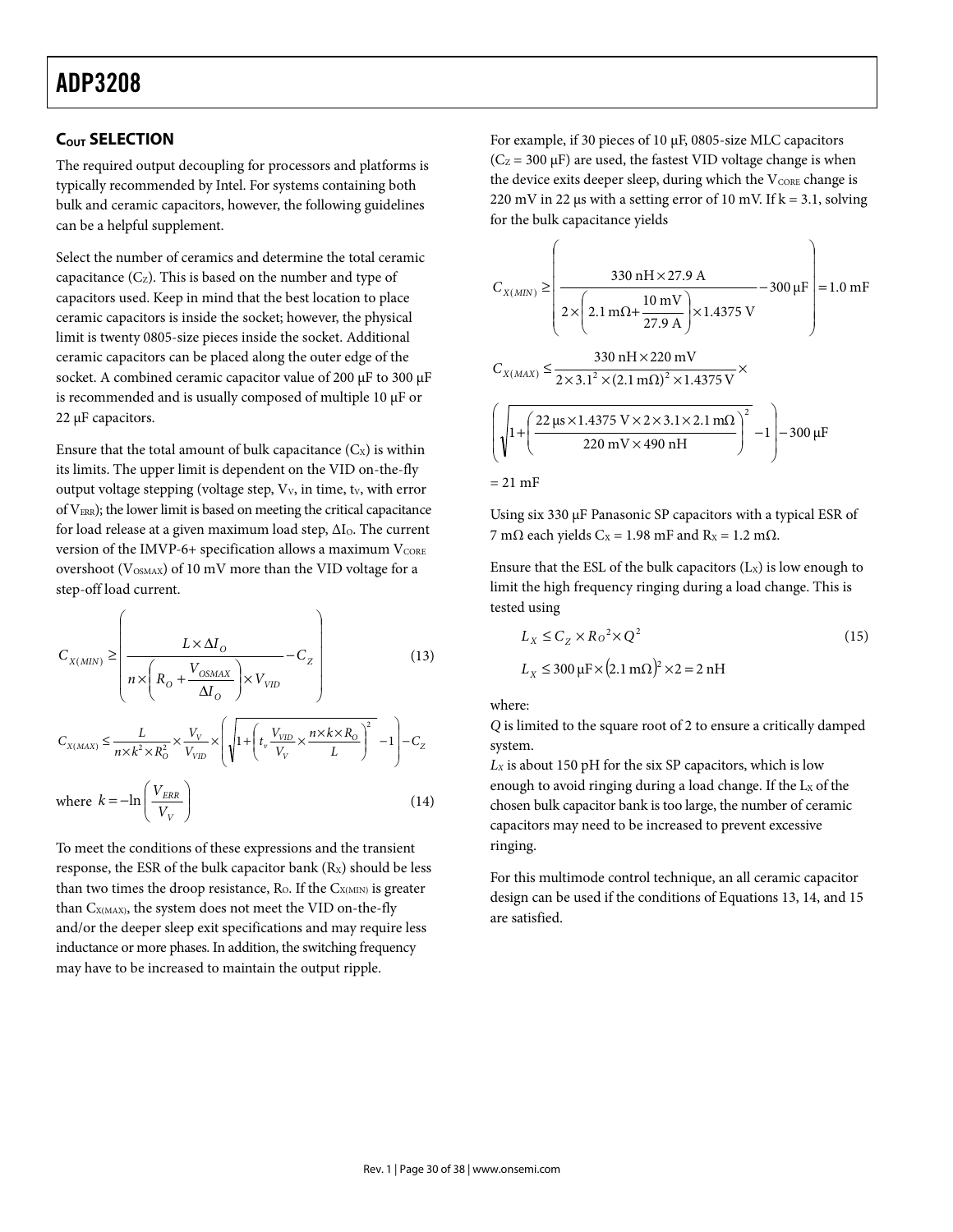### **POWER MOSFETS**

For typical 20 A per phase applications, the N-channel power MOSFETs are selected for two high-side switches and two or three low-side switches per phase. The main selection parameters for the power MOSFETs are VGS(TH), QG, CISS, CRSS, and R<sub>DS(ON)</sub>. Because the voltage of the gate driver is 5 V, logiclevel threshold MOSFETs must be used.

The maximum output current,  $I<sub>O</sub>$ , determines the  $R<sub>DS(ON)</sub>$ requirement for the low-side (synchronous) MOSFETs. In the ADP3208, currents are balanced between phases; the current in each low-side MOSFET is the output current divided by the total number of MOSFETs (n<sub>SF</sub>). With conduction losses being dominant, the following expression shows the total power that is dissipated in each synchronous MOSFET in terms of the ripple current per phase  $(I_R)$  and the average total output current  $(I<sub>o</sub>)$ :

$$
P_{SF} = (1 - D) \times \left[ \left( \frac{I_O}{n_{SF}} \right)^2 + \frac{1}{12} \times \left( \frac{n \times I_R}{n_{SF}} \right)^2 \right] \times R_{DS(SF)} \tag{16}
$$

where:

D is the duty cycle and is approximately the output voltage divided by the input voltage.

 $I_R$  is the inductor peak-to-peak ripple current and is approximately

SW  $R = \frac{(1 - D) \times V_{OUT}}{L \times f_{cov}}$  $I_p = \frac{(1-D)\times V}{V}$  $=\frac{(1-D)\times}{L\times f}$ 

Knowing the maximum output current and the maximum allowed power dissipation, the user can calculate the required RDS(ON) for the MOSFET. For 8-lead SOIC or 8-lead SOICcompatible MOSFETs, the junction-to-ambient (PCB) thermal impedance is 50°C/W. In the worst case, the PCB temperature is 70°C to 80°C during heavy load operation of the notebook, and a safe limit for  $P_{SF}$  is about 0.8 W to 1.0 W at 120°C junction temperature. Therefore, for this example (40 A maximum), the  $R_{DS(SF)}$ per MOSFET is less than 8.5 mΩ for two pieces of low-side MOSFETs. This  $R_{DS(SF)}$  is also at a junction temperature of about 120 $^{\circ}$ C; therefore, the R<sub>DS(SF)</sub> per MOSFET should be less than 6 m $\Omega$  at room temperature, or 8.5 m $\Omega$  at high temperature.

Another important factor for the synchronous MOSFET is the input capacitance and feedback capacitance. The ratio of the feedback to input must be small (less than 10% is recommended) to prevent accidentally turning on the synchronous MOSFETs when the switch node goes high.

The high-side (main) MOSFET must be able to handle two main power dissipation components: conduction losses and switching losses. Switching loss is related to the time for the main MOSFET to turn on and off and to the current and voltage that are being switched. Basing the switching speed

on the rise and fall times of the gate driver impedance and MOSFET input capacitance, the following expression provides an approximate value for the switching loss per main MOSFET:

$$
P_{S(MF)} = 2 \times f_{SW} \times \frac{V_{DC} \times I_O}{n_{MF}} \times R_G \times \frac{n_{MF}}{n} \times C_{ISS}
$$
 (17)

where:

 $n_{MF}$  is the total number of main MOSFETs.

 $R_G$  is the total gate resistance.

C<sub>ISS</sub> is the input capacitance of the main MOSFET.

The most effective way to reduce switching loss is to use lower gate capacitance devices.

The conduction loss of the main MOSFET is given by the following equation:

$$
P_{C(MF)} = D \times \left[ \left( \frac{I_O}{n_{MF}} \right)^2 + \frac{1}{12} \times \left( \frac{n \times I_R}{n_{MF}} \right)^2 \right] \times R_{DS(MF)} \tag{18}
$$

where  $R_{DS(MF)}$  is the on resistance of the MOSFET.

Typically, a user wants the highest speed (low CISS) device for a main MOSFET, but such a device usually has higher on resistance. Therefore, the user must select a device that meets the total power dissipation (about 0.8 W to 1.0 W for an 8-lead SOIC) when combining the switching and conduction losses.

For example, an IRF7821 device can be selected as the main MOSFET (four in total; that is,  $n_{MF} = 4$ ), with approximately  $C_{ISS} = 1010$  pF (maximum) and  $R_{DS(MF)} = 18$  m $\Omega$  (maximum at  $T_J = 120$ °C), and an IR7832 device can be selected as the synchronous MOSFET (four in total; that is,  $n_{SF} = 4$ ), with  $R_{DS(SF)} = 6.7$  m $\Omega$  (maximum at T<sub>J</sub> = 120°C). Solving for the power dissipation per MOSFET at  $I_0 = 40$  A and  $I_R = 9.0$  A yields 630 mW for each synchronous MOSFET and 590 mW for each main MOSFET. A third synchronous MOSFET is an option to further increase the conversion efficiency and reduce thermal stress.

Finally, consider the power dissipation in the driver for each phase. This is best described in terms of the  $Q<sub>G</sub>$  for the MOSFETs and is given by the following equation:

$$
P_{DRV} = \left[\frac{f_{SW}}{2 \times n} \times (n_{MF} \times Q_{GMF} + n_{SF} \times Q_{GSF}) + I_{CC}\right] \times VCC
$$
 (19)

where  $Q_{GMF}$  is the total gate charge for each main MOSFET, and Q<sub>GSF</sub> is the total gate charge for each synchronous MOSFET.

The previous equation also shows the standby dissipation ( $I_{CC}$  times the VCC) of the driver.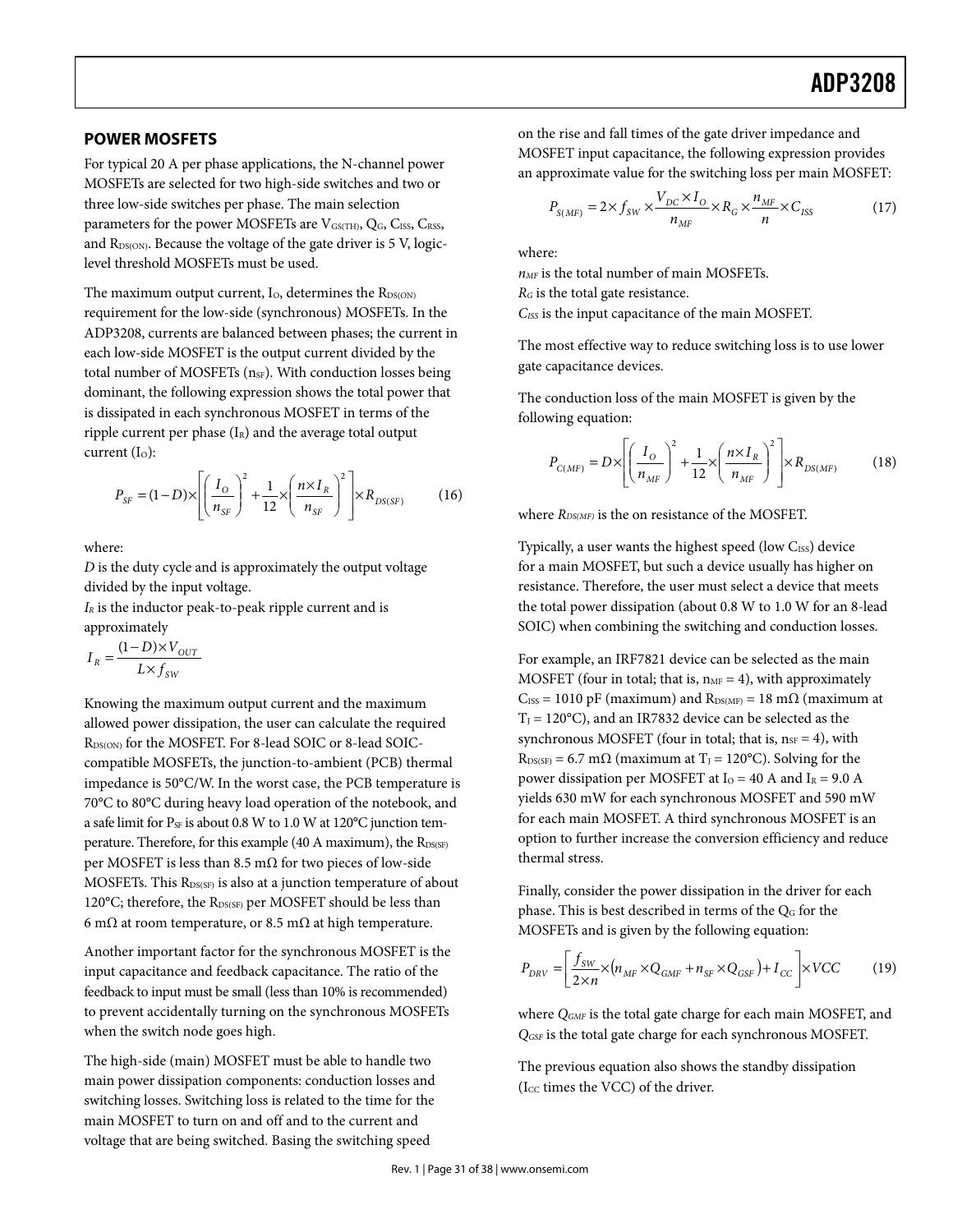### **RAMP RESISTOR SELECTION**

The ramp resistor  $(R_R)$  is used to set the size of the internal PWM ramp. The value of this resistor is chosen to provide the best combination of thermal balance, stability, and transient response. Use the following expression to determine a starting value:

$$
R_R = \frac{A_R \times L}{3 \times A_D \times R_{DS} \times C_R}
$$
\n
$$
R_R = \frac{0.2 \times 330 \text{ nH}}{3 \times 5 \times 3.4 \text{ m}\Omega \times 5 \text{ pF}} = 256 \text{ k}\Omega
$$
\n(20)

where:

 $A_R$  is the internal ramp amplifier gain.  $A_D$  is the current balancing amplifier gain. R<sub>DS</sub> is the total low-side MOSFET on resistance.  $C_R$  is the internal ramp capacitor value.

Another consideration in the selection of  $R_R$  is the size of the internal ramp voltage (see Equation 21). For stability and noise immunity, keep the ramp size larger than 0.5 V. Taking this into consideration, the value of  $R_R$  in this example is selected as 280 kΩ.

The internal ramp voltage magnitude can be calculated as follows:

$$
V_R = \frac{A_R \times (1 - D) \times V_{VID}}{R_R \times C_R \times f_{SW}}
$$
(21)  

$$
V_R = \frac{0.2 \times (1 - 0.076) \times 1.3475 \text{ V}}{280 \text{ k}\Omega \times 5 \text{ pF} \times 300 \text{ kHz}} = 0.59 \text{ V}
$$

The size of the internal ramp can be increased or decreased. If it is increased, stability and transient response improves but thermal balance degrades. Conversely, if the ramp size is decreased, thermal balance improves but stability and transient response degrade. In the denominator of Equation 20, the factor of 3 sets the minimum ramp size that produces an optimal combination of good stability, transient response, and thermal balance.

### **COMP PIN RAMP**

In addition to the internal ramp, there is a ramp signal on the COMP pin due to the droop voltage and output voltage ramps. This ramp amplitude adds to the internal ramp to produce the following overall ramp signal at the PWM input:

$$
V_{RT} = \frac{V_R}{\left(1 - \frac{2 \times (1 - n \times D)}{n \times f_{SW} \times C_X \times R_O}\right)}
$$
(22)

where  $C_X$  is the total bulk capacitance, and  $R_O$  is the droop resistance of the regulator.

For this example, the overall ramp signal is 1.85 V.

#### **CURRENT LIMIT SETPOINT**

To select the current limit setpoint, the resistor value for RCLIM must be determined. The current limit threshold for the ADP3208 is set with RCLIM. RCLIM can be found using the following equation:

$$
R_{CLIM} = \frac{R_{CS} \times 10 \times R_{SENSE} \times I_{CLIM} \times 2}{R_{PH} \times 10 \,\mu\text{A} \times n}
$$
 (23)

where:

RPH is the resistor connecting the current sense resistor or inductor switch node to the current sense amplifier.  $R_{CS}$  is the current sense amplifier feedback resistor. RSENSE is the sense current resistor or the inductor DCR. n is the number of phases.  $I_{CLIM}$  is the current limit setpoint.

If RCLIM is greater than 500 k $\Omega$ , the current limit may be lower than expected and require an adjustment of RCLIM. In this example, ICLIM is the average current limit for the output of the supply. For this example, choosing 60 A for ICLIM results in an R<sub>CLIM</sub> of 126 kΩ, and the closest 1% standard resistance is 127 kΩ.

The following equation determines the per phase current limit previously described:

$$
I_{\text{PHLIM}} = \frac{V_{\text{COMP(MAX)}} - V_R - V_{\text{BIAS}}}{A_D \times R_{\text{DS(MAX)}}} - \frac{I_R}{2}
$$
(24)

where:

 $V_{COMP(MAX)}$  is the maximum COMP voltage and is 3.3 V. VBIAS is the COMP pin bias voltage and is 1.0 V.  $A_D$  is the current-balancing amplifier gain and is 5.

Using a V<sub>R</sub> of 0.59 V and a  $R_{DS(MAX)}$  of 3.8 m $\Omega$  (low-side on resistance at 150°C) results in a per phase limit of 83 A. Although this number may seem high, this current level can be achieved using only an absolute short at the output, and the current limit latch-off function shuts down the regulator before overheating can occur.

This limit can be adjusted by changing the ramp voltage,  $V_{R}$ . However, the per phase limit must be set to be greater than the average per phase current  $(I<sub>CLIM</sub>/n)$ .

There is also a per phase initial duty cycle limit at the maximum input voltage:

$$
D_{LIM} = D_{MIN} \times \frac{V_{COMP(MAX)} - V_{BIAS}}{V_R}
$$
 (25)

For this example, the duty cycle limit at the maximum input voltage is 0.3 V when D is 0.076.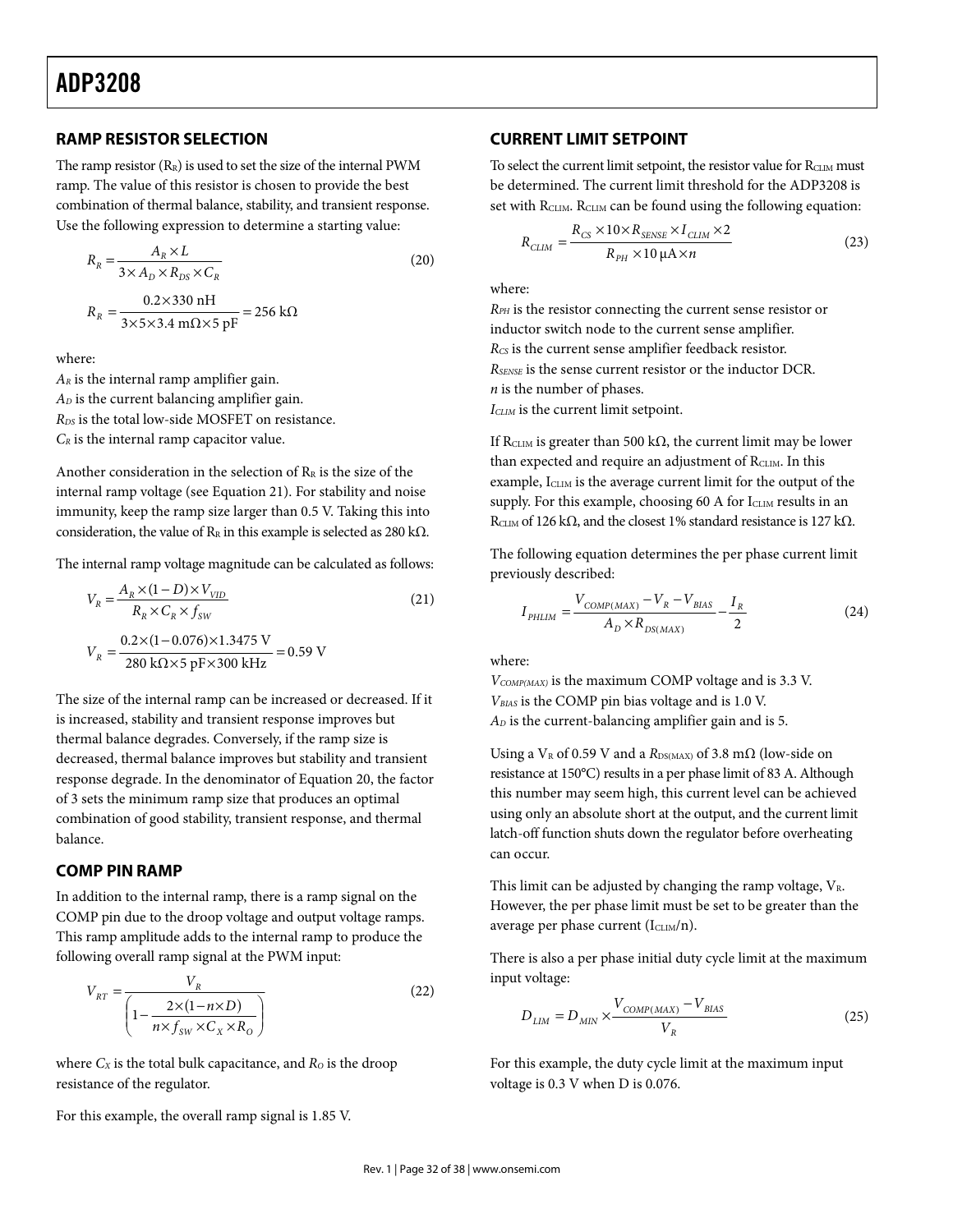## Example 2014 and 2015 and 2016 and 2016 and 2016 and 2017 and 2018 and 2018 and 2018 and 2018 and 2018 and 201

### **POWER MONITOR**

The PMON duty cycle is proportional to the load current. RPMONFS sets the maximum duty cycle at the maximum current.

$$
R_{p_{MONFS}} = \frac{(I_{LOAD} \times R_O \times 9) + 1 \text{ V}}{10 \text{ }\mu\text{A}}
$$
 (26)

where  $I_{LOAD}$  is the load current in amps when PMON is 100% duty cycle, and  $R_0$  is the droop resistance in ohms.

When PMON is connected with a pull-up resistor to the output voltage, as shown in Figure 38, the average PMON voltage is given by

$$
PMON = \frac{V_{GFX} \times I_{LOAD} \times R_0 \times 9}{(R_{MONFS} \times 10 \,\mu\text{A}) - 1 \,\text{V}}
$$
\n(27)

## **FEEDBACK LOOP COMPENSATION DESIGN**

Optimized compensation of the ADP3208 allows the best possible response of the regulator's output to a load change. The basis for determining the optimum compensation is to make the regulator and output decoupling appear as an output impedance that is entirely resistive over the widest possible frequency range, including dc, and that is equal to the droop resistance (R<sub>O</sub>). With the resistive output impedance, the output voltage droops in proportion with the load current at any load current slew rate, ensuring the optimal position and allowing the minimization of the output decoupling.

With the multimode feedback structure of the ADP3208, it is necessary to set the feedback compensation so that the converter's output impedance works in parallel with the output decoupling. In addition, it is necessary to compensate for the several poles and zeros created by the output inductor and decoupling capacitors (output filter).

A Type III compensator on the voltage feedback is adequate for proper compensation of the output filter. Figure 41 shows the Type III amplifier used in the ADP3208. Figure 42 shows the locations of the two poles and two zeros created by this amplifier.

![](_page_32_Figure_11.jpeg)

Figure 41. Voltage Error Amplifier

![](_page_32_Figure_13.jpeg)

Figure 42. Poles and Zeros of Voltage Error Amplifier

The following equations give the locations of the poles and zeros shown in Figure 42:

$$
f_{Z1} = \frac{1}{2\pi \times C_A \times R_A}
$$
 (28)

$$
f_{Z2} = \frac{1}{2\pi \times C_{FB} \times R_{FB}}
$$
\n(29)

$$
f_{p_1} = \frac{1}{2\pi (C_A + C_B) \times R_{FB}}
$$
\n(30)

$$
f_{p_2} = \frac{C_A + C_B}{2\pi \times R_A \times C_B \times C_A}
$$
\n(31)

The expressions that follow compute the time constants for the poles and zeros in the system and are intended to yield an optimal starting point for the design; some adjustments may be necessary to account for PCB and component parasitic effects (see the Tuning Procedure for ADP3208 section):

$$
R_E = n \times R_O + A_D \times R_{DS} + \frac{R_L \times V_{RT}}{V_{VID}} +
$$
\n(32)

$$
\frac{2 \times L \times (1 - (n \times D)) \times V_{RT}}{n \times C_X \times R_O \times V_{VD}}
$$
  

$$
T_A = C_X \times (R_O - R') + \frac{L_X}{R_O} \times \frac{R_O - R'}{R_X}
$$
(33)

$$
T_B = (R_X + R' - R_O) \times C_X \tag{34}
$$

$$
T_C = \frac{V_{RT} \times \left(L - \frac{A_D \times R_{DS}}{2 \times f_{SW}}\right)}{V_{VD} \times R_E}
$$
\n(35)

$$
T_D = \frac{C_X \times C_Z \times R_O^2}{C_X \times (R_O - R') + C_Z \times R_O}
$$
\n(36)

where:

R' is the PCB resistance from the bulk capacitors to the ceramics and is approximately 0.4 m $\Omega$  (assuming an 8-layer motherboard). R<sub>DS</sub> is the total low-side MOSFET for on resistance per phase.  $A_D$  is 5.

$$
V_{RT} \text{ is } 1.25 \text{ V.}
$$

 $L_X$  is 150 pH for the six Panasonic SP capacitors.

Rev. 1 | Page 33 of 38 | www.onsemi.com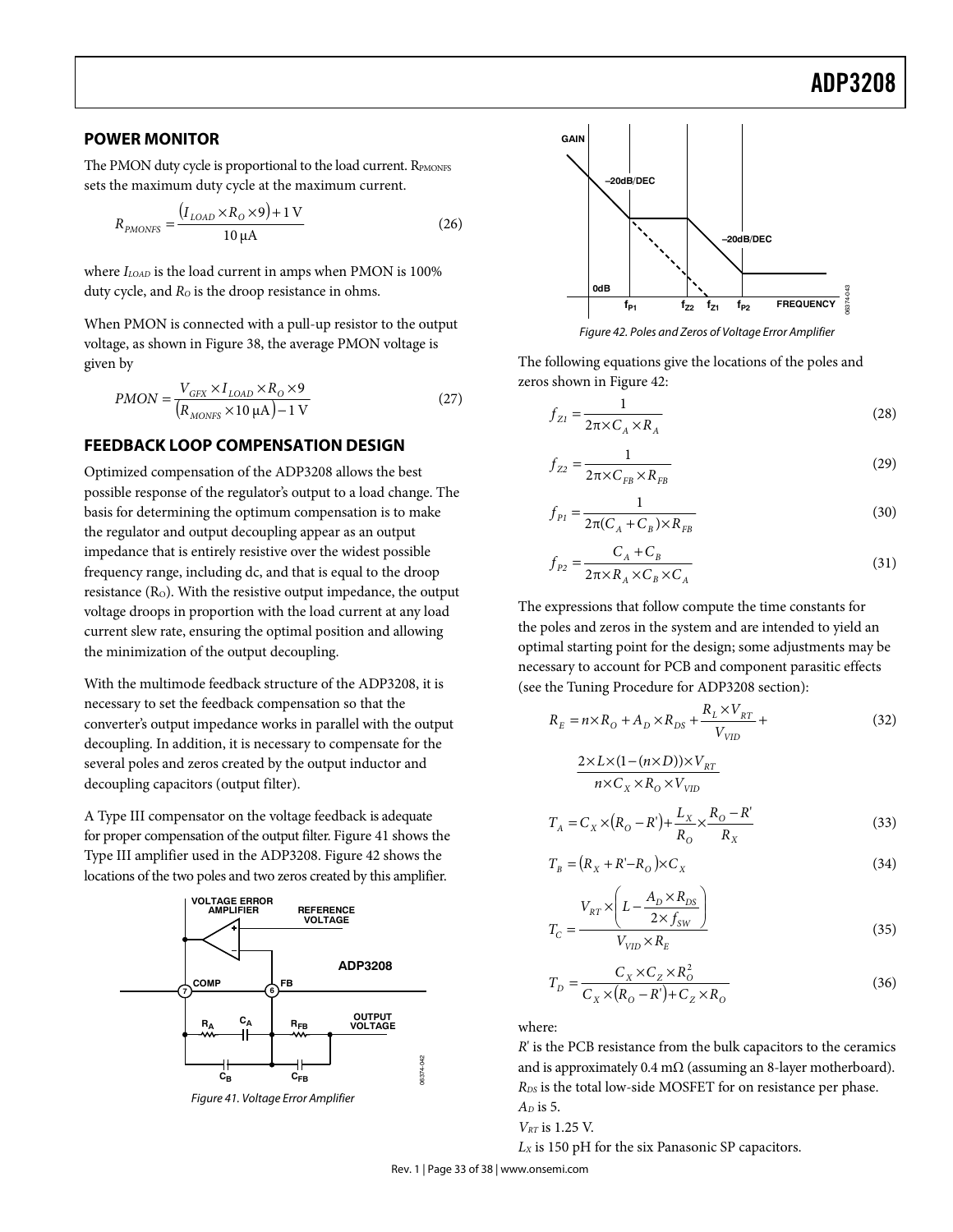## **ADP3208** ADP3208

The compensation values can be calculated as follows:

$$
C_A = \frac{n \times R_0 \times T_A}{R_E \times R_B} \tag{37}
$$

$$
R_A = \frac{T_C}{C_A} \tag{38}
$$

$$
C_B = \frac{T_B}{R_B} \tag{39}
$$

$$
C_{FB} = \frac{T_D}{R_A} \tag{40}
$$

The standard values for these components are subject to the tuning procedure described in the Tuning Procedure for ADP3208 section.

## **CIN SELECTION AND INPUT CURRENT di/dt REDUCTION**

In continuous inductor-current mode, the source current of the high-side MOSFET is approximately a square wave with a duty ratio equal to  $n \times V_{\text{OUT}}/V_{\text{IN}}$  and an amplitude that is one-n<sup>th</sup> of the maximum output current. To prevent large voltage transients, use a low ESR input capacitor sized for the maximum rms current. The maximum rms capacitor current occurs at the lowest input voltage and is given by

$$
I_{CRMS} = D \times I_0 \times \sqrt{\frac{1}{n \times D} - 1}
$$
(41)  

$$
I_{CRMS} = 0.18 \times 40 \text{ A} \times \sqrt{\frac{1}{2 \times 0.18} - 1} = 9.6 \text{ A}
$$

where  $I_0$  is the output current.

In a typical notebook system, the battery rail decoupling is achieved by using MLC capacitors or a mixture of MLC capacitors and bulk capacitors. In this example, the input capacitor bank is formed by eight pieces of 10 μF, 25 V MLC capacitors, with a ripple current rating of about 1.5 A each.

### **SOFT TRANSIENT SETTING**

As described in the Theory of Operation section, during the soft transient, the slew rate of the V<sub>CORE</sub> reference voltage change is controlled by the ST pin capacitance. Because the timing of exiting deeper sleep is critical, the ST pin capacitance is set to satisfy the slew rate for a fast exit of deeper sleep as follows:

$$
C_{ST} = \frac{7.5 \,\mu\text{A}}{\text{SLEWRATE}_{\text{CHE}}}
$$
\n
$$
\tag{42}
$$

where:

7.5 μA is the source/sink current of the ST pin.

 $SLEWRATE_{C4E}$  is the voltage slew rate for exiting deeper sleep and is defined as 10 mV/μA in the IMVP-6+ specification.  $C_{ST}$  is 750 pF, and the closest standard capacitance is 680 pF.

## **SELECTING THERMAL MONITOR COMPONENTS**

To monitor the temperature of a single-point hot spot, set RTTSET1 equal to the NTC thermistor's resistance at the alarm temperature. For example, if the alarm temperature for VRTT is 100°C and a Vishey thermistor (NTHS-0603N011003J) with a resistance of 100 kΩ at 25°C, or 6.8 kΩ at 100°C, is used, the user can set RTTSET1 equal to 6.8 k $\Omega$  (the RTH1 at 100°C).

![](_page_33_Figure_20.jpeg)

Figure 43. Single-Point Thermal Monitoring

To monitor the temperature of multiple-point hot spots, use the configuration shown in Figure 44. If any of the monitored hot spots reaches the alarm temperature, the VRTT signal is asserted. The following calculation sets the alarm temperature:

$$
R_{TTSET1} = \frac{1/2 + \frac{V_{FD}}{V_{REF}}}{1/2 - \frac{V_{FD}}{V_{REF}}} \times R_{TH1AlarmTemperature}
$$
(43)

where  $V_{FD}$  is the forward drop voltage of the parallel diode.

Because the forward current is very small, the forward drop voltage is very low, that is, less than 100 mV. Assuming the same conditions used for the single-point thermal monitoring example—that is, an alarm temperature of 100°C and use of an NTHS-0603N011003J Vishay thermistor—solving Equation 42 gives a R<sub>TTSET</sub> of 7.37 kΩ, and the closest standard resistor is 7.32 kΩ (1%).

![](_page_33_Figure_26.jpeg)

Figure 44. Multiple-Point Thermal Monitoring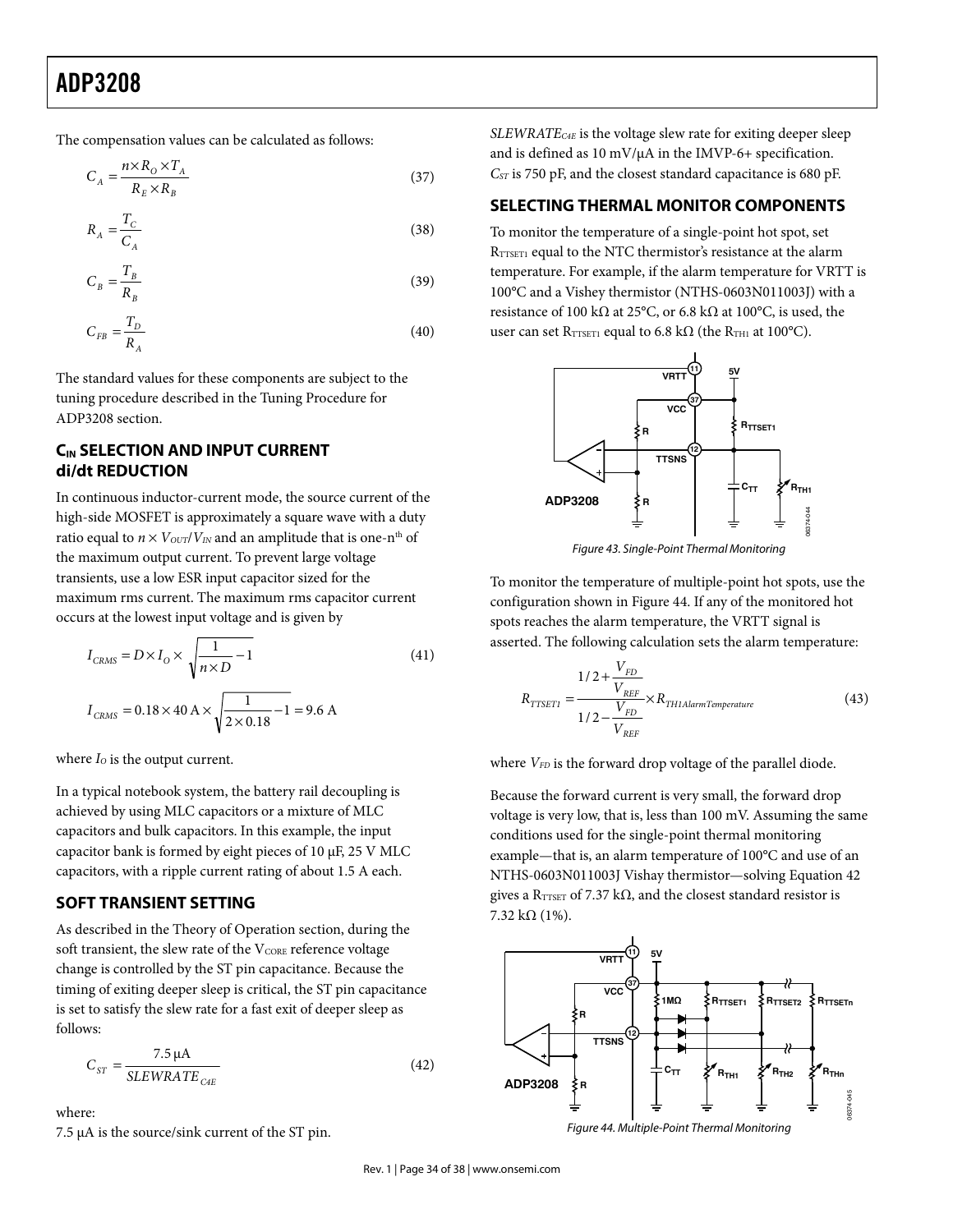06374-046

The number of hot spots monitored is not limited. The alarm temperature of each hot spot can be individually set by using different values for RTTSET1, RTTSET2, ... RTTSETn.

## **TUNING PROCEDURE FOR ADP3208**

## *Set Up and Test the Circuit*

- 1. Build a circuit based on the compensation values computed from the design spreadsheet.
- 2. Connect a dc load to the circuit.
- 3. Turn on the ADP3208 and verify that it operates properly.
- 4. Check for jitter with no load and full load conditions.

## *Set the DC Load Line*

- 1. Measure the output voltage with no load  $(V_{NL})$  and verify that this voltage is within the specified tolerance range.
- 2. Measure the output voltage with a full load when the device is cold (V $_{\text{FLCDLD}}$ ). Allow the board to run for ~10 minutes with a full load and then measure the output when the device is hot (V<sub>FLHOT</sub>). If the difference between the two measured voltages is more than a few millivolts, adjust  $R_{CS2}$ using Equation 44.

$$
R_{CS2(NEW)}=R_{CS2(OLD)}\times\frac{V_{NL}-V_{FLCOLD}}{V_{NL}-V_{FLHOT}} \eqno(44)
$$

- 3. Repeat Step 2 until no adjustment of  $R_{CS2}$  is needed.
- 4. Compare the output voltage with no load to that with a full load using 5 A steps. Compute the load line slope for each change and then find the average to determine the overall load line slope (ROMEAS).
- 5. If the difference between R<sub>OMEAS</sub> and R<sub>O</sub> is more than 0.05 m $\Omega$ , use the following equation to adjust the RPH values:

$$
R_{PH(NEW)} = R_{PH(OLD)} \times \frac{R_{OMEAS}}{R_O}
$$
\n(45)

- 6. Repeat Steps 4 and 5 until no adjustment of  $R_{PH}$  is needed. Once this is achieved, do not change  $R_{PH}$ ,  $R_{CS1}$ ,  $R_{CS2}$ , or  $R_{TH}$ for the rest of the procedure.
- 7. Measure the output ripple with no load and with a full load with scope, making sure both are within the specifications.

### *Set the AC Load Line*

- 1. Remove the dc load from the circuit and connect a dynamic load.
- 2. Connect the scope to the output voltage and set it to dc coupling mode with a time scale of 100 μs/div.
- 3. Set the dynamic load for a transient step of about 40 A at 1 kHz with 50% duty cycle.
- 4. Measure the output waveform (note that use of a dc offset on the scope may be necessary to see the waveform). Try to use a vertical scale of 100 mV/div or finer.

5. The resulting waveform will be similar to that shown in Figure 45. Use the horizontal cursors to measure VACDRP and  $V<sub>DCDRP</sub>$ , as shown in Figure 45. Do not measure the undershoot or overshoot that occurs immediately after the step.

![](_page_34_Figure_24.jpeg)

Figure 45. AC Load Line Waveform

6. If the difference between  $V_{\text{ACDRP}}$  and  $V_{\text{DCDRP}}$  is more than a couple of millivolts, use Equation 46 to adjust  $C_{\text{CS}}$ . It may be necessary to try several parallel values to obtain an adequate one because there are limited standard capacitor values available (it is a good idea to have locations for two capacitors in the layout for this reason).

$$
C_{CS(NEW)} = C_{CS(OLD)} \times \frac{V_{ACDRP}}{V_{DCDRP}}
$$
(46)

- 7. Repeat Steps 5 and 6 until no adjustment of  $C_{\text{CS}}$  is needed. Once this is achieved, do not change Ccs for the rest of the procedure.
- 8. Set the dynamic load step to its maximum step size (but do not use a step size that is larger than needed) and verify that the output waveform is square, meaning  $V_{ACDRP}$  and V<sub>DCDRP</sub> are equal.
- 9. Ensure that the load step slew rate and the power-up slew rate are set to  $\sim$ 150 A/μs to 250 A/μs (for example, a load step of 50 A should take 200 ns to 300 ns) with no overshoot. Some dynamic loads have an excessive overshoot at power-up if a minimum current is incorrectly set (this is an issue if a VTT tool is in use).

## *Set the Initial Transient*

1. With the dynamic load set at its maximum step size, expand the scope time scale to 2 μs/div to 5 μs/div. This results in a waveform that may have two overshoots and one minor undershoot before achieving the final desired value after V<sub>DROOP</sub> (see Figure 46).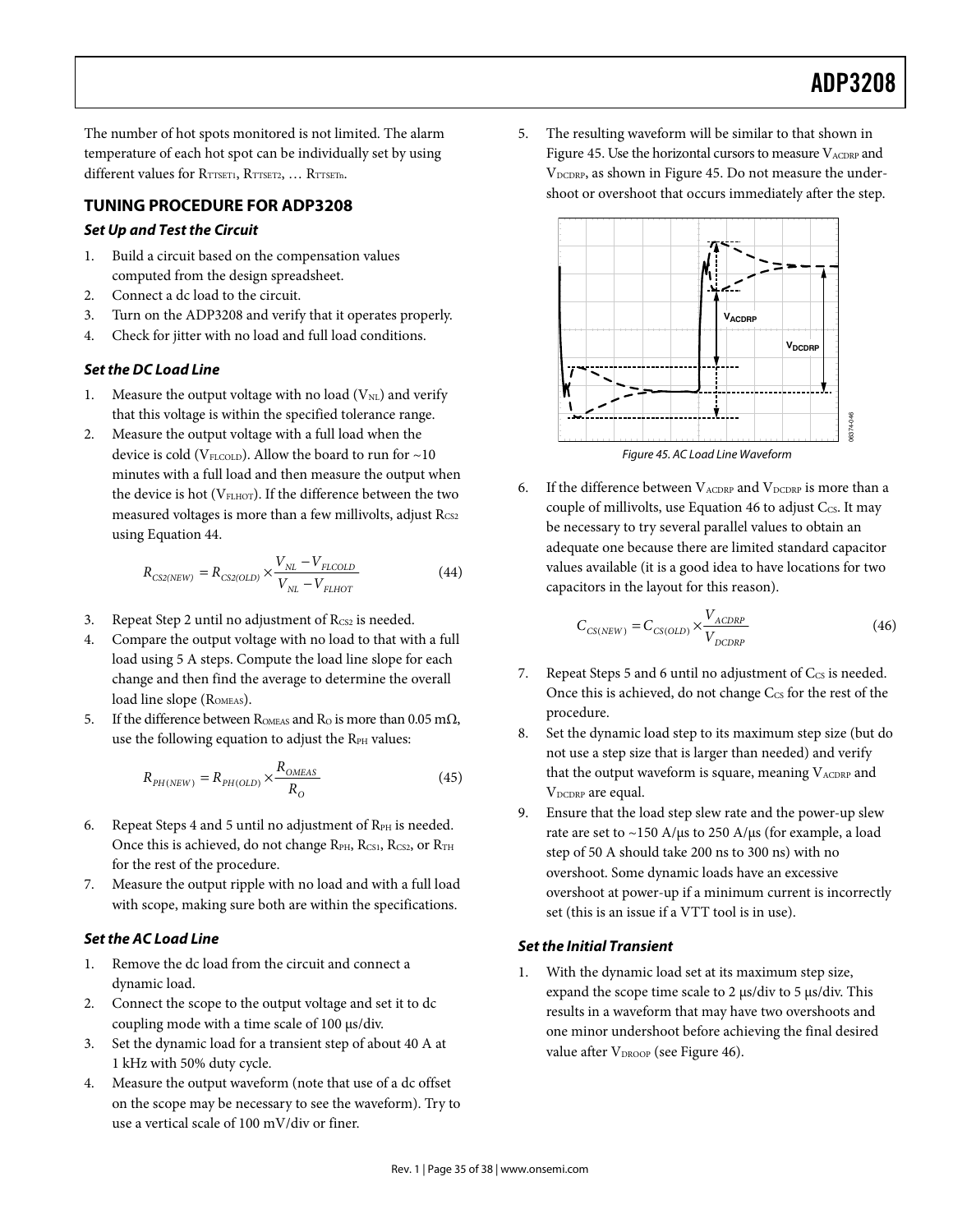## **ADP3208** ADP3208

![](_page_35_Figure_1.jpeg)

Figure 46. Transient Setting Waveform, Load Step

06374-047

- 2. If both overshoots are larger than desired, try the following adjustments in the order shown.
	- a. Increase the resistance of the ramp resistor (RRAMP) by 25%.
	- b. For  $V_{TRAN1}$ , increase  $C_B$  or increase the switching frequency.
	- c. For  $V_{TRAN2}$ , increase  $R_A$  by 25% and decrease  $C_A$  by 25%. If these adjustments do not change the response, it is because the system is limited by the output decoupling. Check the output response and the switching nodes each time a change is made to ensure that the output decoupling is stable.
- 3. For load release (see Figure 47), if  $V_{\texttt{TRANREL}}$  is larger than the value specified by IMVP-6+, a greater percentage of output capacitance is needed. Either increase the capacitance directly or decrease the inductor values. (If inductors are changed, however, it will be necessary to redesign the circuit using the information from the spreadsheet and to repeat all tuning guide procedures).

![](_page_35_Figure_8.jpeg)

Figure 47. Transient Setting Waveform, Load Release

## **LAYOUT AND COMPONENT PLACEMENT**

The following guidelines are recommended for optimal performance of a switching regulator in a PC system.

### *General Recommendations*

- 1. For best results, use a PCB of four or more layers. This should provide the needed versatility for control circuitry interconnections with optimal placement; power planes for ground, input, and output; and wide interconnection traces in the rest of the power delivery current paths. Keep in mind that each square unit of 1 oz copper trace has a resistance of ~0.53 m $\Omega$  at room temperature.
- 2. When high currents must be routed between PCB layers, vias should be used liberally to create several parallel current paths so that the resistance and inductance introduced by these current paths is minimized and the via current rating is not exceeded.
- 3. If critical signal lines (including the output voltage sense lines of the ADP3208) must cross through power circuitry, it is best if a signal ground plane can be interposed between those signal lines and the traces of the power circuitry. This serves as a shield to minimize noise injection into the signals at the expense of increasing signal ground noise.
- 4. An analog ground plane should be used around and under the ADP3208 for referencing the components associated with the controller. This plane should be tied to the nearest ground of the output decoupling capacitor, but should not be tied to any other power circuitry to prevent power currents from flowing into the plane.
- 5. The components around the ADP3208 should be located close to the controller with short traces. The most important traces to keep short and away from other traces are those to the FB and CSSUM pins. Refer to Figure 40 for more details on the layout for the CSSUM node.
- 6. The output capacitors should be connected as close as possible to the load (or connector) that receives the power (for example, a microprocessor core). If the load is distributed, the capacitors should also be distributed and generally placed in greater proportion where the load is more dynamic.
- 7. Avoid crossing signal lines over the switching power path loop, as described in the Power Circuitry section.

### *Power Circuitry*

1. The switching power path on the PCB should be routed to encompass the shortest possible length to minimize radiated switching noise energy (that is, EMI) and conduction losses in the board. Failure to take proper precautions often results in EMI problems for the entire PC system as well as noise-related operational problems in the power-converter control circuitry. The switching power path is the loop formed by the current path through the input capacitors and the power MOSFETs, including all interconnecting PCB traces and planes. The use of short, wide interconnection traces is especially critical in this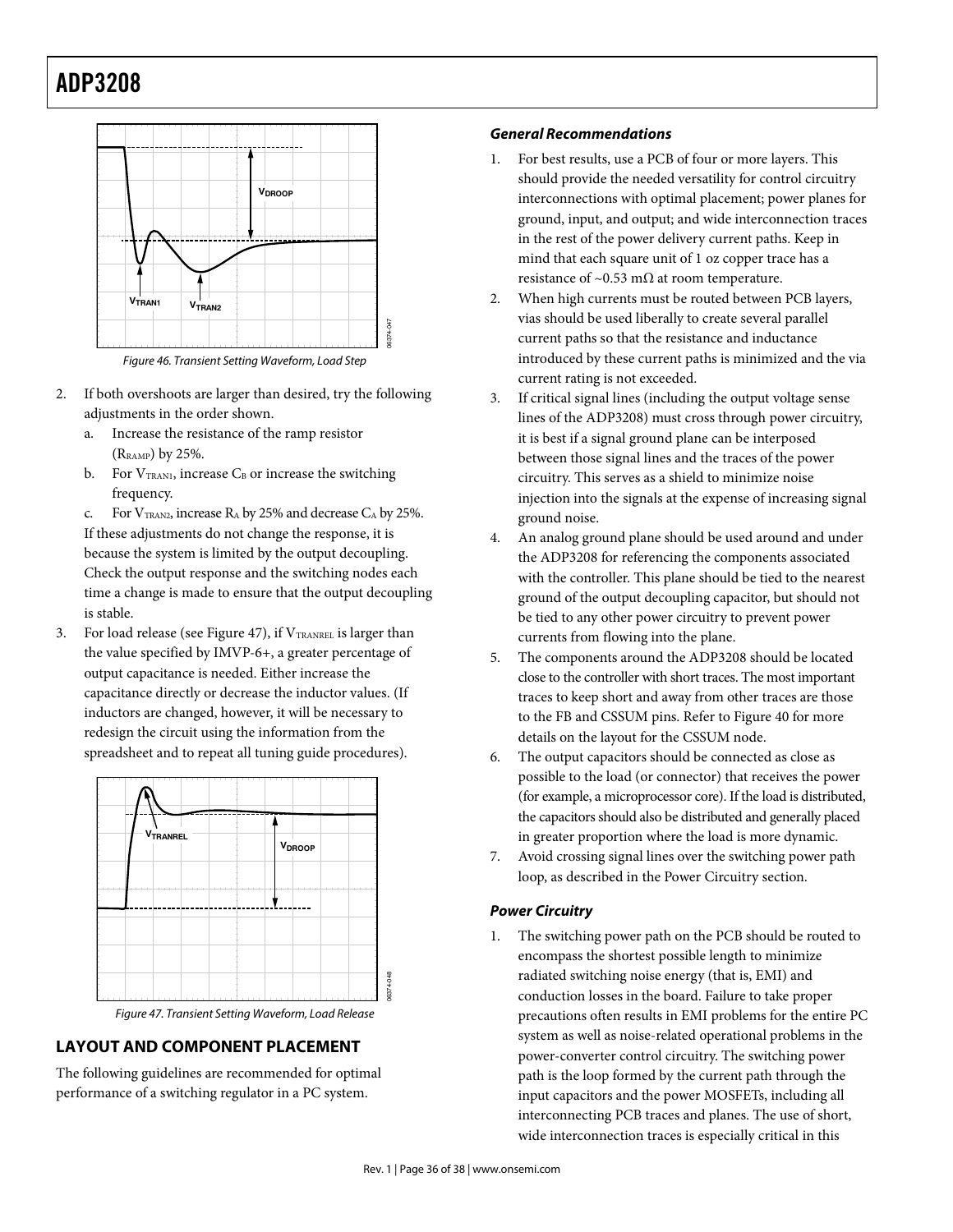path for two reasons: it minimizes the inductance in the switching loop, which can cause high energy ringing, and it accommodates the high current demand with minimal voltage loss.

- 2. When a power-dissipating component (for example, a power MOSFET) is soldered to a PCB, the liberal use of vias, both directly on the mounting pad and immediately surrounding it, is recommended. Two important reasons for this are improved current rating through the vias and improved thermal performance from vias extended to the opposite side of the PCB, where a plane can more readily transfer heat to the surrounding air. To achieve optimal thermal dissipation, mirror the pad configurations used to heat sink the MOSFETs on the opposite side of the PCB. In addition, improvements in thermal performance can be obtained using the largest possible pad area.
- 3. The output power path should also be routed to encompass a short distance. The output power path is formed by the current path through the inductor, the output capacitors, and the load.

4. For best EMI containment, a solid power ground plane should be used as one of the inner layers and extended under all power components.

## *Signal Circuitry*

- 1. The output voltage is sensed and regulated between the FB and FBRTN pins, and the traces of these pins should be connected to the signal ground of the load. To avoid differential mode noise pickup in the sensed signal, the loop area should be as small as possible. Therefore, the FB and FBRTN traces should be routed adjacent to each other, atop the power ground plane, and back to the controller.
- 2. The feedback traces from the switch nodes should be connected as close as possible to the inductor. The CSREF signal should be Kelvin connected to the center point of the copper bar, which is the V<sub>CORE</sub> common node for the inductors of all the phases.
- 3. On the back of the ADP3208 package, there is a metal pad that can be used to heat sink the device. Therefore, running vias under the ADP3208 is not recommended because the metal pad may cause shorting between vias.